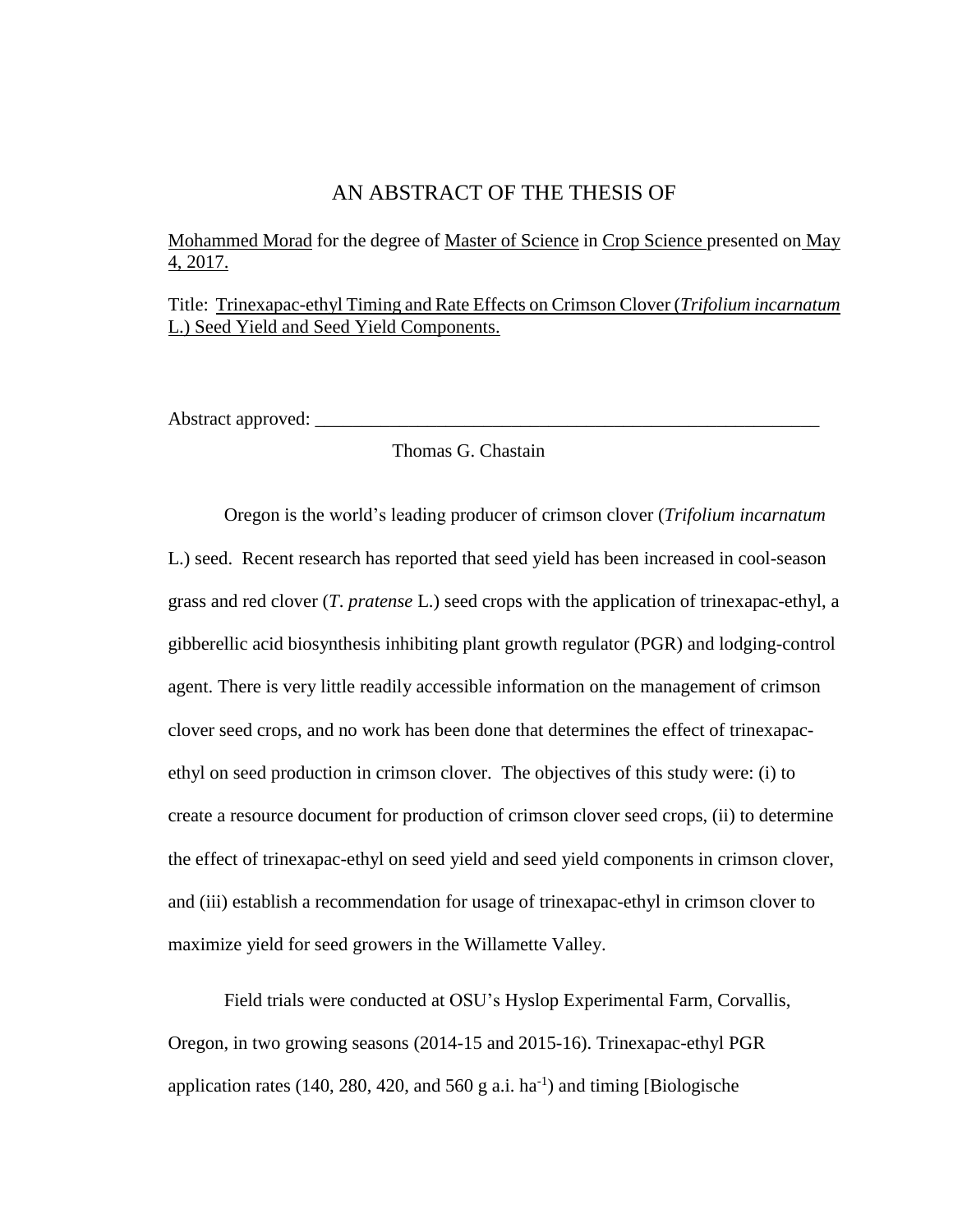Bundesanstalt, Bundessortenamt und CHemische Industrie (BBCH) stages 32 and 50] treatments and an untreated control were investigated. Seed yield was not significantly affected by PGR treatments, while seed weight was reduced in both growing seasons. Seed number  $m<sup>2</sup>$  was significantly increased in the second growing season when mowing occurred. Both seed number and seed weight contributed to the stability in seed yield over years. Seed crops in both years were produced under extreme weather conditions where the first growing season was dry, while parts of the field in the second growing season were flooded. The number of inflorescence and florets  $m<sup>-2</sup>$  was higher in the second growing season, while the seed set was lower, thus, seed yields in the second year were lower. Under the extreme conditions of this study, trinexapac-ethyl was not beneficial for crimson clover seed yields but was effective as a lodging control agent.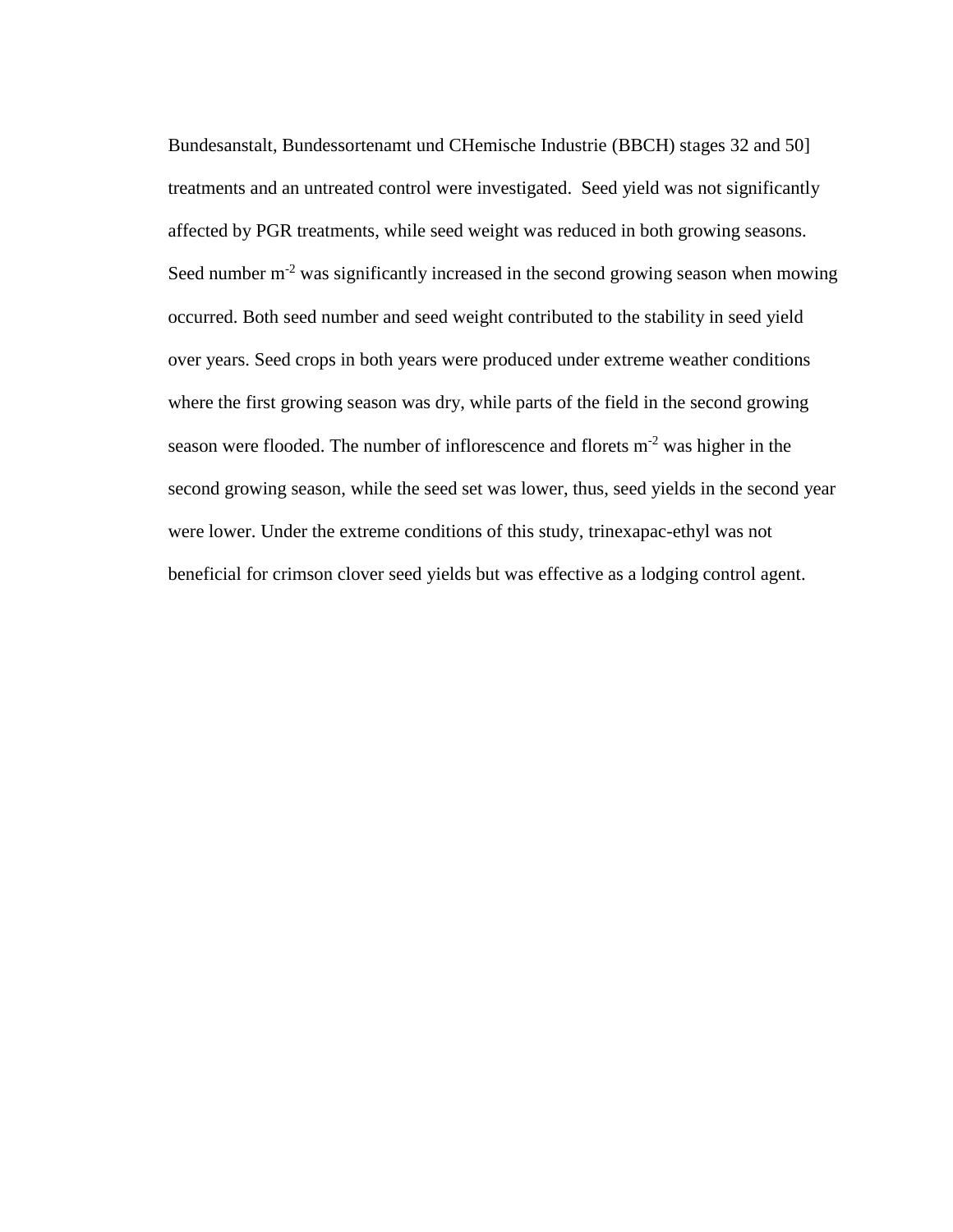©Copyright by Mohammed Morad May 4, 2017 All Rights Reserved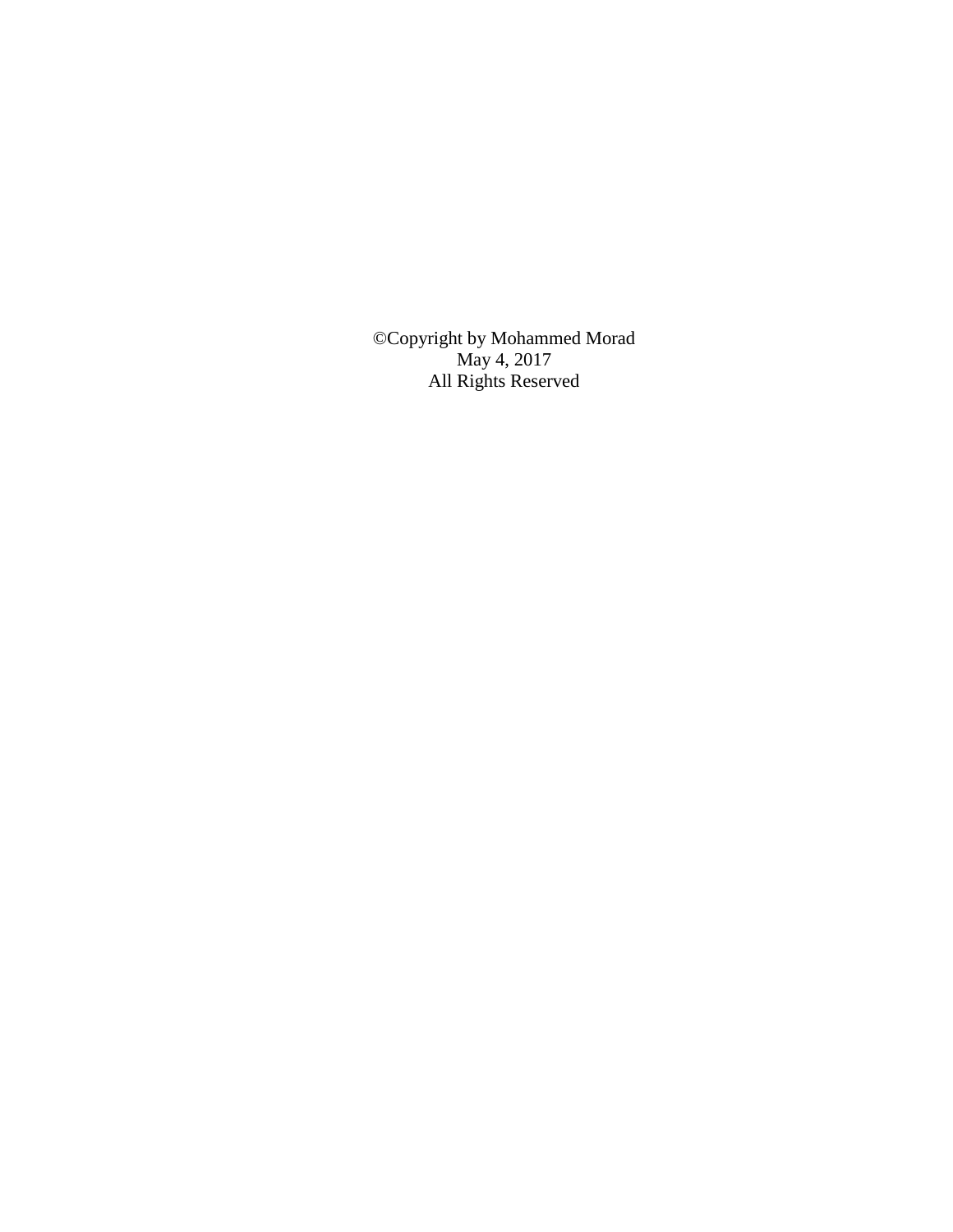## Trinexapac-ethyl Timing and Rate Effects on Crimson Clover (*Trifolium incarnatum* L.) Seed Yield and Seed Yield Components

by Mohammed Morad

## A THESIS

submitted to

Oregon State University

in partial fulfillment of the requirements for the degree of

Master of Science

Presented May 4, 2017 Commencement June 2017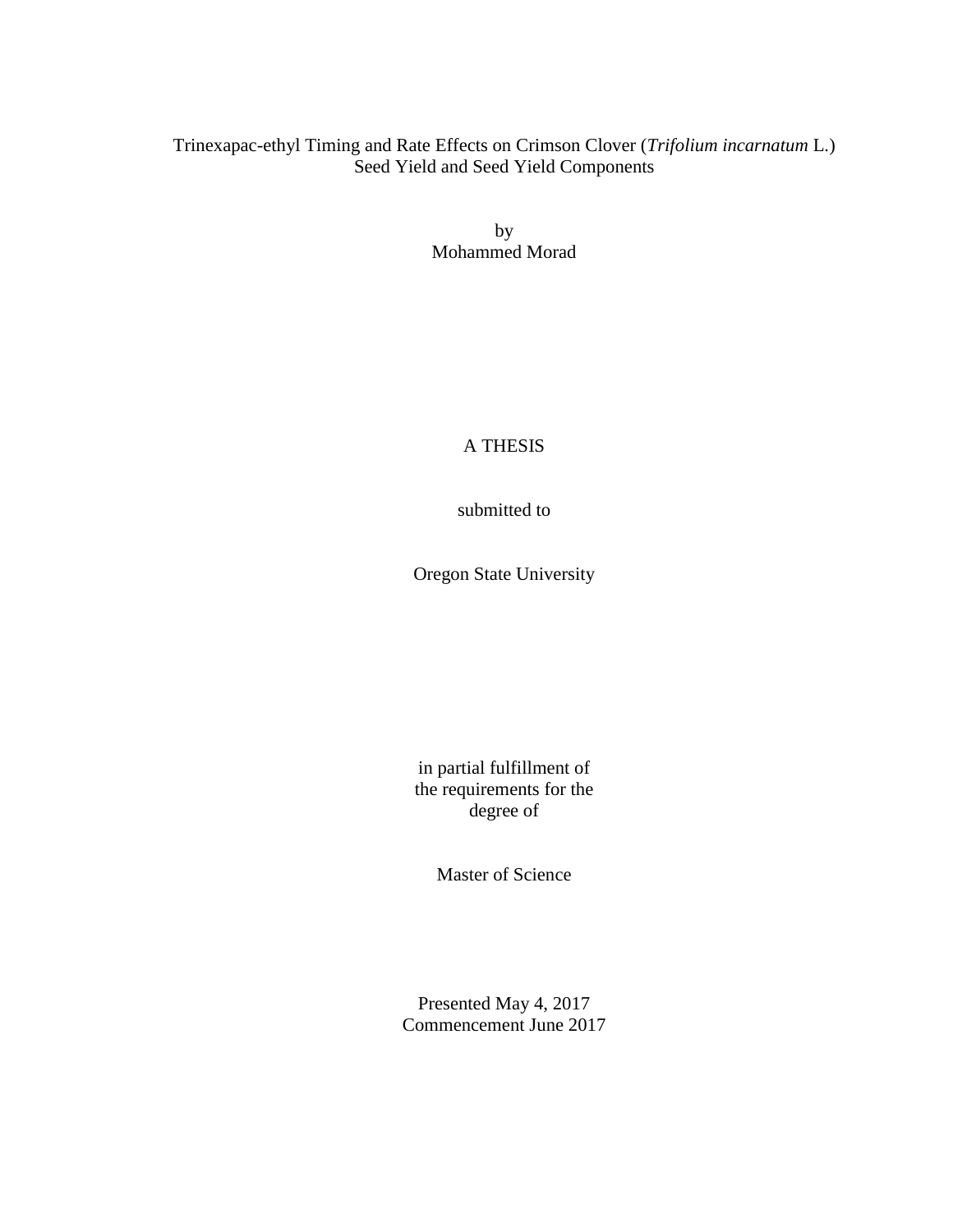Master of Science thesis of Mohammed Morad presented on May 4, 2017

APPROVED:

Major professor, representing Crop Science

Head of the Department of Crop and Soil Science

Dean of the Graduate School

I understand that my thesis will become part of the permanent collection of Oregon State University libraries. My signature below authorizes release of my thesis to any reader upon request.

Mohammed Morad, Author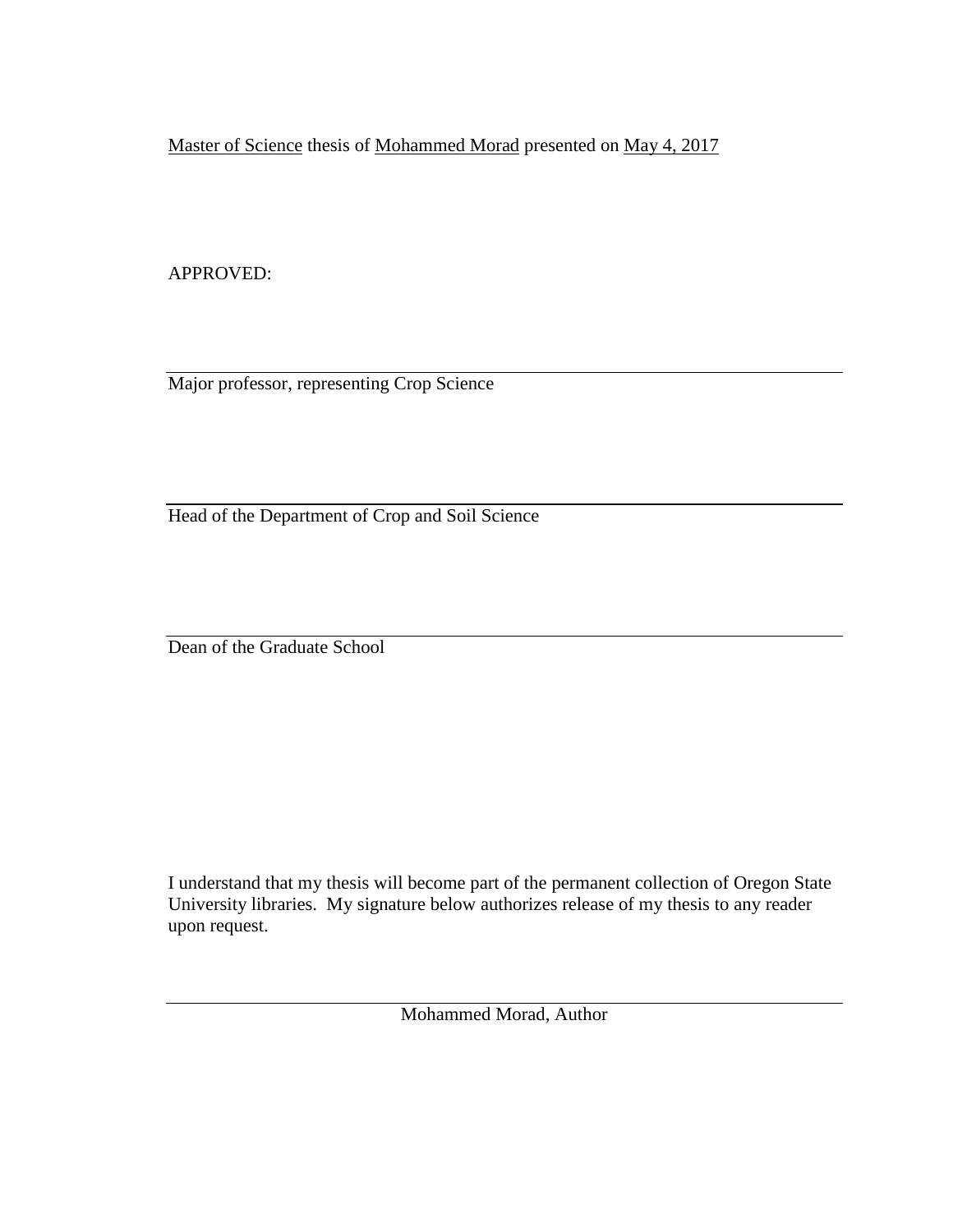## ACKNOWLEDGEMENTS

I would like to thank Professor Thomas G. Chastain for giving me the opportunity to be his student, and for his vital guidance, patience, insightful criticism, and selfless devotion of encouragement throughout this study. I would like to thank also, Nicole Anderson, Sabry Elias, and Robert Thompson for serving as graduate committee members.

My gratitude also goes to Carol J. Garbacik for being a friend and a mentor throughout my two years of study. I would like to thank Kuwait University for giving me the opportunity to pursue my goals in the graduate school at Oregon State University.

Finally, I would like to thank my friends, family, and professors for supporting me in these two years of finishing my Master's degree.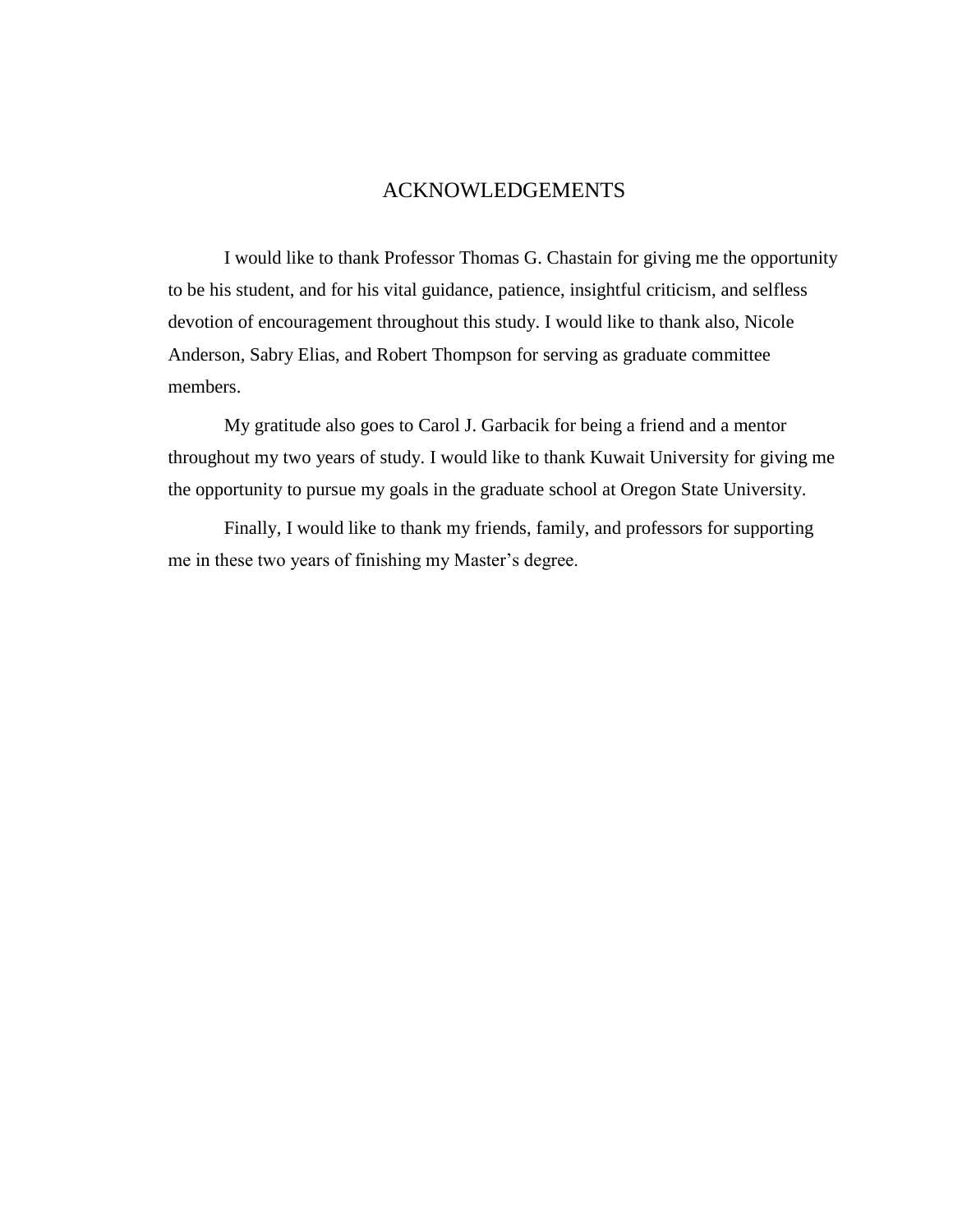# TABLE OF CONTENTS

|                                                                      | Page           |
|----------------------------------------------------------------------|----------------|
| Chapter 1                                                            | $\mathbf{1}$   |
|                                                                      | 1              |
|                                                                      | $\overline{2}$ |
|                                                                      | $\overline{4}$ |
| 1.3.1 Seedbed Preparation and Stand Establishment                    | $\overline{4}$ |
|                                                                      | $\overline{4}$ |
|                                                                      |                |
|                                                                      | 5              |
|                                                                      | 6              |
|                                                                      | 9              |
|                                                                      | 10             |
|                                                                      | 10             |
|                                                                      | 11             |
|                                                                      | 17             |
|                                                                      |                |
| Chapter 2 Crimson Clover Seed Production in Oregon                   | 22             |
|                                                                      | 22             |
|                                                                      | 23             |
| 2.3 Seedbed Preparation and Crop Establishment                       | 23             |
|                                                                      | 24             |
|                                                                      | 24             |
|                                                                      | 25             |
|                                                                      | 28             |
|                                                                      | 28             |
|                                                                      | 29             |
|                                                                      | 30             |
|                                                                      | 34             |
|                                                                      |                |
|                                                                      |                |
| Chapter 3 Trinexapac-ethyl Timing and Rate Effects on Crimson Clover | 38             |
| (Trifolium incarnatum L.) in Extreme Weather Conditions              |                |
|                                                                      | 38             |
|                                                                      | 40             |
|                                                                      | 43             |
|                                                                      | 43             |
|                                                                      | 44             |
|                                                                      | 45             |
|                                                                      | 46             |
|                                                                      | 46             |
| 3.3.2 Growth Characteristics and Harvest Index                       | 47             |
|                                                                      | 47             |
|                                                                      | 47             |
| 3.3.5 Seed Yield, Seed Weight, and Seed Number                       | 48             |
|                                                                      | 48             |
|                                                                      | 49             |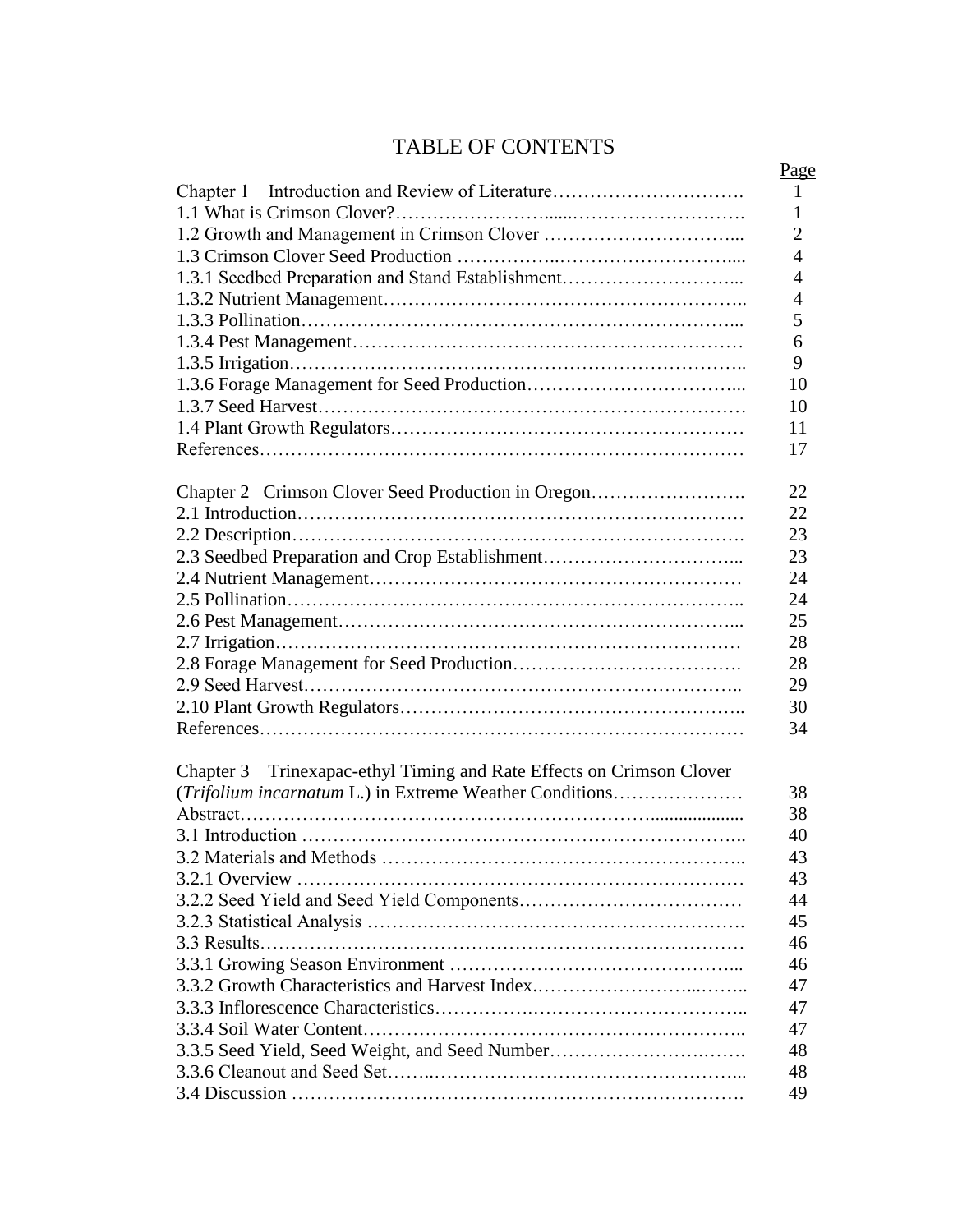# TABLE OF CONTENTS

|  | Page<br>60 |  |
|--|------------|--|
|  |            |  |
|  |            |  |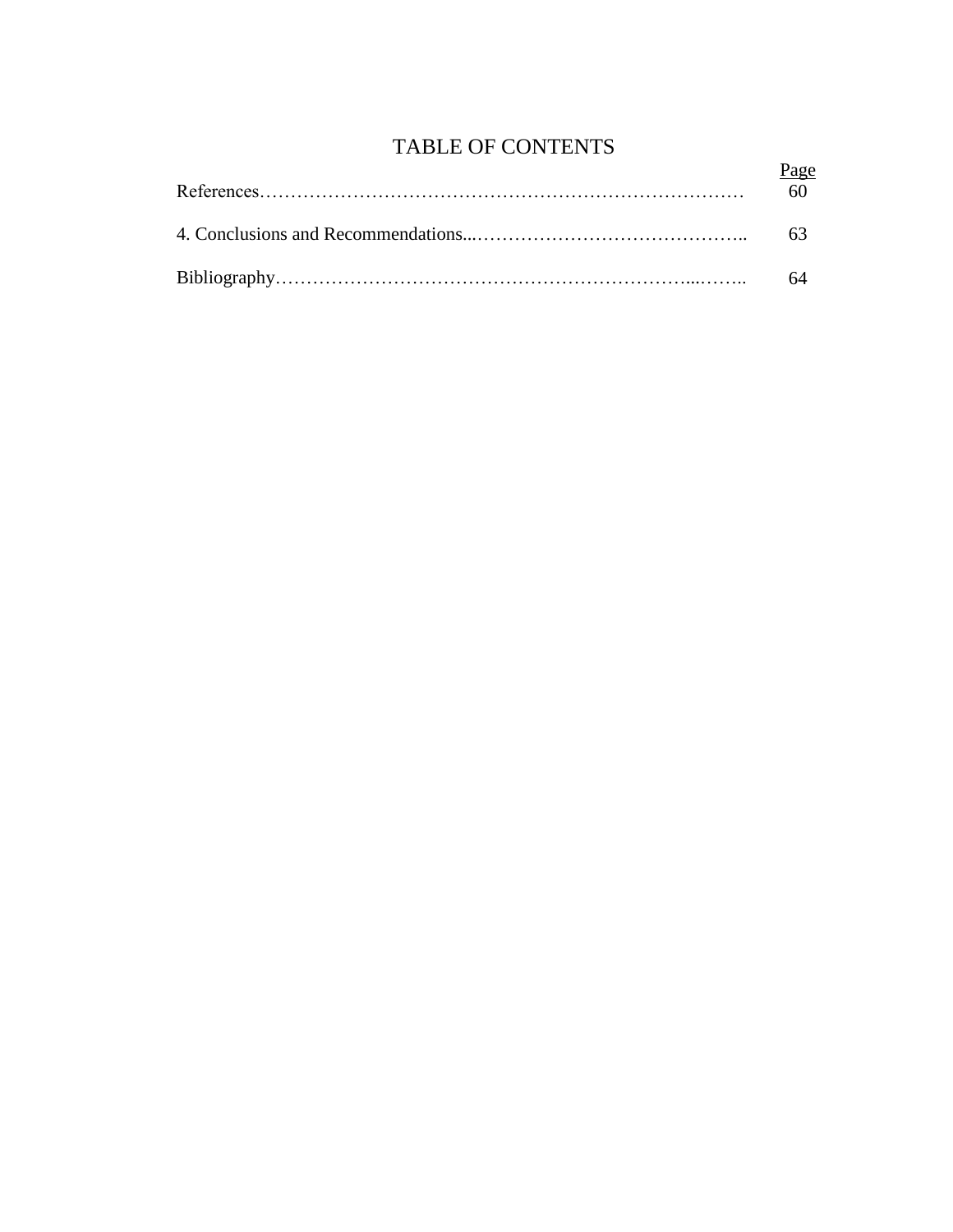# LIST OF FIGURES

| Figure | Page |
|--------|------|
| 2.1    | 31   |
| 2.2    | 32   |
| 2.3    | 33   |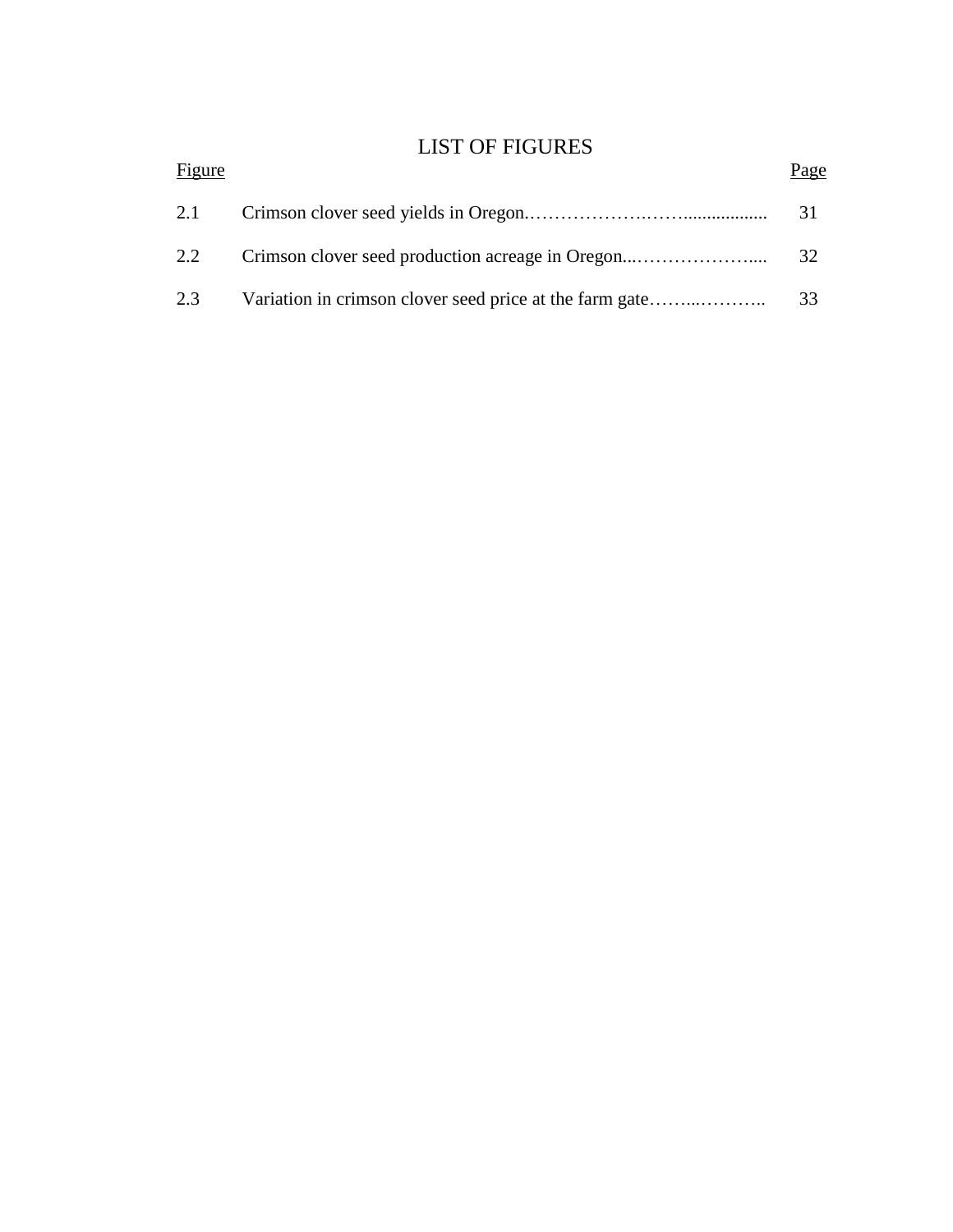# LIST OF TABLES

| Table |                                                                              | Page |
|-------|------------------------------------------------------------------------------|------|
| 3.1.  | Seasonal temperature and precipitation, and departures from the 122-year     | 53   |
| 3.2.  | ANOVA for trinexapac-ethyl treatment effects on crimson clover seed yield    | 54   |
| 3.3.  | Trinexapac-ethyl timing and rate effects on crop growth characteristics and  | 55   |
| 3.4.  | Trinexapac-ethyl timing and rate effects on inflorescence characteristics in | 56   |
| 3.5.  | Trinexapac-ethyl timing and rate effects on volumetric soil water content in | 57   |
| 3.6.  | Trinexapac-ethyl timing and rate effects on seed yield, seed weight, and     | 58   |
| 3.7.  | Trinexapac-ethyl timing and rate effects on cleanout and seed set in crimson | 59   |
|       |                                                                              |      |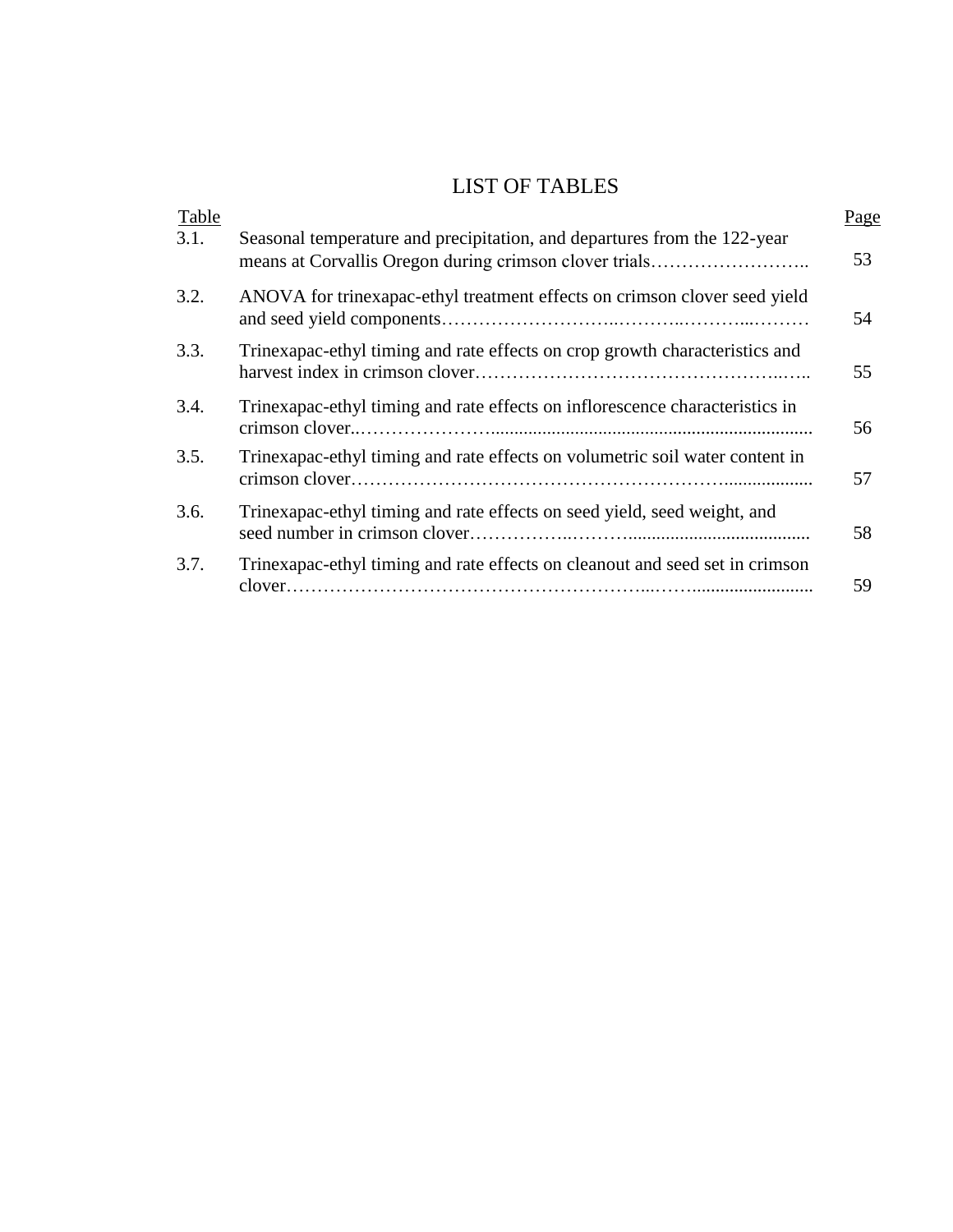#### Chapter 1. Introduction and Review of Literature

#### 1.1. What is Crimson Clover?

Crimson clover (*Trifolium incarnatum* L.) is a winter annual species that is native in Europe and was introduced to the United States in 1818 (Knight, 1970). Crimson clover takes its name from distinctive scarlet red inflorescences. The plant's root system is characterized by a central taproot and fibrous root branches. The above-ground portion of the plant has lower and median pubescent leaves with long petioles and cuneateobovate emarginate sessile leaflets. However, variations in morphology are observed with inbreeding. Different leaf and stem size, shape, and pubescence are observed among crimson clover genotypes. Trifoliolate leaves, sessile leaflet attachment, and pubescent leaf traits are dominant to multifoliolate leaves, petiolulate leaflet, and glabrous leaves, respectively.

The initial use for crimson clover was as a green manure crop and as a forage crop in 18th century Europe. Crimson clover was introduced as a forage crop and was spread throughout the southeastern United States where it is grown as a winter annual, while it is grown as a summer annual in Maine (Hollowell, 1947). Usage of legumes for green manure declined in the 1960s, nevertheless, crimson clover is still used as a self-reseeder in orchards, and also used in crop rotations. The crop is desirable for its ability to grow under a wide range of climatic conditions, nitrogen-fixing efficiency as a cover crop, large seed yield potential, and its important and effective association with other crops in bicultural practices. Cultivars that produce more hard seed and increased reseeding rates were developed to overcome stand losses. Crimson clover is also used as an ornamental for roadside beautification. Nitrogen can be supplied from crimson clover residue;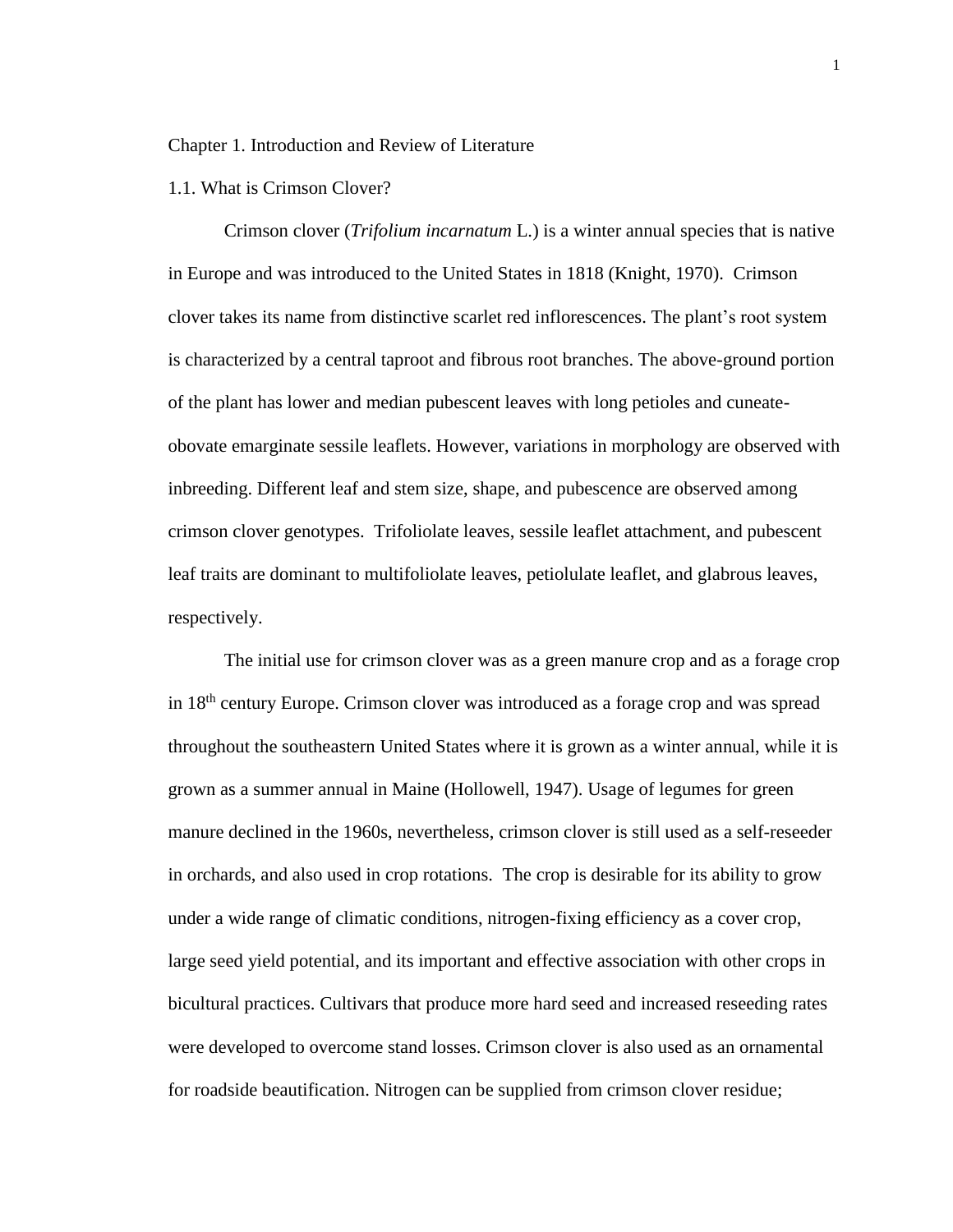bermudagrass has been shown to receive between 120 and 240 kg N per hectare from crimson clover (Knight, 1970).

1.2 Crop Growth and Development

Crimson clover grows on both sandy and clay soils and tolerates mild soil acidity, but thrives best in well-drained fertile soils. Soil moisture and tilth are important to root development. Calcareous or high-lime soils limits growth by iron deficiency (Knight, 1970).

Crimson clover seed germination is influenced by temperature, moisture, and storage conditions; seed germinated at 20℃ within a 36 hr period, while germination at 10◦C was delayed for an additional 24 hr (Ching, 1975). Only 22% of crimson clover seed germinated at 30℃. No effect was recorded on water uptake after 24 hr of treatment. However, protein and enzyme synthesis is regulated by temperature in the seed, thus affecting seed germination (Ching, 1975). Rincker and Rampton (1969) indicated that large-seeded cultivars produced 40% more dry forage than small-seeded cultivars.

Growing degree-days (GDD), or average heat accumulation, can be used for predicting and monitoring plant growth and development. The GDD upper threshold for crimson clover is 30°C, while the base temperature is 0°C (Butler et al., 2002). A legume seedling goes through three stages: heterotrophy, transitional stage, and autotrophy, where the seedling is fueled initially by stored substances in the cotyledon and later by photosynthesis (Cooper, 1977). Crimson clover seedlings grow rapidly under favorable conditions and form rosettes. The number of stems per plant is determined by stand density, where plants usually compensate for thin stands with larger rosettes and more stems. Stem and petiole elongation are also influenced by stand density.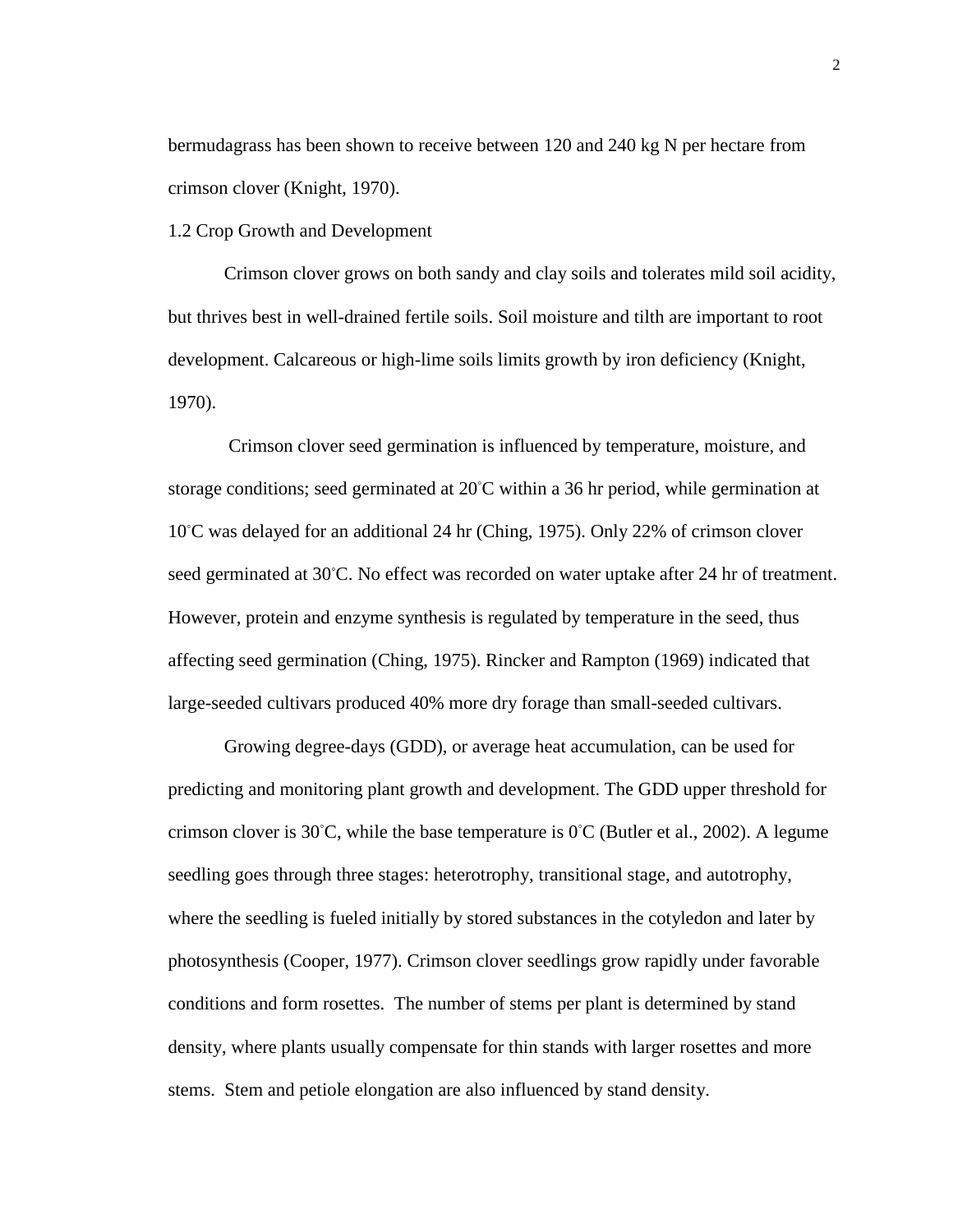Flowering in crimson clover is primarily dependent on day length instead of temperature (Butler et al., 2002). Photoperiodism is a plant response to the duration of daylight. This mechanism enables flower stems to elongate with many leaves and nodes when day length exceeds 12 hours. Elongation of the stem is terminated with the formation of flower heads composed of 75 to 125 florets. The corolla is usually deep red or scarlet, and extends beyond the calyx. Florets open in succession from the bottom to the top of the inflorescence. The fruit, known as a legume, is usually one-seeded.

Seed yield components are species-specific. The seed yield components for crimson clover are seed weight and seed number. Thick plant stands had a positive significant correlation with crimson clover seed yield (Iannucci et al*.*, 1998). Seed number and inflorescence number also had a positive correlation with seed yield. However, seed weight had a negative correlation with seed number per inflorescence, indicating the action of seed yield component compensation (Iannucci et al*.*, 1998).

Sod seeding is used to introduce crimson clover into dense grass sods in establishment years. Mowing and close grazing of the grass late in summer is required for reseeding stands in bermudagrass or other warm-season grasses. Light disk-tillage before frost may reduce competition for nutrients, light, and moisture. Seeding rates usually range from 12 to 33 kg ha<sup>-1</sup> depending on the desired grazing amount.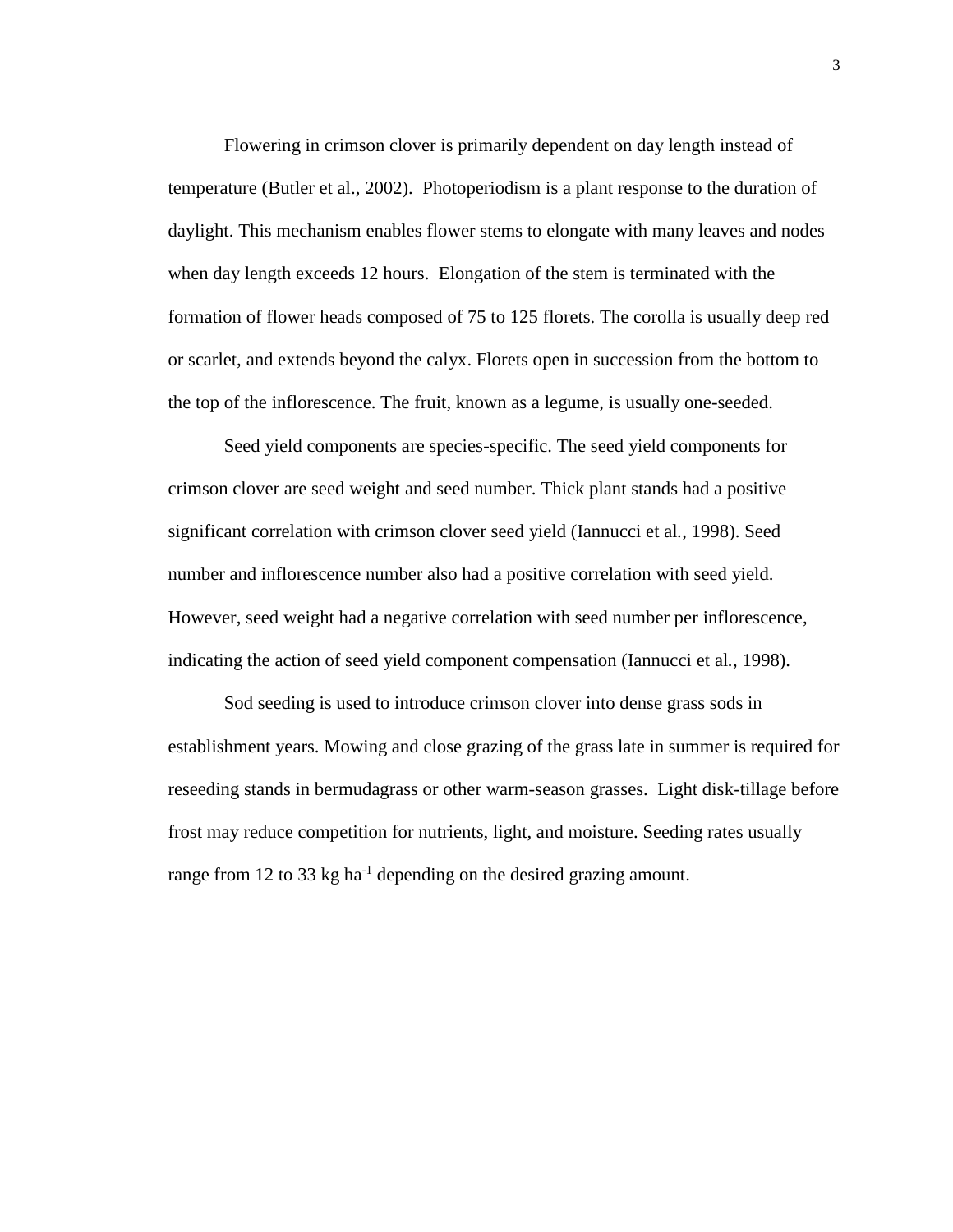### 1.3 Crimson Clover Seed Production

#### 1.3.1 Seedbed Preparation and Stand Establishment

Inoculation of seed with nitrogen-fixing bacteria (*Rhizobium trifolii*) is important for vigorous growth and good stand establishment. Before stand establishment, a wellprepared, fine and firm seedbed is recommended for all clover crops. The seedbed should be free from air pockets and clods for best establishment results. The seedbed must be smooth and leveled for surface irrigation if applied. Planting between September and mid-October is necessary to establish a vigorous crimson clover seed crop in Western Oregon (Youngberg and Hickerson, 1975). This planting time allows for seedlings to produce four to six true leaves prior to the start of harsh winter conditions. Fall planting extends the growing season and increases production (Butler et al., 2002). Soil pH must be higher than 5.5 to avoid Al toxicity. Seedling nodulation decreased with decreased pH while decreased nodulation activity and  $N_2$  fixation after reaching soil Al toxicity. Shoot protein percentage is highest between 5.5 to 6.0 pH (Evers, 2003). Crimson clover showed Fe-deficiency chlorosis symptoms in high pH, calcareous soils (Gildersleeve and Ocumpaugh, 1988). A suitable pH for the field of crimson clover would range from 6.0 to 7.0 (Gardner et al. 2000).

#### 1.3.2 Nutrient Management

Nutrient management is important in crimson clover seed production. Boron (B) is known to increase seed yield in coarse-textured soil in Alabama. Water-soluble boron accumulation in the sandy coarse soil did not increase with boron annual application so it does not affect rotating boron-sensitive crops such as soybean (*Glycine max* L*.*) and cotton (*Gossypium spp.*). No significant increase was recorded with B application higher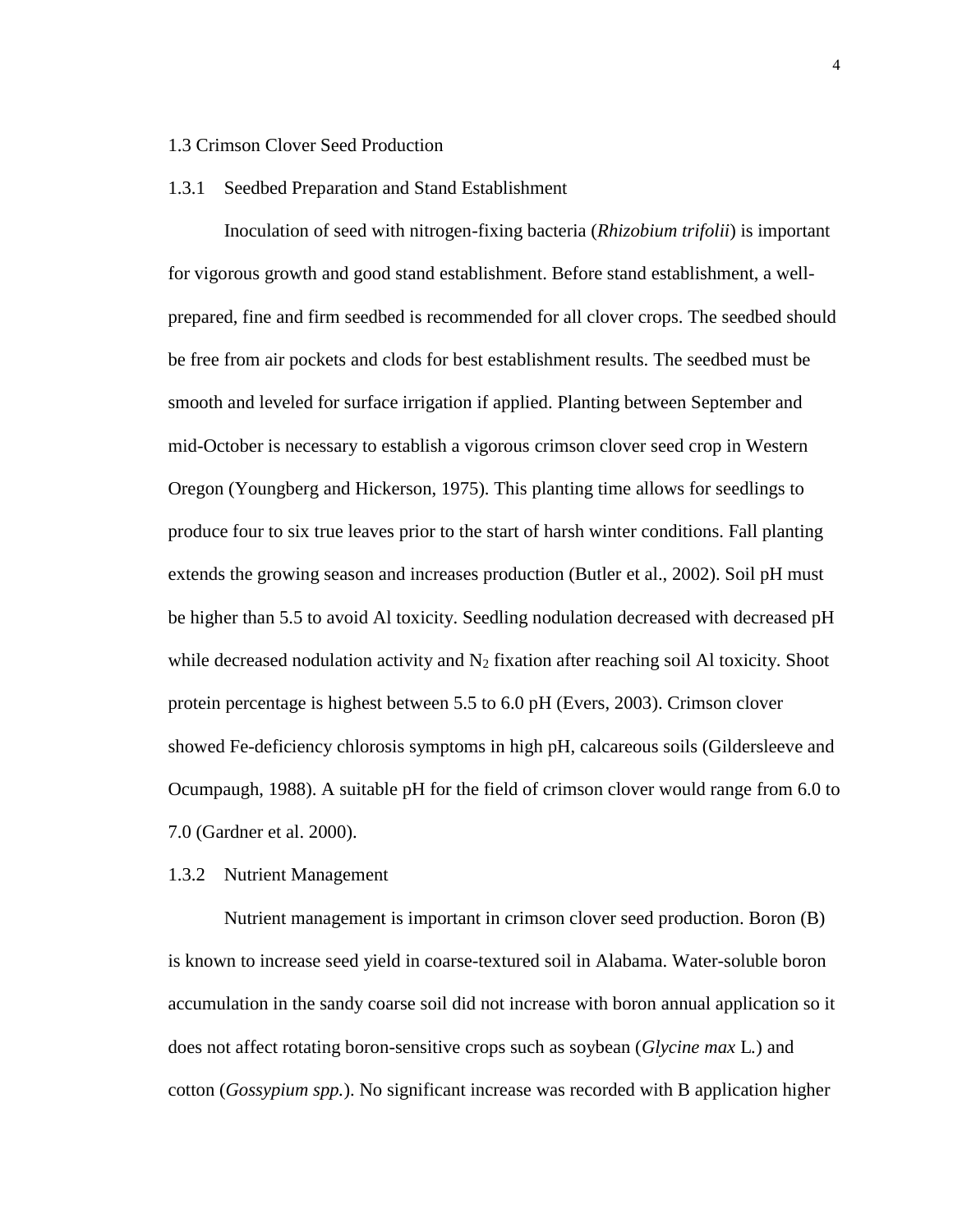than 11 kg ha<sup>-1</sup>. Annual application of B did not increase in fine-textured soils where water-soluble B was found (Wear, 1956). In Western Oregon, B application didn't increase seed yield in red clover, while soil tests showed B deficiency. Red clover seed crops are not affected by B soil test levels in the range of 0.3 to 0.4 ppm. B application is not economically recommended (Anderson et al., 2013). Nitrogen (N) can be obtained from symbiotic N fixation, so only an establishment application is recommended. N application rates are 22 kg/ha. Applications of nutrients should be based on soil tests; phosphorus (P) application rates range from 45 to 90 kg/ha. Phosphate applications are most effective when applied 2.5 cm to the side or below the seed (Gardner et al., 2000). Potassium (K) is broadcast into the seedbed as potash prior to seeding. K application rates range from 67 to 112 kg/ha. Plants absorb sulfur (S) as sulfate from fertilizer applications. Warm and moist soils are preferred for elemental S to sulfate conversions. Responses to other nutrients such as zinc or copper have not been observed in Western Oregon. Sulfate recommended rates range from 17 to 22 kg/ha. Lime application should be incorporated prior to planting when pH is 5.5 or lower.

#### 1.3.3 Pollination

Crimson clover is both an outcrossing and self-fertile species, but selfincompatibility occurs in plant populations (McGregor, 1976). The stigma extends beyond the stamens and is held by the keel under tension. Pollen is transferred to the stigma by tripping. When the inflorescence is pollinated, the floret withers within 18 hours of fertilization, while florets remain fresh-looking when not pollinated. The floret senesces after seed maturity, which occurs in 24 to 30 days. Wind and rain are responsible for 13 to 20 percent of the total pollination, so insects are required to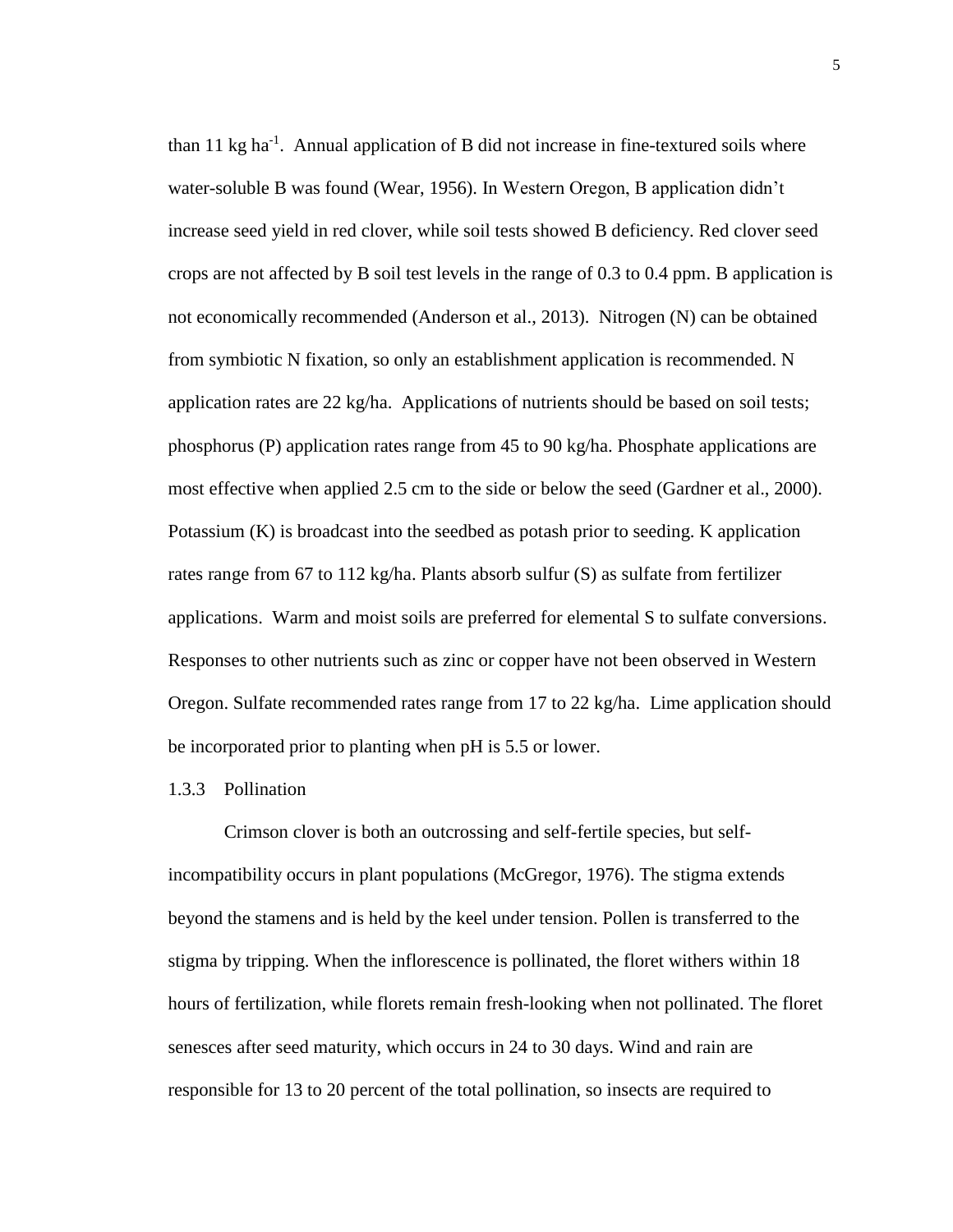maximize pollination and profitable seed production. The honeybee is crimson clover's primary pollinator, whereas wild bees such as bumblebees are responsible for two percent of insect pollination.

Several studies have shown that the presence of honeybee hives in the field is relevant to significant seed yield differences in the southern states (McGregor, 1976). Under optimal agronomic practices, harvested seed yield was 1,142 kg ha<sup>-1</sup> in crimson clover with three honeybee hives per acre, an increase of more than  $897 \text{ kg ha}^{-1}$  without bees. Caged plots where crimson clover heads were isolated from bees produced 5.08 seeds head<sup>-1</sup>, while 69.2 seeds head<sup>-1</sup> were obtained in an open field. Studies reported different recommendations for the number of bees required for highest yields, where it was reported that one hive per acre is sufficient when there is no presence of other competing crop adjacent to the crimson clover field.

Bee pollination and tripping are not effective in increasing seed yield in Western Oregon. Crimson clover bloom during unfavorable conditions for honeybee flights in the Willamette Valley, while native bumblebees are not affected by the same conditions making bumblebees the primary tripping agents during crimson clover bloom (Anderson et al., 2010). Anderson et al. (2010) indicated that low abundance of working bees didn't affect crimson clover seed yield since there was no positive correlation between presence of bee hives and seed yield, therefore, bee pollinators absence doesn't affect seed yield in the northern part of the Willamette Valley.

#### 1.3.4 Pest Management

Insect pests are not problematic in crimson clover crops in every growing season unlike in white and red clovers. Most damage in crimson clover seed crops is caused by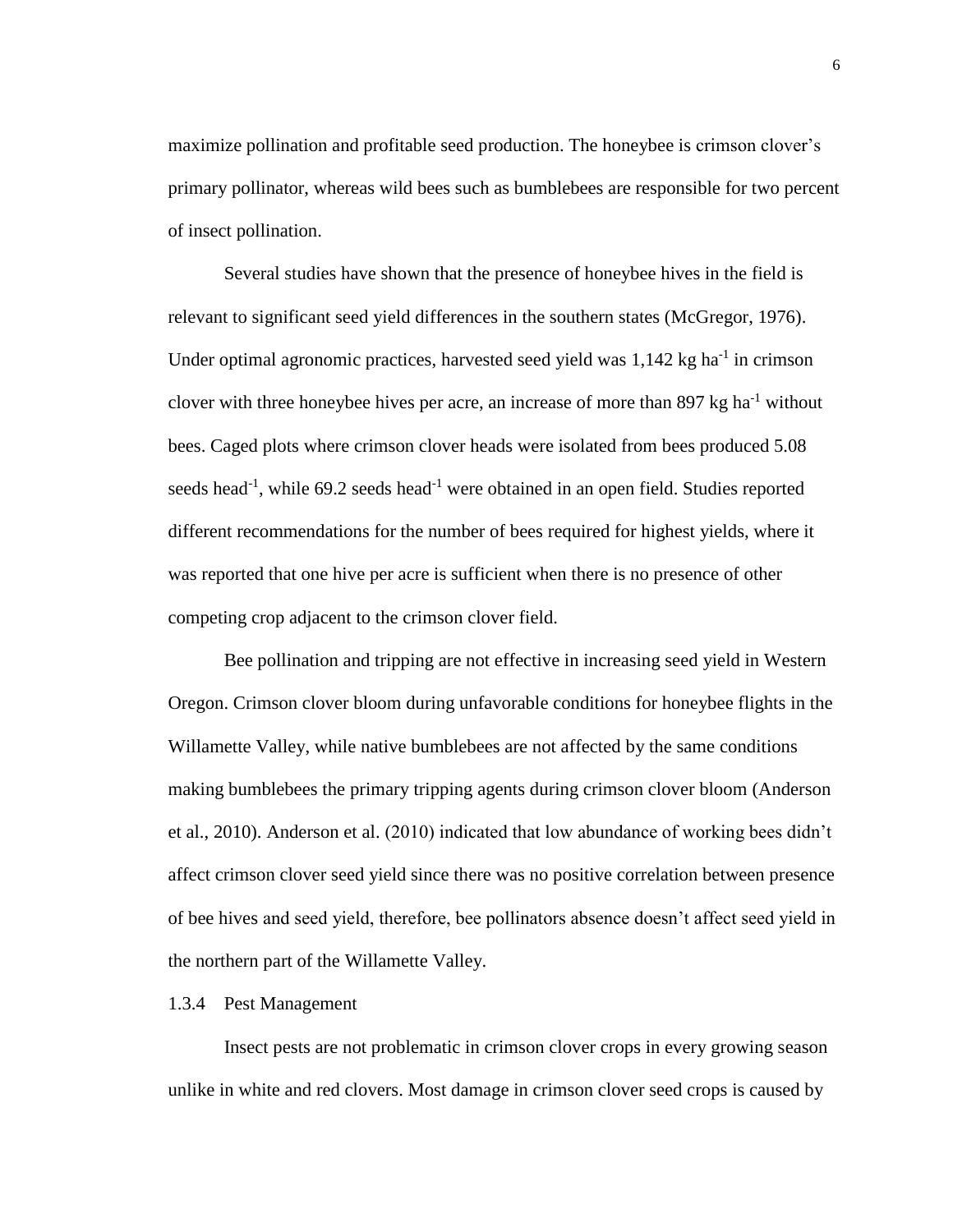gray field slugs (*Deroceras reticulatum* M.) during the seedling stage. Metaldehyde and iron-based granule baits are used to manage slug infestations between September and November following warm and overcast weather conditions to maximize slug mortality. Sodium ferric EDTA is applied at 280 to  $1,121$  g a.i. ha<sup>-1</sup>, iron phosphate is applied at 1,121 to 1,681 g a.i. ha<sup>-1</sup>, and 4% metaldehyde is applied at 448 to 1,345 g a.i. ha<sup>-1</sup>. Metaldehyde granule baits have 24c Special Local Need (SLN) registrations, and lack legal tolerances established for pesticide residues that may be necessary for the harvested hay, grazing, or seed screenings. Therefore, crimson clover seed crops that were exposed to metaldehyde-based granule baits are considered nonfood crops. (Pacific Northwest Pest Management Handbook, 2016).

Weeds compete with crops for nutrients, light, and water resources, so their increased incidence in the crimson clover seed crop field can lower seed yield. The most common weed problems in crimson clover seed crops are annual weeds. Weed control is important for economical seed yields as uncontrolled weeds interfere with harvest, and cleaning of the seed to remove weed seed, further reduce seed yield. Weeds can interfere with uniform herbicide and desiccant applications (Rincker and Rampton, 1985). Weed seed can affect seed crop certification, crimson clover seed crop can be certified with a maximum of 0.5% weed seed (Oregon Seed Certification Service Handbook, 2013). Common weeds occurring in crimson clover seed crop fields in Western Oregon are mayweed chamomile (*Anthemis cotula*), prickly lettuce (*Lactuca serriola*), pineapple weed (*Matricaria matricarioides*), wild carrot (*Daucus carota*), Italian ryegrass (*Lolium multiflorum*), small vetches (*Vicia spp.*) (tiny, narrowleaf, sparrow, four seed), cutleaf geranium (*Geranium dissectum*), catchweed bedstraw (*Galium aparine*), nipplewort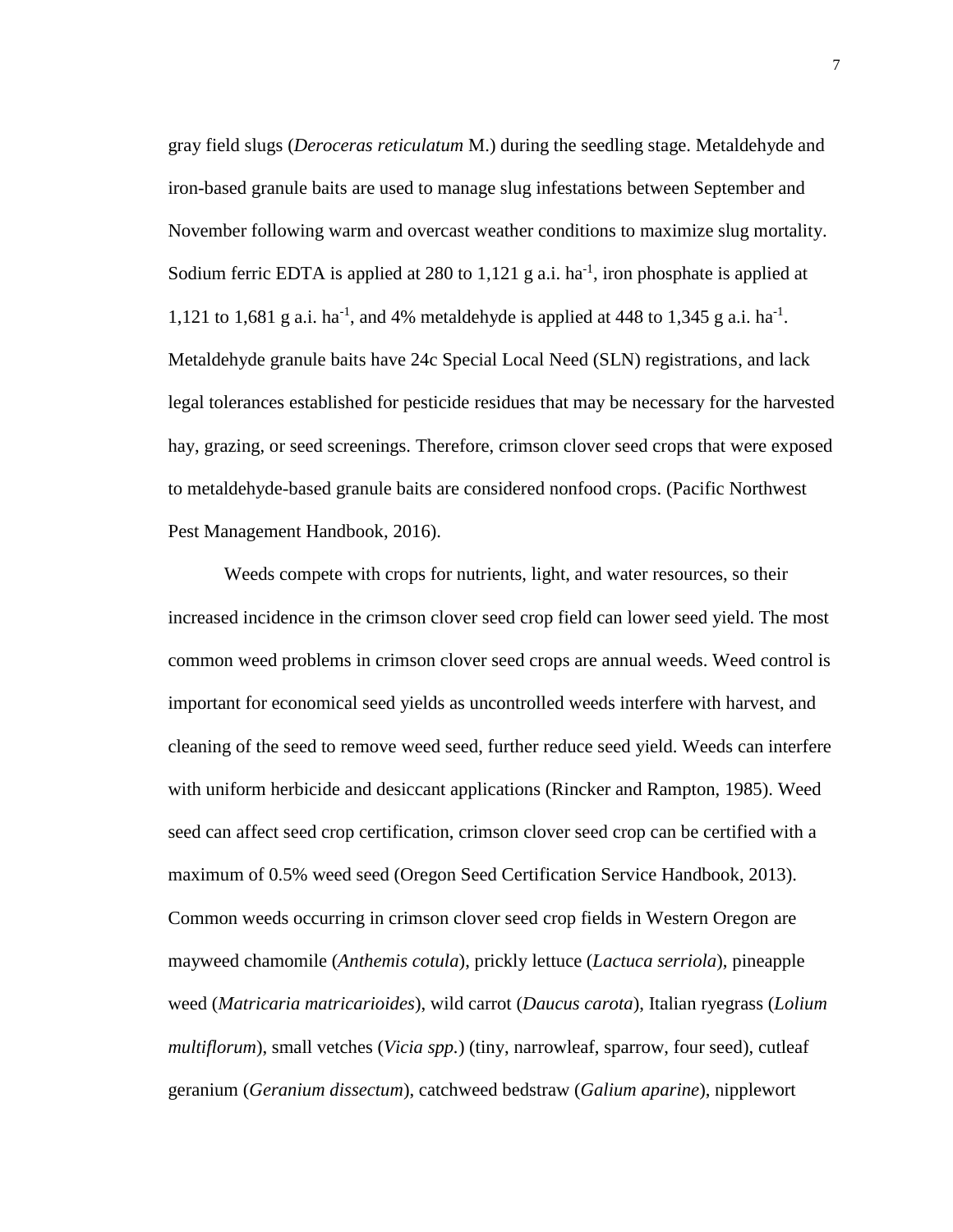(*Lapsana communis*), and wild brassicas (Anderson and Hulting, 2013). Isolation distances between seed fields to grow foundation, registered, and certified seed in twohectare or less fields are 402, 201, and 101 meters, respectively, while the distance is 402, 101, 49 meters for fields larger than two hectares. Usage of clean seed at planting is important for weed control. Also, crop rotation can be introduced to control perennial and annual weeds (Lee, 1985).

Benefin and EPTC may be used as preplant herbicides. Benefin is applied from 1345 to 1681 g a.i. ha<sup>-1</sup> depending on the soil texture. Applying benefin to a flooded field could result in poor weed control, and rotation with grass, or cereal crops may cause crop injury due to herbicide carry-over. EPTC is applied at rates from 2.2 to 4.5 kg a.i.  $ha^{-1}$ , and may be used as a preplant herbicide application but must be applied before final harrowing or disking. MCPA Amine is applied when the established crops are showing two true leaves. The application rate ranges from 258 g a.e. ha<sup>-1</sup> to 516 g a.e. ha<sup>-1</sup> to control broadleaf weeds. Application of imazamox and bentazon are other herbicides that may be used to control grass and broadleaf weeds. Imazamox and bentazon application rates are 45 g a.i. ha<sup>-1</sup> and range from 280 to 560 g a.i. ha<sup>-1</sup>, respectively. Applications must be made when weeds are 2.5 to 7.6 cm tall and before seed crop bloom. Clethodim rates from 0.11 kg a.i. ha<sup>-1</sup> to 0.28 kg a.i. ha<sup>-1</sup> may be applied to control annual and perennial grasses if these are a problem in the crimson clover seed field (Pacific Northwest Pest Management Handbook, 2016).

Few plant diseases affect crimson clover seed crops. In early-planted crops having more foliage, the incidence of sclerotinia crown and root rot caused by *Sclerotinia trifolium* may be increased. The sclerotinia infestation can cause defoliation of the crop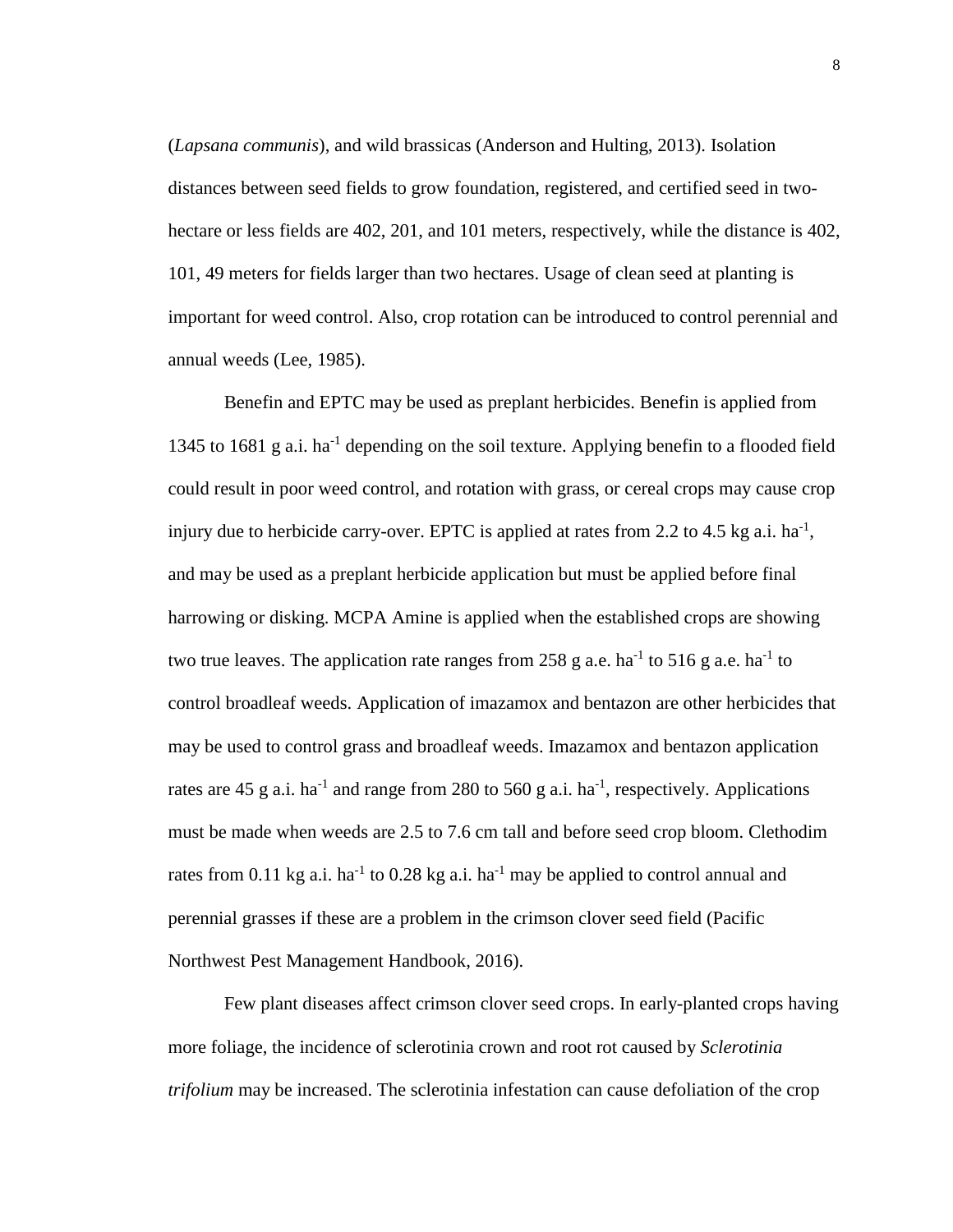canopy and reduce seed yield (Aldrich-Markham, 2012). Symptoms of this disease include appearance of brown spots in late fall, and appearance of fungal bodies on the crown and the root. Methods of cultural control include crop rotation, planting pathogenfree seed, deep plowing to bury the fungus bodies, and avoiding over-fertilization. White mold (*Sclerotinia* sp.) and black stem (*Phoma* sp.) infestations can decrease yield significantly with lack of control (Leffel et al., 1993). Although Rovral and Ronilan are not currently labeled, applications decrease the severity of infestations while significantly affecting seed yield. Rovral and Ronilan applications provided an increase of 620 kg ha<sup>-1</sup> and 450 kg ha<sup>-1</sup> seed yield, respectively. Nevado 4F and Quadris Flowable are both currently labeled fungicides that control black stem and white mold. (Pacific Northwest Pest Management Handbook, 2016).

#### 1.3.5 Irrigation

Little or no irrigation is applied on crimson clover in the Willamette Valley. Irrigation may be applied to offset drought when autumn rainfall is limited after planting of the crop. There is no study reporting the effects of irrigation on crimson clover seed yield in Western Oregon. Under stressful water deficit in Southern Italy, crimson clover seed yield was reduced by 24% (Iannucci et al*.*, 1998). Martineillo (1999) demonstrated that crimson clover seed yield may be increased with irrigation in Mediterranean environments. This seed yield increase resulted from greater numbers of seeds inflorescence<sup>-1</sup>, but unlike other annual clovers, the seed yield increase is negligible if forage harvest was absent. When applying irrigation after crimson clover forage harvest and regrowth, seed yield is significantly increased by 86% over forage harvested non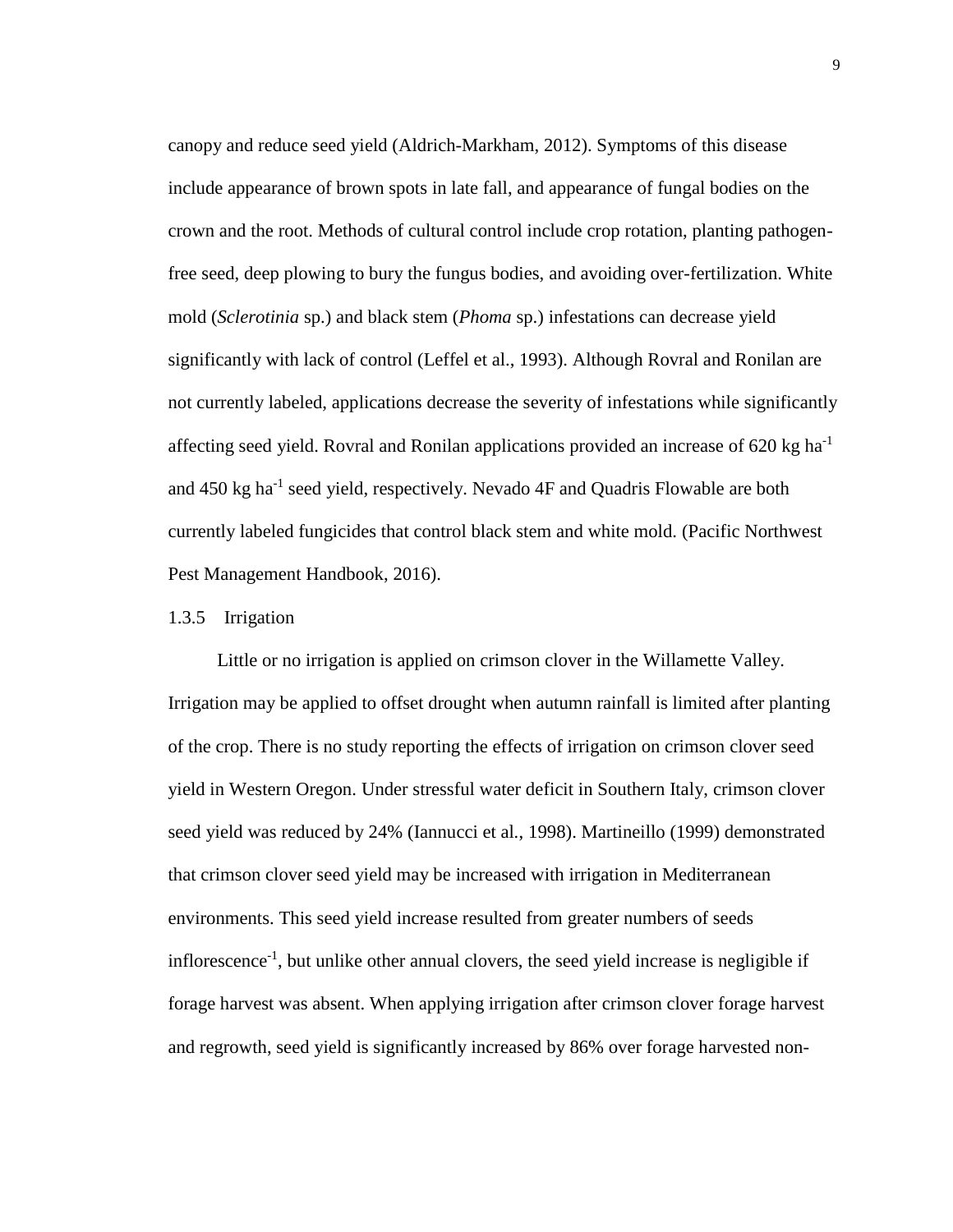irrigated crimson clover seed crops. Irrigation was found to consistently increase seed yield in red clover in the Willamette Valley (Anderson et al., 2016).

1.3.6 Forage Management for Seed Production

Mowing is done to reduce lodging and remove excess vegetative growth of the crop, and promote seed yield. Rampton (1969) demonstrated that mowing crimson clover when stems reached a maximum height of 20 cm to 23 cm decreased lodging, increased seed yield, and decreased seed weight. Applying mowing at a 13.4 kg ha<sup>-1</sup> planting rate treatment had the highest seed yield increase compared to other planting rates, showing an interaction between the two treatments. When grazing is applied to terminate growth, grazing in mid-April is preferred for higher seed production, and higher percentage of volunteer seedling establishment (Evers et al., 2006).

#### 1.3.7 Seed Harvest

Direct combining is difficult during harvest because of lodged stems, a mixture of green and ripe flower heads, green weed contamination, and shattering problems with matured heads (McDonald and Copeland, 1996). Efficient harvest with direct combining may be achieved with a uniform mature field and low weed infestation. Crimson clover is typically harvested in Oregon by swathing the crop into windrows. Swathing should be done at night or early mornings when the crop is damp. Windrows must be uniform and small to enable efficient stubble feed into the combine. Commercial combines are usually 4 to 5 meters wide.

Threshing windrows is the second-step in harvest of the crimson clover seed crop. The combine must be adjusted to move the plant material into the draper with a pick-up header (McDonald and Copeland, 1996). Combine adjustments for dry, cured material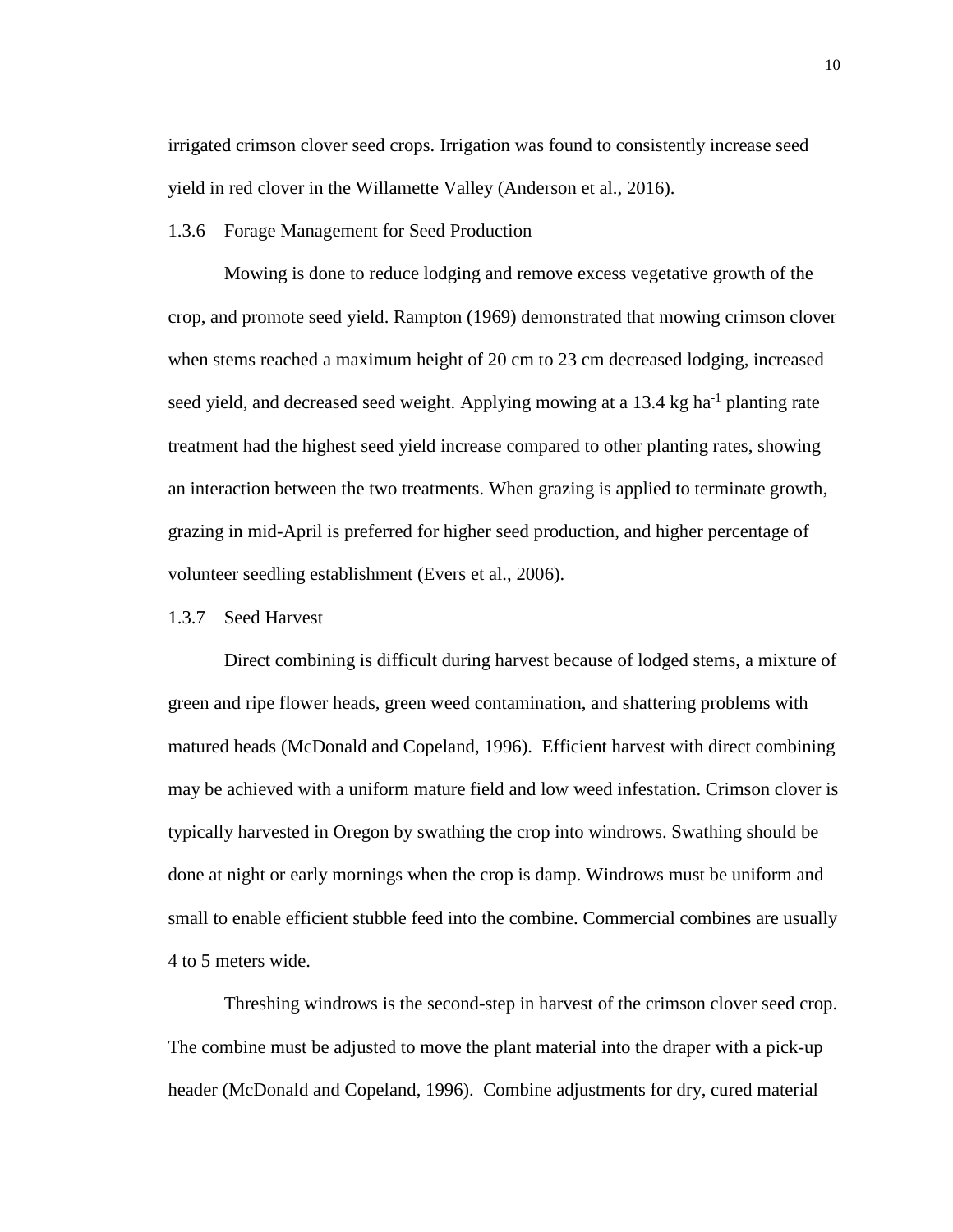include the following: cylinder speeds of 1,500 to 1,600 rpm, closed spacing between concaves and cylinder, closed slots between full set of concaves, chaffer, adjustable shoes sieve, special adjustable chaffer extension, and tailboard adjusted so unhulled seed drop to the tailing auger and are carried back to cylinder. The use of air is important to keep unhulled seeds from passing through the shoe sieve.

Other adjustments for improperly cured material include, reducing forward speed of combine to keep a minimum amount of material on the chaffer and prevent clogging of elevator, reduction of cylinder speed from 1,000 to 1,100 rpm, cylinder clearance of 0.32 to 0.48 cm with normal number of concaves, and enough air to blow chaff of the chaffer (McDonald and Copeland, 1996). This way of threshing would have one-third of the seed hulled. Threshing crimson clover seed is considered a specialized job due to numerous ways to adjust the combine.

Crimson clover seed is harvested at 35% seed moisture. Threshed seed is usually high in moisture, so spreading, stirring, and airing frequently is required to prevent heating. Harvested immature seed must not be stored until seed moisture is 12% or below. Seed cleaning is not necessary if combines were adjusted to hull all seed. After threshing hulled and unhulled seed, unhulled seed can be cleaned after running through a hammermill while hulled seed are screened out in a screening mill (McDonald and Copeland, 1996).

#### 1.4 Plant Growth Regulators

Plant growth regulator (PGR) are chemical compounds that affect metabolic and developmental processes in plants (Rademacher, 2015). PGRs affect the balance of plant hormones by inhibiting the translocation or the biosynthesis of plant hormones, including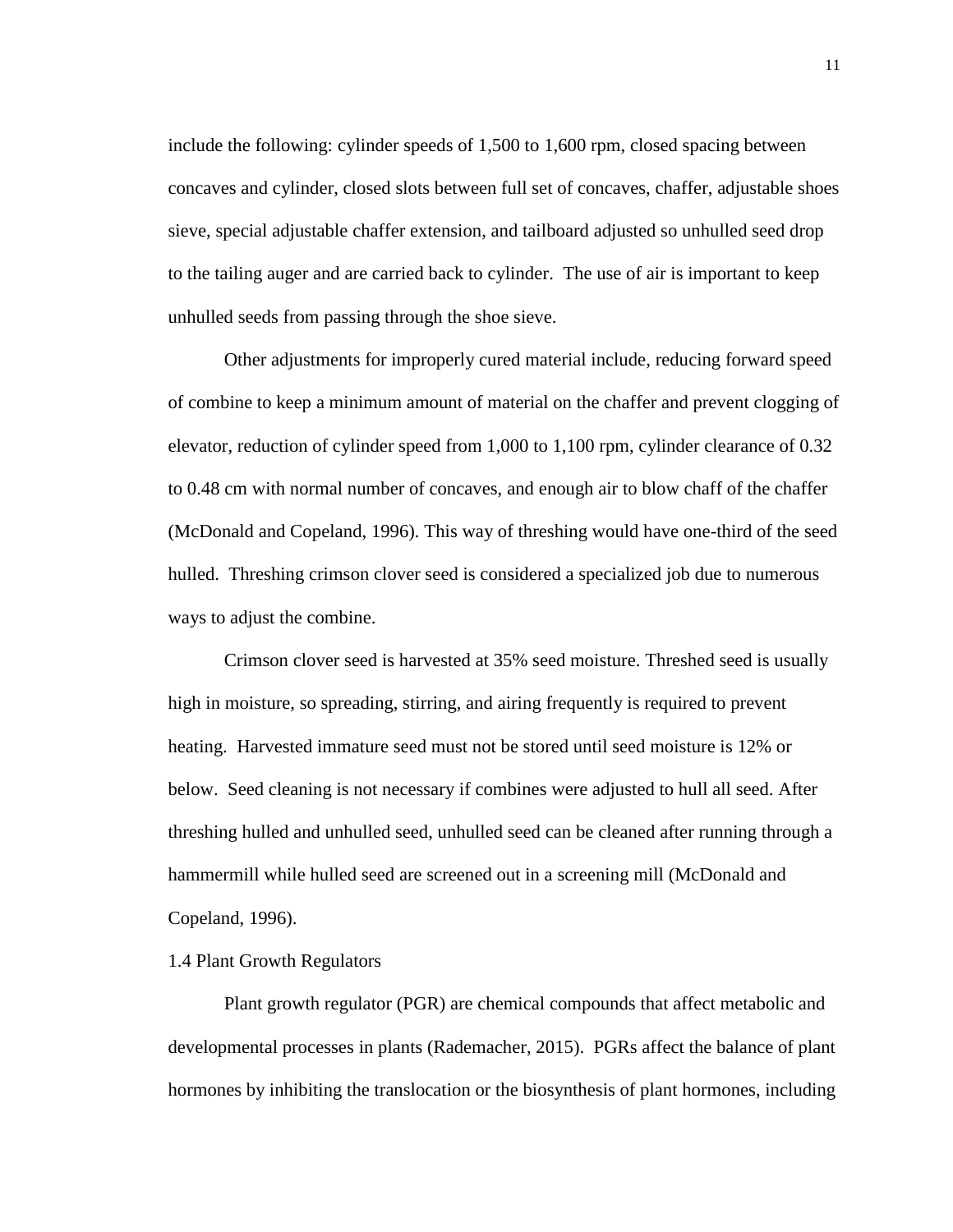auxins, gibberellins, cytokinins, abscisic acid, and ethylene. True PGRs are compounds that inhibit hormonal functions, while atypical PGRs are phytotoxic and thus affect the hormonal system indirectly.

Gibberellins (GA) are plant hormones involved in longitudinal growth, bolting in long-day plants, induction of enzymes during seed germination, and promotion of fruit development (Rademacher, 2015). GA-inhibiting PGRs can be categorized into three function-based groups. The first group is based on blocking GA metabolism by inhibiting cyclases in early stages of GA biosynthesis such as chlormequat chloride and mepiquat chloride. Triazoles, such as paclobutrazol and uniconazole-P, and pyrimidines, such as ancymidol and flurprimidol are examples of the second group inhibiting cytochrome P450-dependent monoxygenases which serve as a catalyst of ent-kaurene oxidation into GA12-aldehyde. The last group which inhibit dioxygenase reaction by blocking 2 oxoglutaric acid as a catalyst includes daminozide, prohexadione-calcium, and trinexapac-ethyl (TE). TE is a GA-inhibiting PGR that inhibits biosynthesis because of the structural similarity to 2-oxoglutaric acid, a co-substrate in a dioxygenase catalysis in the late stages of GA biosynthesis. The third group is more precise in GA inhibition than PGRs in the other two GA-inhibiting groups.

Several studies reported TE effects on grass seed crops and the PGR has been widely adopted as a result of this work. Ryegrass (*Lolium spp.*), and tall fescue [*Schedonorus arundinaceus* (Shreb.) Dumort.] seed yield increased by 50% and 67% on average with different TE applications at BBCH 32 in New Zealand because of increased floret site utilization (Chastain et al*.*, 2003; Rolston et al., 2004). Chynoweth et al. (2010) reported the highest seed yield increase in perennial ryegrass (*Lolium perenne* L.)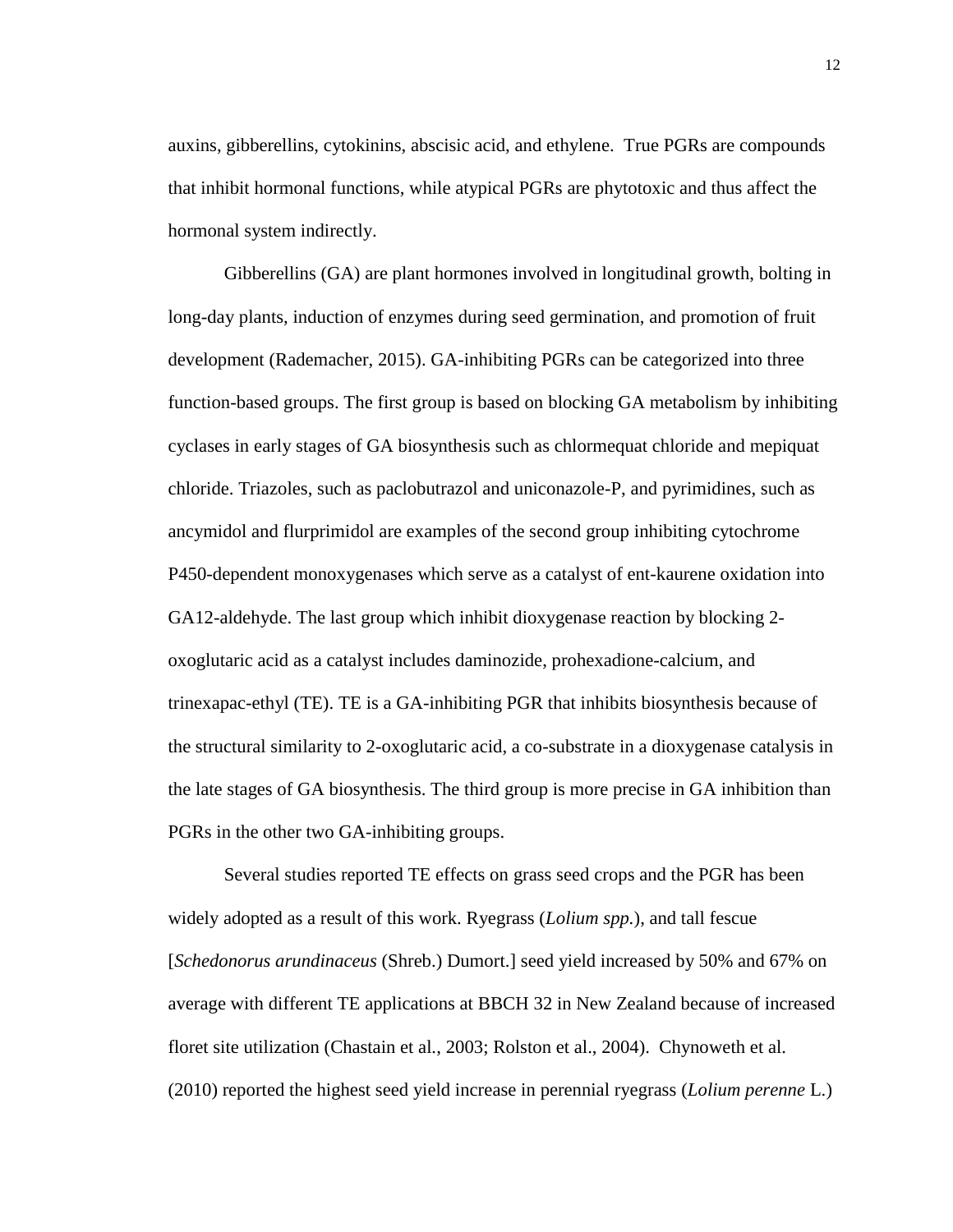by applying  $400 \text{ g}$  ai ha<sup>-1</sup> TE rate. Seed yield increase was a result of seed number spikelet<sup>-1</sup> increase. Less seed abortion and seed development retention was caused by reduced lodging and better solar radiation use. Perennial ryegrass seed yields increased proportionally with seed number m-2 with similar TE rate (Chastain et al*.,* 2014). A oneday delay in reaching 50% lodging in perennial ryegrass increased seed yield on average  $24$  kg ha<sup>-1</sup> (Rolston et al., 2010).

PGRs have been tested in clover seed crops but not in crimson clover. Chlormequat chloride, paclobutrazol, and ethephon, an ethylene releaser, were applied at three rates on white clover (*Trifolium repens* L.), but did not affect seed yield (Marshal and Hides, 1986). However, paclobutrazol applied at 0.5 and 1.0 kg a.i. ha<sup>-1</sup> and ethephon applied at 1.92 kg a.i. ha<sup>-1</sup> significantly reduced petiole height. Ethephon and chlormequat chloride applied at the highest application rates, 1.92 kg a.i. ha<sup>-1</sup> and 1.28 kg a.i.  $ha^{-1}$ , respectively, increased flower number and ripe inflorescences number at harvest.

Paclobutrazol applications on white clover in New Zealand increased inflorescence number at inflorescence initiation (BBCH 32) and flower bud emergence (BBCH 50) (Hampton, 1991). The application at BBCH 32 hastened flowering, while the application at BBCH 50 delayed flowering in white clover. Petiole length reduction was significantly higher at BBCH 50 than BBCH 32; however, peduncle length was only affected by PGR application at BBCH 50. Paclobutrazol application at BBCH 32 elevated the inflorescences above the canopy by 0.5 to 5 cm. In general, paclobutrazol increased seed yield; however, some cultivars tested were not significantly affected by applications at BBCH 32. Seed yield increase was correlated with the increase of seeds inflorescence<sup>-1</sup> with the exception of one cultivar where seed yield was increased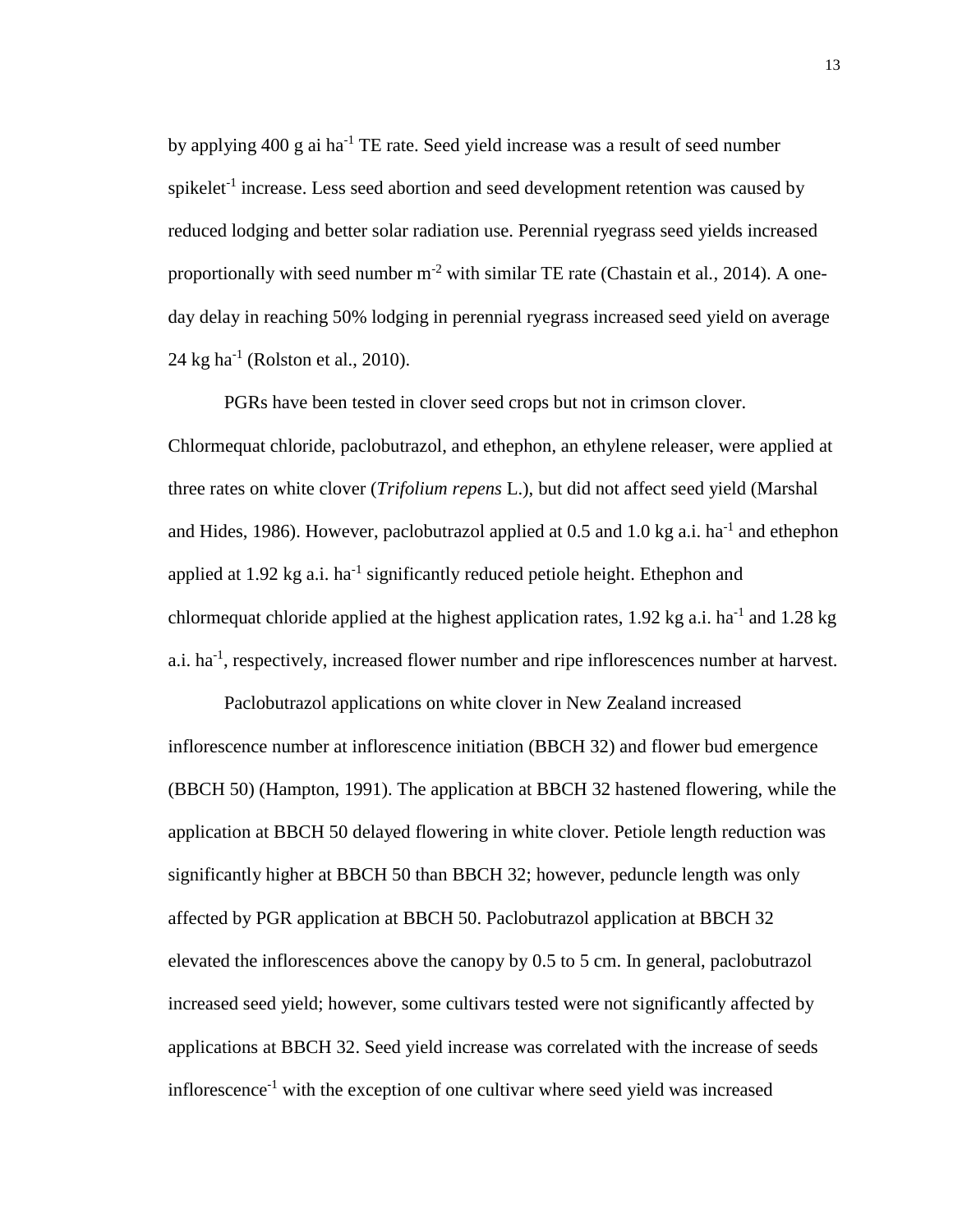correlating to harvested inflorescences  $m<sup>-2</sup>$  increase. Seed weight was not affected by the PGR treatments.

Paclobutrazol, ethephon, and triapenthenol applications at early flowering decreased floret number per head, while paclobutrazol and defoliation increases the distance between inflorescence and leaf canopy in white clover in Denmark (Boelt and Nordestgaard, 1993). Paclobutrazol increased seed yield in both early application (early flowering stage) and late application (two weeks later). The distance between inflorescences and the leaf canopy was decreased with daminozide while increasing white clover seed yield compared to the control and tebuconazole application in the first year of the three trial years. Daminozide and defoliation were less significantly effective in the last two years. Daminozide application increased the number of flower heads which correlated with increased seed yield. Boelt and Nordestgaard (1993) reported seed yield variability which could be caused by weather conditions in the five trial years; however, weather conditions were not collated with PGR effects. Leaf size was not affected by PGRs, while daminozide applied at 2.0 kg a.i.  $ha^{-1}$  when reproductive buds were visible (BBCH 50) significantly reduced petiole and peduncle lengths (Budhianto et al., 1994a). Dry matter was affected by PGR application rates, while timing can affect dry matter accumulation and specific partitioning. Paclobutrazol application at 1.0 kg a.i. ha<sup>-1</sup> during reproductive bud initiation (BBCH 32) increased reproductive dry matter while application at BBCH 50 increased vegetative dry matter. In the second year, triapenthenol applied at  $1.0$  kg a.i. ha<sup>-1</sup> in both timings increased reproductive dry matter. PGR had no effect on stolon length; however, paclobutrazol and triaphenthenol applications at BBCH 50 reduced vegetative nodes while increasing reproductive nodes. Node number and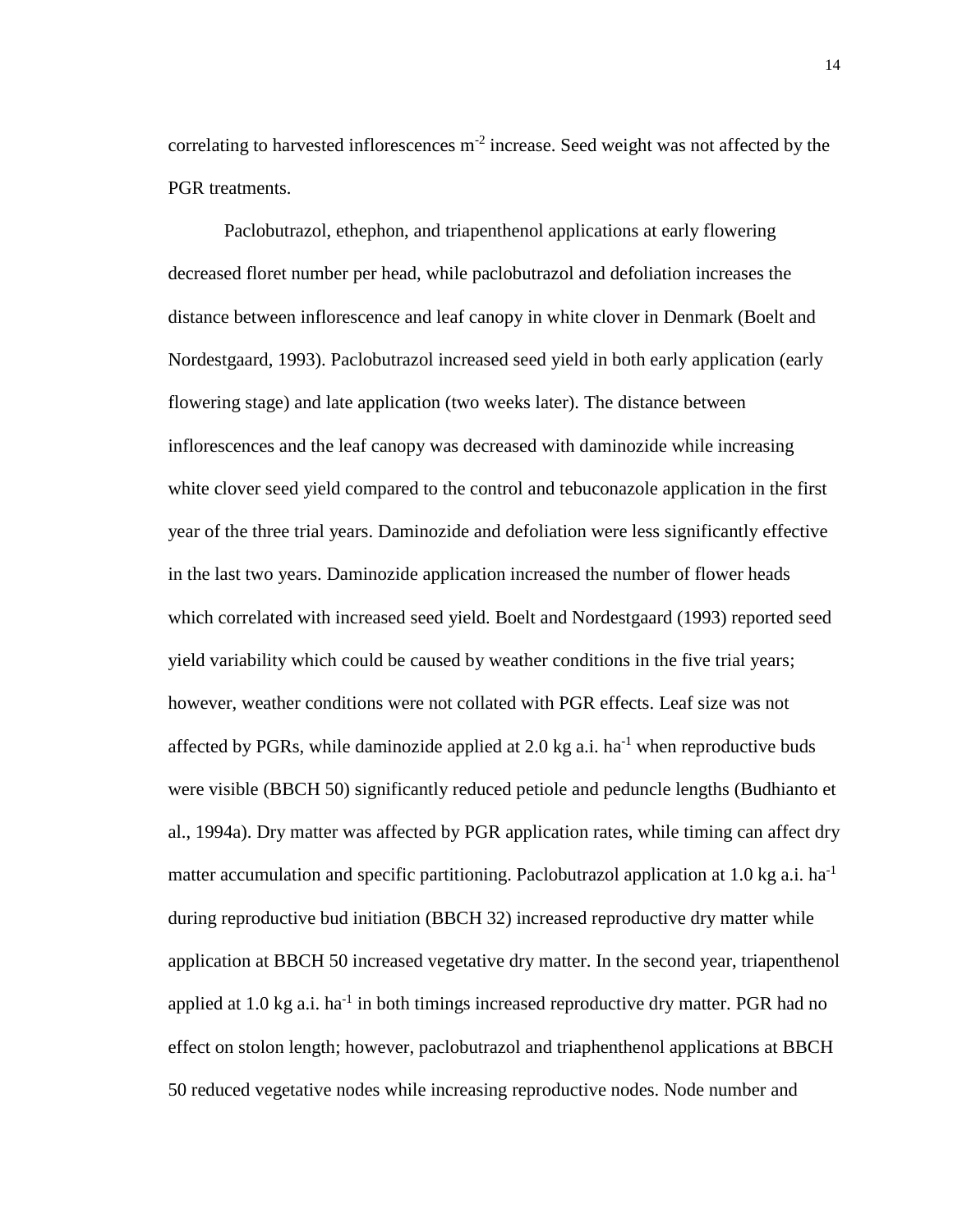stolon length was not affected by chloremequat chloride applications. Paclobutrazol applied at 1.0 kg a.i. ha<sup>-1</sup> in at BBCH 32 and 50 increased inflorescences  $m^{-2}$  (Budhianto et al., 1994b). Pactobutrazol application at 1.0 kg a.i. ha<sup>-1</sup> increased potential seed yield, while potential seed yield was not significantly affected by other PGR treatments. All treatments increased levels of white clover seed germination over the control when scarification was used. Paclobutrazol showed more consistency in increasing seed yield than other PGRs used, however, some studies showed that weather conditions such as rainfall may affect the soil-applied paclobutrazol root uptake. Paclobutrazol application increased the number of inflorescences  $m<sup>-2</sup>$  25-35 days after peak flowering stage (Budhianto et al., 1995). Seed yield was higher 25 days after peak flowering compared to 45 days after peak flowering. Potential and actual harvest seed were lower when harvest was delayed 35 days after peak flowering. Overall, paclobutrazol treatments did not significantly increase potential and actual seed yield in white clover. There was a strong correlation between white clover seed yield, leaf area index (LAI) below 3, and total dry matter. Chakwizira et al. (2011) reported no significant PGR effect on seed yield and LAI compared to control, however, mowing increased stolon and inflorescences number.

PGRs were tested in red clover (*Trifolium pratense* L.) seed crops. Silberstein et al. (1996) reported paclobutrazol and uniconazol applications increased red clover seed yield by 38 and 11%, respectively. The seed yield increase was correlated with the increase of inflorescence number stem<sup>-1</sup>, and inflorescence number  $m<sup>-2</sup>$ . Øverland and Aamlid (2007) reported seed yield increase in red clover with TE application, accompanied by reduction in plant height and seed weight. Ethephon had negative effects on seed yield, while not affecting seed weight and plant height. Red clover seed yield was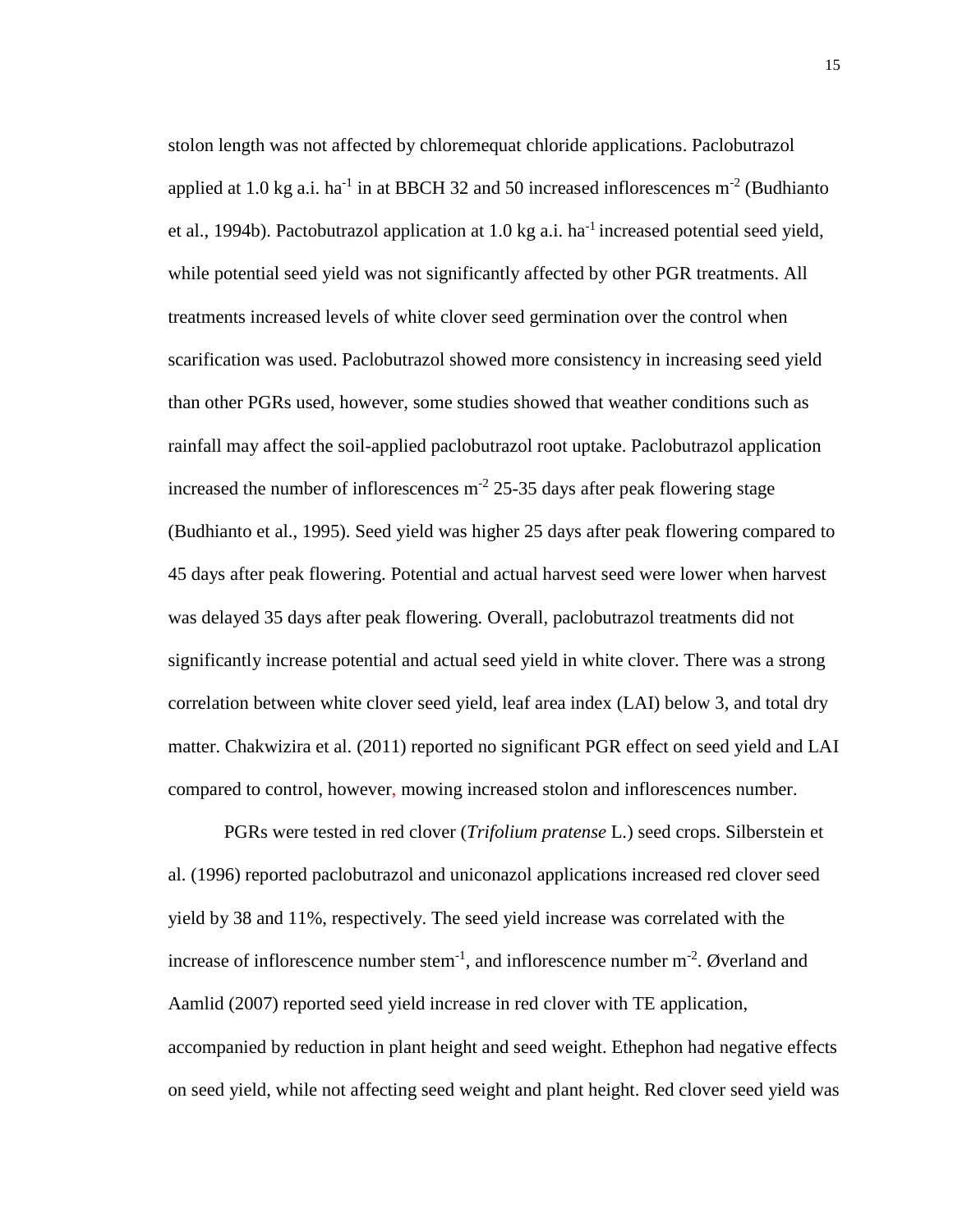increased significantly with 500 g TE ha<sup>-1</sup> during BBCH 32 (two internodes elongation), but increased significantly with split application of the same rate at BBCH 32 and BBCH 51 (10% flower bud emergence) in New Zealand and Oregon (Anderson et al., 2015). Seed weight was not affected with PGR treatments in New Zealand, while decreased by most treatments in Oregon. The seed yield in red clover was positively correlated with an increase in open florets and number of florets inflorescence<sup>-1</sup>. TE applications did not affect the quality of red clover seed crops nor delayed physiological maturity in seed (Angsumalee, 2016). Anderson et al. (2016) reported that there was no interaction between TE and irrigation applications on red clover seed yield, while both treatments can increase seed yield independently. Strategically-timed irrigation applied at 100 mm at BBCH 55 increased seed weight and seed number in two trials. Crop height was generally reduced with all TE treatments while above-ground biomass was not affected. While there is no published work for TE effects on crimson clover, preliminary on-farm trials showed an increased seed yield by TE application at BBCH 32 (Anderson et al, unpublished).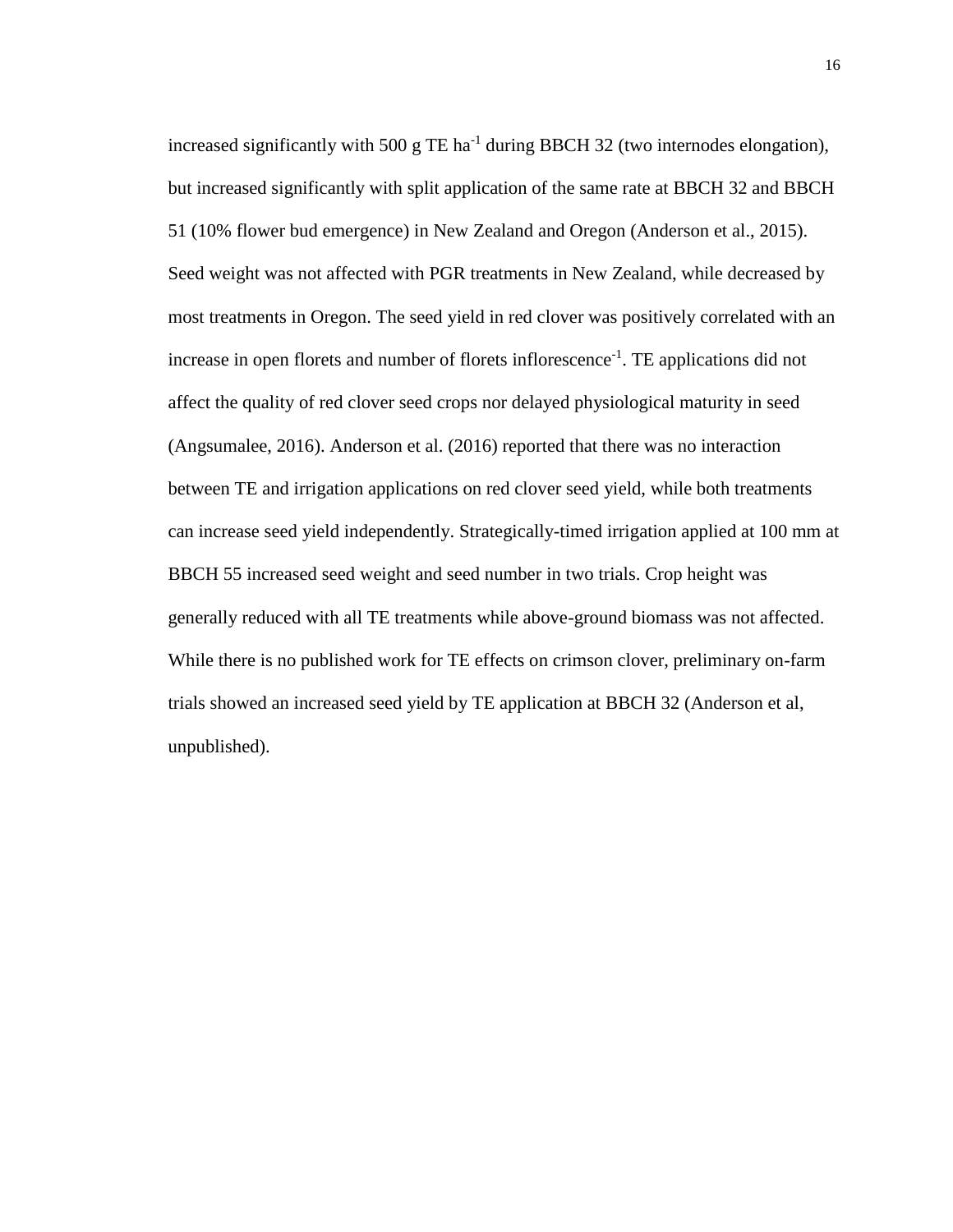#### References

- Aldrich-Markham, S. 2012. Clover seed production in Oregon. Oregon State Univ. Ext. Rep. Oregon State University.
- Anderson, N. 2016 (revised). Pacific Northwest Handbook. Pests of clover grown for seed. [https://pnwhandbooks.org/insect/legume-grass-field-seed/clover-grown](https://pnwhandbooks.org/insect/legume-grass-field-seed/clover-grown-seed)[seed.](https://pnwhandbooks.org/insect/legume-grass-field-seed/clover-grown-seed) (accessed at 1 Nov. 2016).
- Anderson, N. P., T. G. Chastain, and C. J. Garbacik. 2016. Irrigation and trinexapac-ethyl effects on seed yield in first- and second-year red clover stands. Agron. J. 108:1116-1123.
- Anderson, N. P., D.P. Monks, T.G. Chastain, M.P. Rolston, C.J. Garbacik, Chun-Hui Ma, and C.W. Bell. 2015. Trinexapac-ethyl effects on red clover seed crops in diverse production environments. Agron. J. 107:951-956.
- Anderson, N.P., C.J. Garbacik, T.G. Chastain, and S. Elias. 2013. Borons effects on red clover seed production and quality. Seed production Res. report. Oregon State Univ.
- Anderson N. P., S. Rao and A.V. Derkatch. 2010. Native bumble bee diversity, abundance, and pollination in crimson clover and hairy vetch seed production fields in western Oregon. Seed production Res. report. Oregon State Univ.
- Angsumalee, D. 2016. Effect of Plant Growth Regulator and Irrigation on Physiological and Harvest Maturity of Red Clover in Relation to Seed Quality. PhD Dissertation. Oregon State Univ.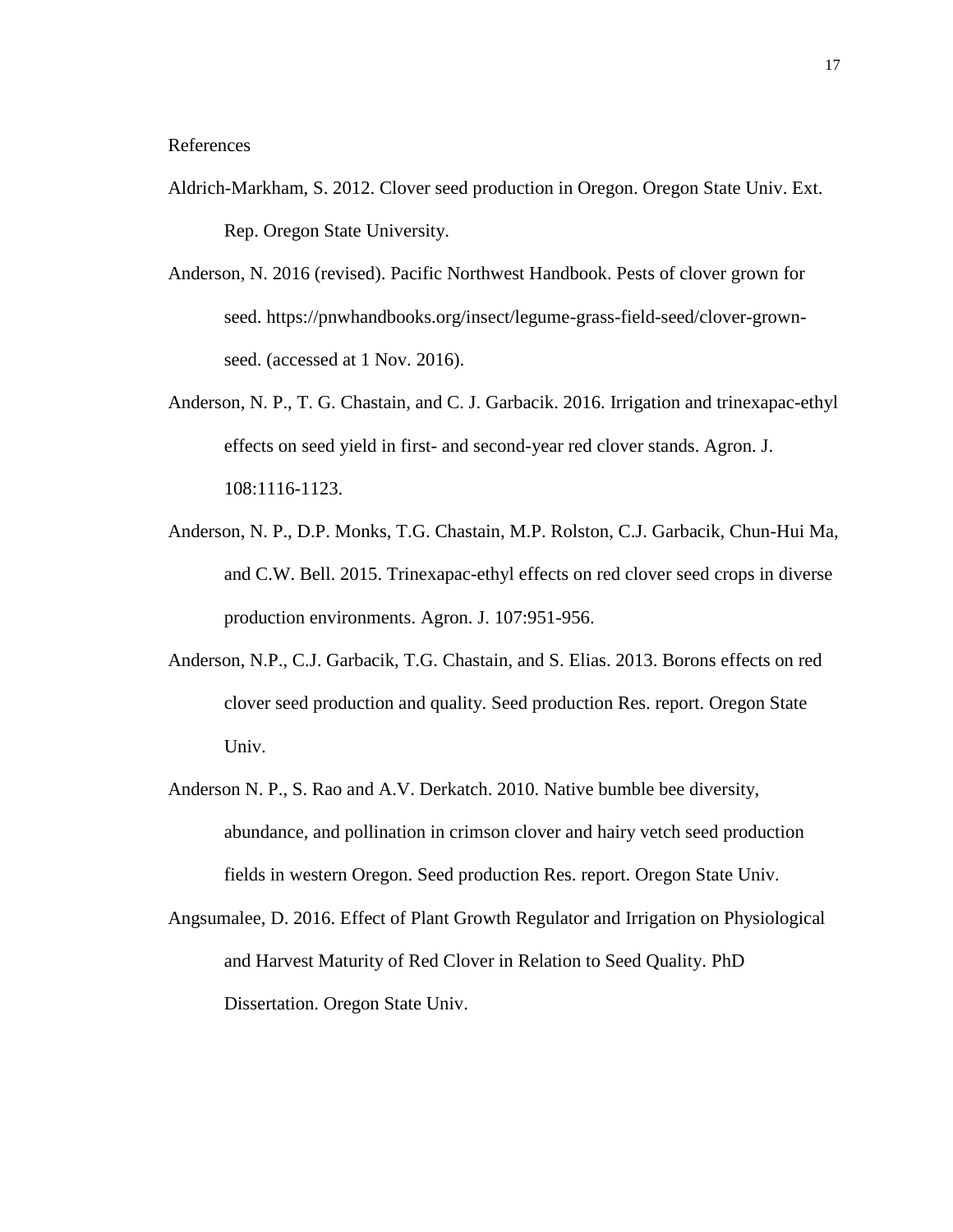- Ball, D.M., and G.D. Lacefield. 2000. Crimson clover. Circular 00-1. Oregon clover commission. Salem, OR. (Accessed at 5/4/2016). [http://www.oregonclover.org/downloads/files/crimsonclover.pdf.](http://www.oregonclover.org/downloads/files/crimsonclover.pdf)
- Budhianto, B., J.G. Hampton, and M.J. Hill. 1994. Effect of plant growth regulators on a white clover (*Trifolium repens* L.) seed crop. II. Seed yield components and seed yield. J. Appl. Seed. Prod. 12:53-58.
- Budhianto, B., J.G. Hampton, and M.J. Hill. 1994. Effect of plant growth regulators on a white clover (*Trifolium repens* L.) seed crop. I. Plant growth and development. J. Appl. Seed Prod. 12:47-52.
- Budhianto, B., J.G. Hampton, M.J. Hill, and R.G. Thomas. 1995. Effect of time harvest and paclobutrazol on seed yield in white clover cv. Grasslands Pitau. N. Z. J. Agric. Res. 31:1-6.
- Butler, T.J., G.W. Evers, M.A. Hussey, and L.J. Ringer. 2002. Flowering in crimson clover as affected by planting date. Crop Sci. 42:242-247.
- Chastain T.G., W.C. Young, C.J. Garbacik, and T. B. Silberstein. 2003. Seed partitioning and yield responses to trinexapac-ethyl in perennial ryegrass. Proceedings of the International Herbage Seeds Conference. 5: 104-108.
- Chastain, T.G., W.C. Young III, T.B. Silberstein, and C.J. Garbacik. 2014. Performance of trinexapac-ethyl on seed yield of *Lolium perenne* in diverse lodging environments. Field Crops Res. 157:65-70.
- Chynoweth, R. J., M. P. Rolston, and B. L. McCloy. 2010. Plant growth regulators: a success story in perennial ryegrass seed crops. In Seed Symposium: Seeds for Futures. Agron. Soc. of New Zealand Spec. Pub. 13: 47-58.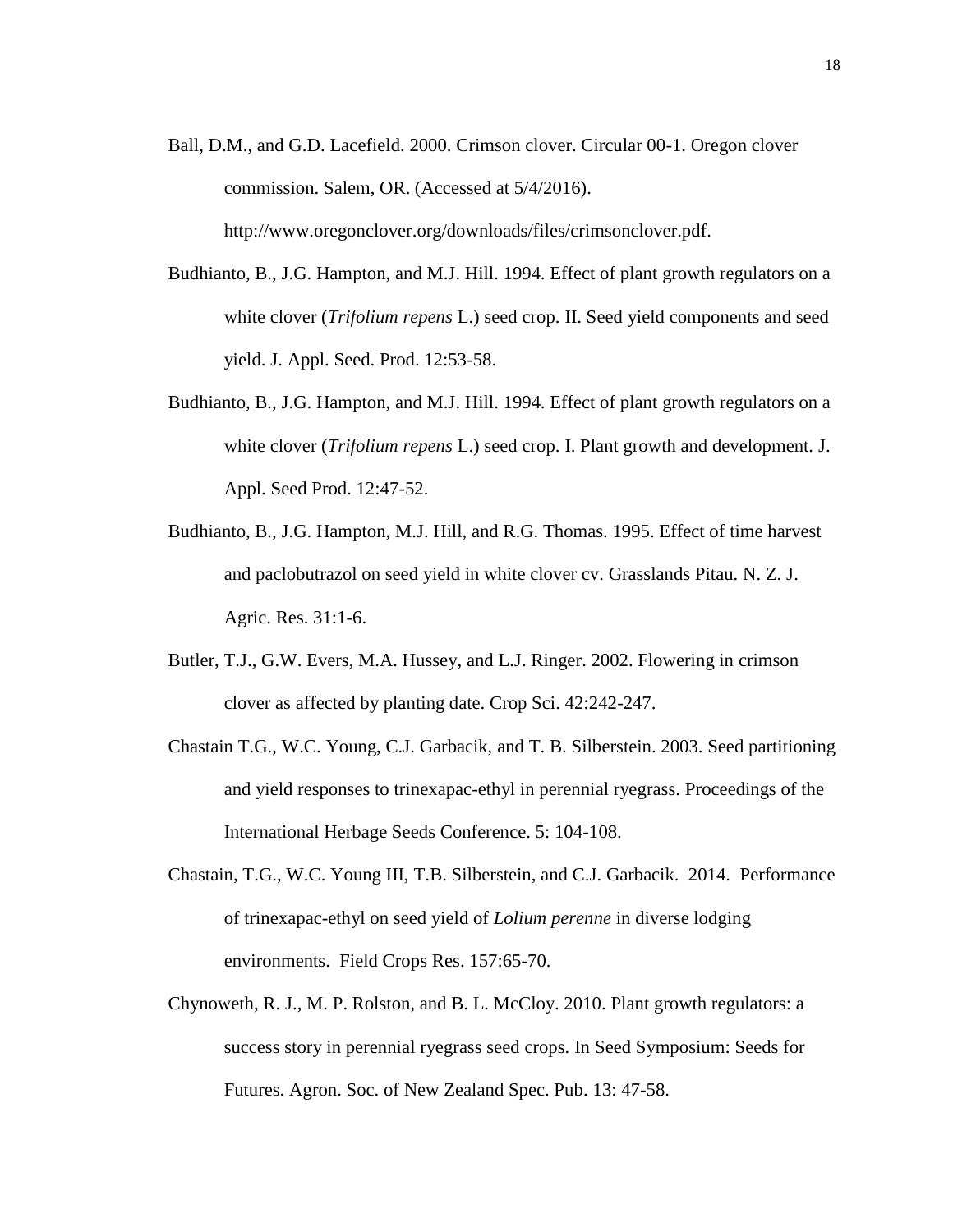- Evers. G.W. 2003. Emergence and seedling growth of seven cool-season annual clovers as influenced by soil pH. J. Sustain. Agri. 23:89-107.
- Evers. G.W., and G.R. Smith. 2006. Crimson clover seed production and volunteer reseeding at various grazing termination dates. Agron. J. 98: 1410-1415.

Gardner, E.H., T.A. Doerge, D.B. Hannaway, H. Youngberg, and W.S. McGuire. 2000 (revised). Crimson clover, vetch, field peas: Western Oregon—west of Cascades fertilizer guide. Oregon State Univ. <https://catalog.extension.oregonstate.edu/sites/catalog/files/project/pdf/fg30.pdf>

(accessed at 12 May 2017).

- Gildersleeve, R. R., and W.R. Ocumpaugh. 1988. Variation among *Trifolium* species for resistance to iron‐ deficiency chlorosis. J. Plant Nutrition. 11: 727-737.
- Hampton, J.G. 1991. Effect of paclobutrazol on inflorescence production and seed yield in four white clover (*Trifolium repens* L.) cultivars. New Zealand J. Agric. Res. 34:367-373.
- Knight, W. E. 1970. Productivity of crimson and arrowleaf clover in a Coastal bermudagrass sod. Agron. J. 62:773-775.
- Knight, W. E. 1985. Crimson Clover. p. 491–502. *In* N.L. Taylor (ed.). Clover Science and Technology. American Soc. of Agron., Inc., Crop Sci. Society of America, Inc., Soil Sci Society of America, Inc., Publishers. Madison. WI.
- Lee. W.O. 1985. Weed Control. *In* N.L. Taylor (ed.). Clover Science and Technology. American Soc. of Agron., Inc., Crop Sci. Society of America, Inc., Soil Sci Society of America, Inc., Publishers. Madison. WI.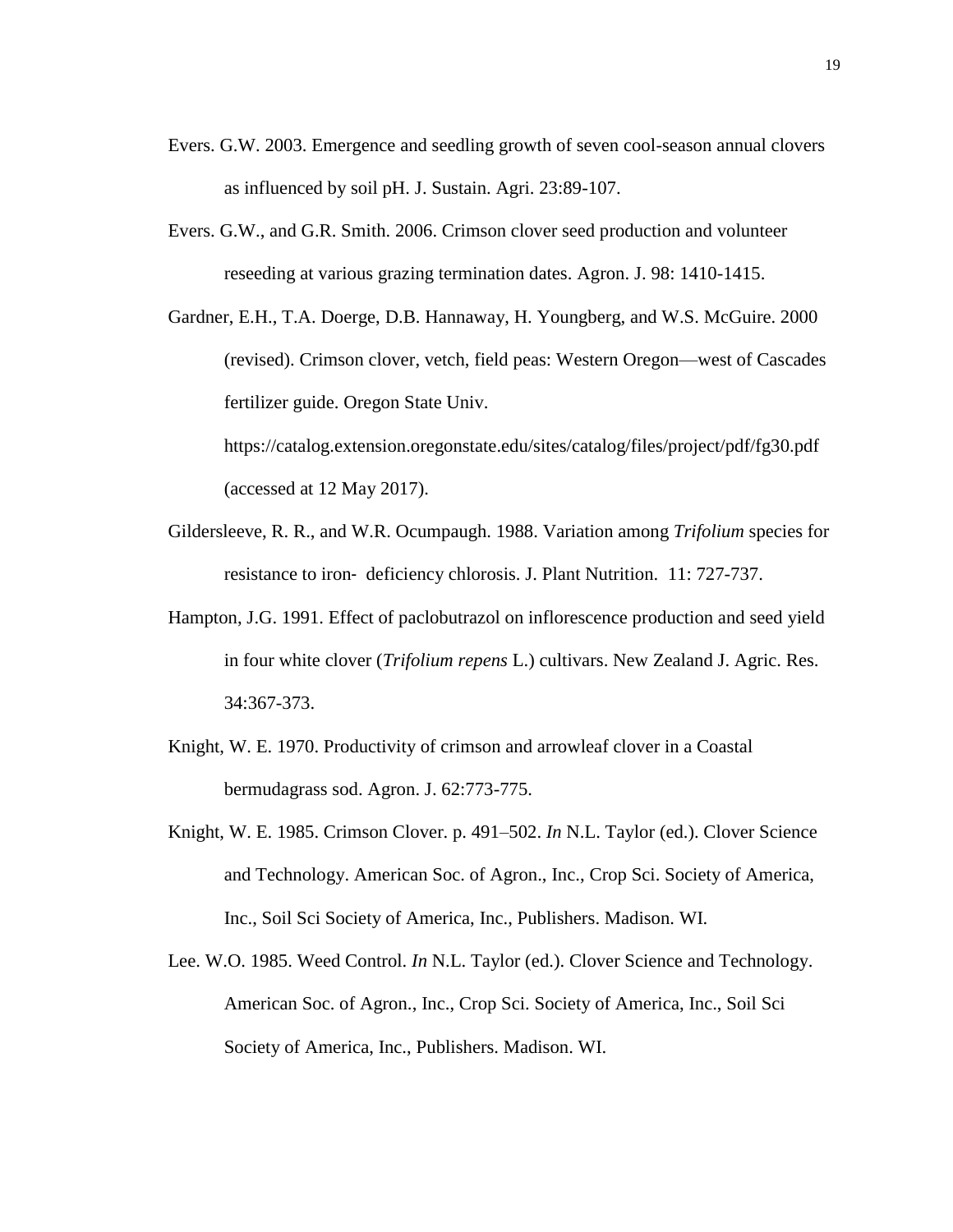- Martiniello, P. 1999. Effects of irrigation and harvest management on dry-matter yield and seed yield of annual clovers grown in pure stand and in mixtures with graminaceous species in a mediterranean environment. Grass and forage Sci. 54: 52-61.
- McDonald M.B., and L.O. Copeland. 1996. Seed production: principles and practices. Chapman and Hall, New York. NY.
- McGregor, S. E. 1976. Crimson Clover. p. 198-199. Insect pollination of cultivated crop plants. Agri. Res. Serv., USDA.
- Pacific Northwest Pest Management Handbook. Clover (*Trifolium* spp.)-sclerotinia crown rot and wilt. [https://pnwhandbooks.org/plantdisease/host-disease/clover](https://pnwhandbooks.org/plantdisease/host-disease/clover-trifolium-spp-sclerotinia-crown-rot-wilt)[trifolium-spp-sclerotinia-crown-rot-wilt.](https://pnwhandbooks.org/plantdisease/host-disease/clover-trifolium-spp-sclerotinia-crown-rot-wilt) (accessed at 14 Nov 2016).
- Pacific Northwest Pest Management Handbook. Established clover, postemergence broadleaf control. [https://pnwhandbooks.org/weed/agronomic/forage-seed/clover](https://pnwhandbooks.org/weed/agronomic/forage-seed/clover-seed/established-clover-postemergence-broadleaf-control)[seed/established-clover-postemergence-broadleaf-control.](https://pnwhandbooks.org/weed/agronomic/forage-seed/clover-seed/established-clover-postemergence-broadleaf-control) (accessed at 8 Nov 2016).
- Pacific Northwest Pest Management Handbook. Established clover, postemergence grass and broadleaf control. [https://pnwhandbooks.org/weed/agronomic/forage](https://pnwhandbooks.org/weed/agronomic/forage-seed/clover-seed/established-clover-postemergence-grass-broadleaf-control)[seed/clover-seed/established-clover-postemergence-grass-broadleaf-control.](https://pnwhandbooks.org/weed/agronomic/forage-seed/clover-seed/established-clover-postemergence-grass-broadleaf-control) (accessed at 8 Nov 2016).
- Pacific Northwest Pest Management Handbook. Established, postemergence grass control. [https://pnwhandbooks.org/weed/agronomic/forage-seed/clover](https://pnwhandbooks.org/weed/agronomic/forage-seed/clover-seed/established-postemergence-grass-control)[seed/established-postemergence-grass-control.](https://pnwhandbooks.org/weed/agronomic/forage-seed/clover-seed/established-postemergence-grass-control) (accessed at 8 Nov 2016).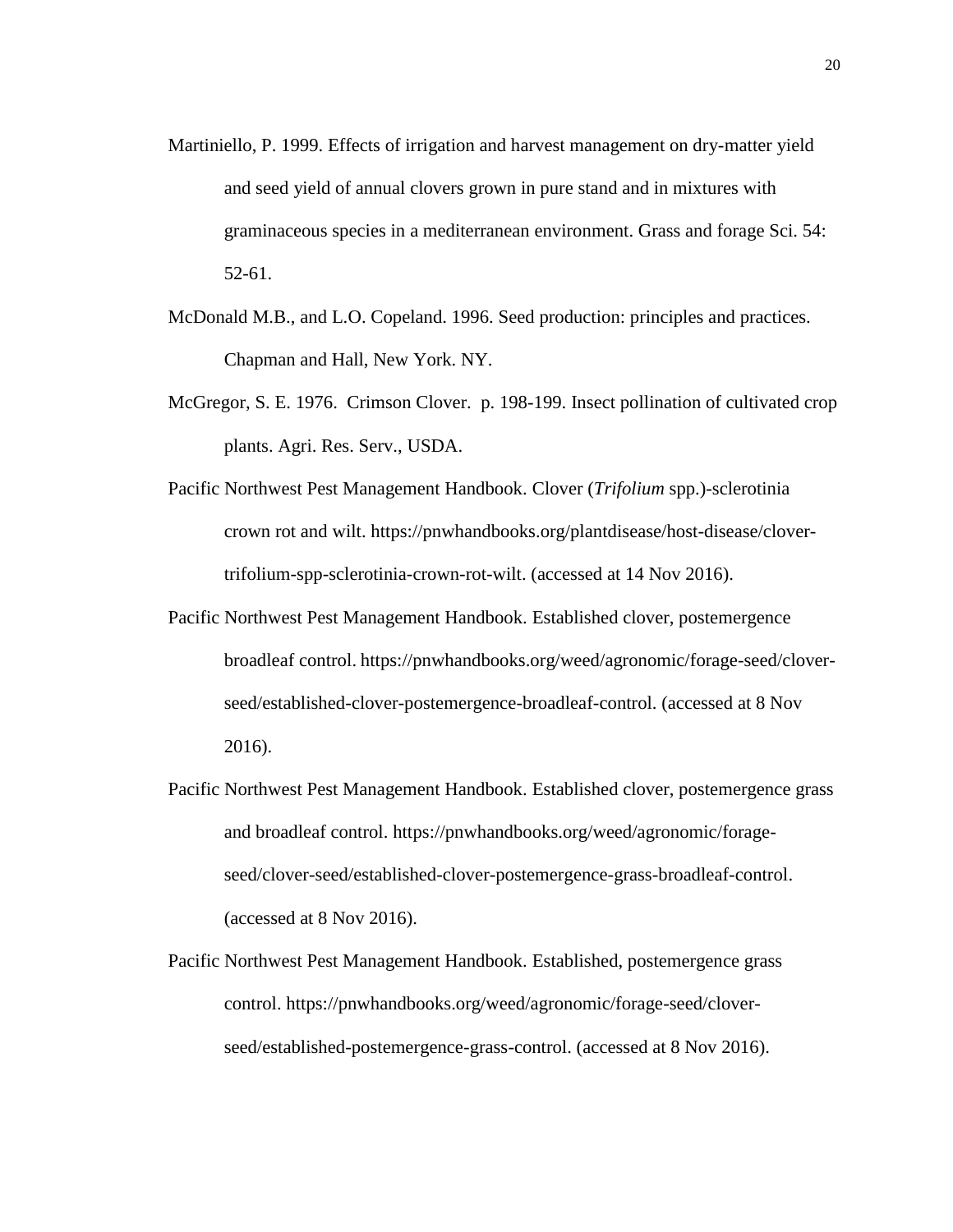- Pacific Northwest Pest Management Handbook. How to reduce bee poisoning from pesticides. [https://pnwhandbooks.org/insect/bee-protection/reduce-bee-poisoning.](https://pnwhandbooks.org/insect/bee-protection/reduce-bee-poisoning) (accessed at 1 Nov 2016).
- Pacific Northwest Pest Management Handbook. Slug control. [https://pnwhandbooks.org/insect/ipm/slug.](https://pnwhandbooks.org/insect/ipm/slug) (accessed at 1 Nov. 2016).
- Rampton, H., H. 1969. Influence of planting rates and mowing on yield and quality of crimson clover seed. Agron. J. 61:92-95.
- Rincker C. M., and H. H. Rampton. 1985. Seed Production. *In* N.L. Taylor (ed.). Clover Science and Technology. American Soc. of Agron., Inc., Crop Sci. Society of America, Inc., Soil Sci Society of America, Inc., Publishers. Madison. WI.
- USDA Plant Fact Sheet. [https://plants.usda.gov/factsheet/pdf/fs\\_trin3.pdf.](https://plants.usda.gov/factsheet/pdf/fs_trin3.pdf) (accessed at 12 Nov 2016).
- Wear, J.I. 1956. Boron requirement for crimson clover seed production, its accumulation in soils, and residual effects on sensitive crops.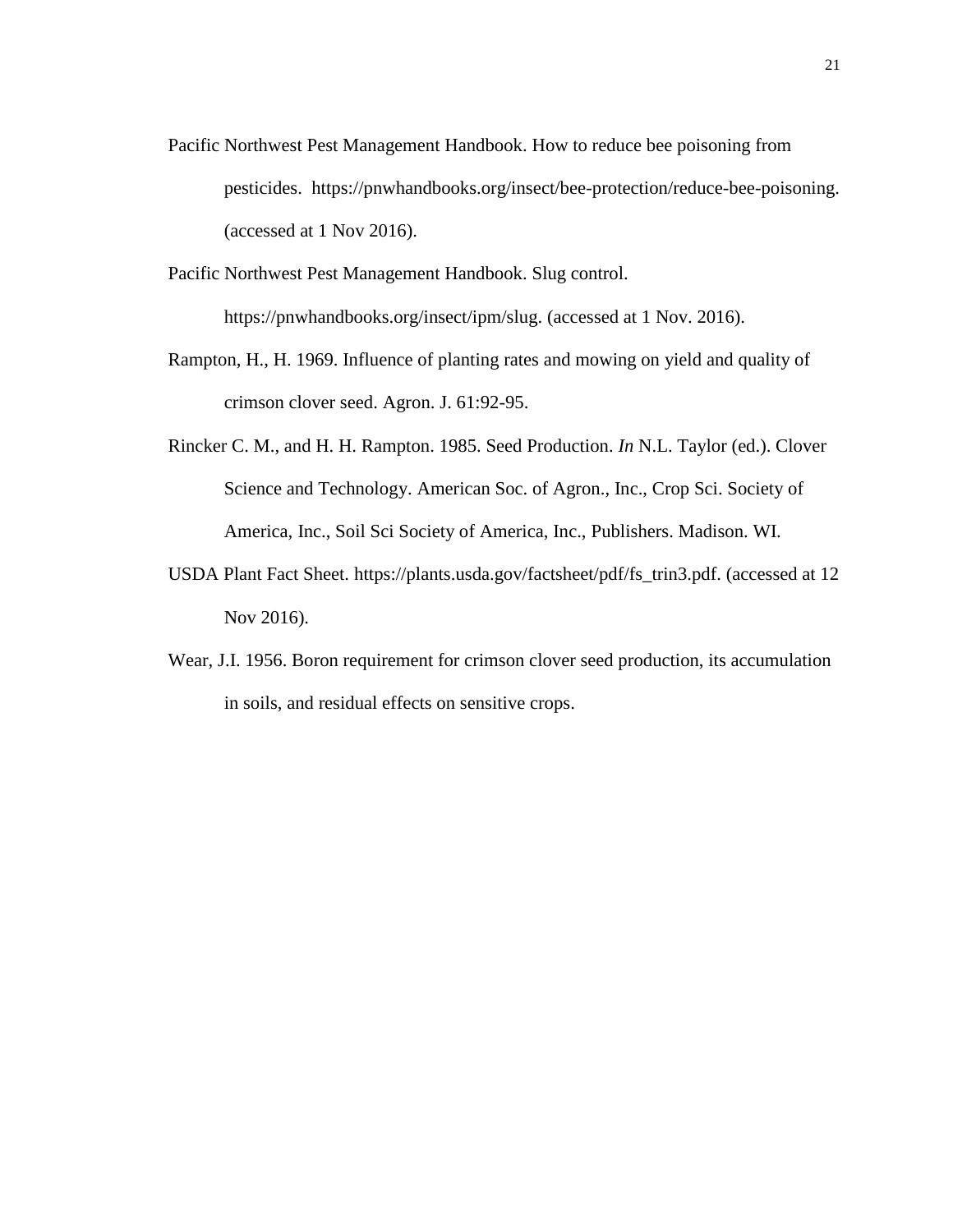Chapter 2: Crimson Clover Seed Production in Western Oregon

Oregon State University Extension Publication

2.1 Introduction

Crimson clover is one of the important forage legume seed crops grown in the Willamette Valley of Oregon. The Willamette Valley produces about 95% of the total annual US crimson clover seed crop and the value of the production reached an all-time high of \$20 million in 2014.

Crimson clover has been one of the most widely grown forage legume seed crops in the valley and is experiencing a resurgence in acreage in recent years after a protracted period of decline (Fig. 2.1). The long-term average acreage since 1975 to the present is 8185 acres with a high of 12777 acres in 2014 and a low of 3580 in 2007.

Crimson clover seed yields have more than doubled since the mid-1970s when average yields were as low as 300 lbs/acre in 1978 (Fig. 2.2). The long-term average seed yield for crimson clover in the region since 1975 is 708 lbs/acre with a high yield of 1126 lbs/acre in 2015.

The price of crimson clover seed for Oregon seed growers has varied in a repeating cyclical pattern with a peak and trough in price reached once every 3-5 years (Fig. 2.3). The price reached in the peaks have been progressively increasing over time but the troughs in price have remained somewhat consistent in averaging about \$0.33/lb. The long-term average seed price for crimson clover is \$0.57 per pound. The highest prices were in 2014 at \$1.60 per pound and the lowest prices were in 1987 at \$0.25 per pound.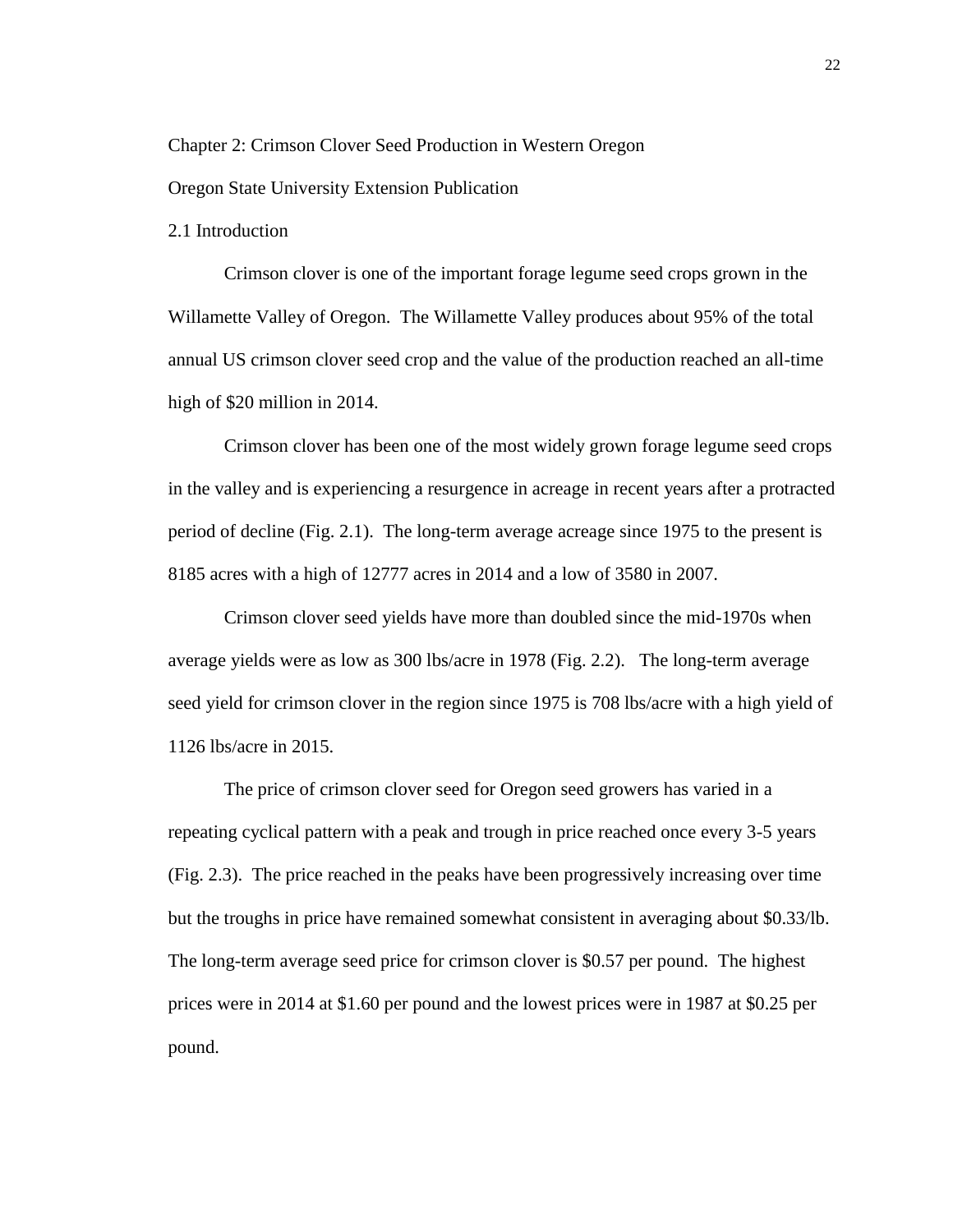#### 2.2 Description

Crimson clover grows on both sandy and clay soils and can tolerate medium soil acidity, but thrives best in well-drained fertile soils. Soil moisture and tilth are important for root development. The plant is mainly characterized by its scarlet red inflorescences. The root system is characterized by a central taproot and fibrous root branches, while the above-ground portion of the plant has lower and median pubescent leaves with long petioles and cuneate-obovate emarginate sessile leaflets. Different leaf and stem size, shape, and pubescence are observed among crimson clover genotypes. Elongation of the stem is terminated with the formation of flower heads composed of 75 to 125 florets. The corolla is usually deep red or scarlet, and extends beyond the calyx. Florets open in succession from the bottom to the top of the inflorescence. The fruit, known as a legume, is usually one-seeded. Trifoliolate leaves, sessile leaflet attachment, and pubescent leaf traits are dominant to multifoliolate leaves, petiolulate leaflet, and glabrous leaves, respectively.

#### 2.3 Seedbed Preparation and Stand Establishment

Before planting, a well-prepared, fine seedbed with a moist zone of 2 to 3 inches free from air pockets is recommended for crimson clover seed crops. The seedbed must be smooth and leveled on the surface if irrigation is to be applied. Crimson clover seed must be inoculated with nitrogen-fixing bacteria (*Rhizobium trifolii*) prior to planting for good stand establishment. Planting in September and mid-October is necessary to establish a vigorous crimson clover seed crop in Western Oregon (Youngberg and Hickerson, 1975). Soil pH must be maintained above 5.5 to avoid Al toxicity. Seedling nodulation decreased with decreased pH while decreased nodulation activity and  $N_2$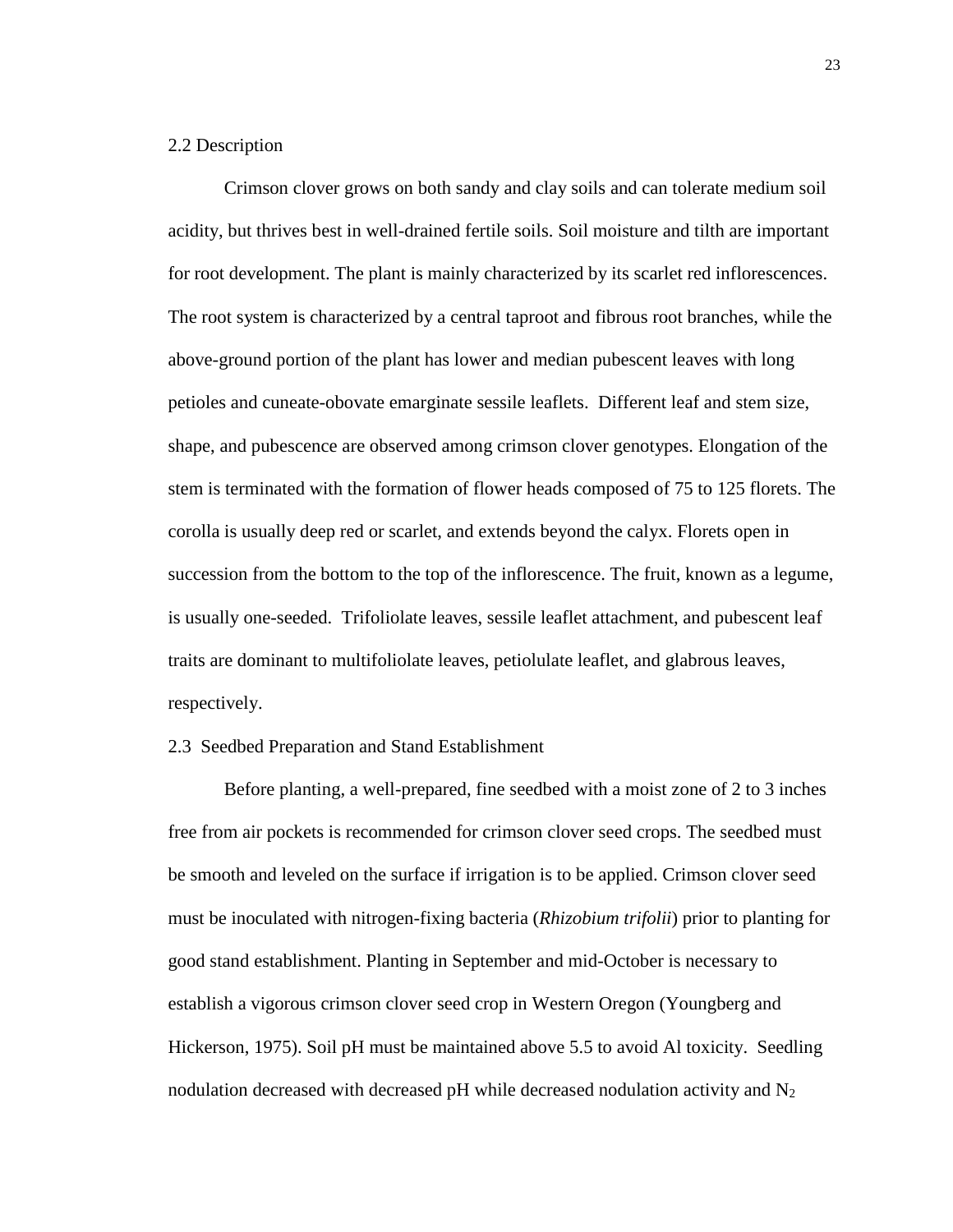fixation after reaching soil Al toxicity (Evers, 2003). Crimson clover showed Fedeficiency chlorosis symptoms in high pH calcareous soils (Gildersleeve and Ocumpaugh, 1988). A suitable pH for the field of crimson clover would range from 6.0 to 7.0 (Gardner et al., 2000).

#### 2.4 Nutrient Management

Nutrient management is important in crimson clover seed production. In Western Oregon, Boron (B) application didn't increase seed yield in red clover, while soil tests showed B deficiency. Red clover seed crops are not affected by B soil test levels in the range of 0.3 to 0.4 ppm. B application is not economically recommended (Anderson et al., 2013). Nitrogen (N) can be obtained from symbiotic N fixation, so only establishment application is recommended. N application rates are 20 lbs/a. Applications of nutrients should be based on soil tests; phosphorus (P) application rates range from 40 to 80 kg/ha. Phosphate applications are most effective when applied one inch to the side or below the seed (Gardner et al., 2000). Potassium (K) is broadcast into the seedbed as potash prior to seeding. K application rates range from 60 to 100 lbs/a. Plants absorb sulfur (S) as sulfate from fertilizer applications. Warm and moist soils are preferred for elemental S to sulfate conversions. Responses to other nutrients such as zinc or copper have not been observed in Western Oregon. Sulfate recommended rates range from 15 to 20 lbs/a. Lime application should be incorporated prior to planting when pH is 5.5 or lower.

#### 2.5 Pollination

Crimson clover is an outcrossing and self-fertile plant, but self-incompatibility can be observed in plant populations. The stigma extends beyond the stamens and is held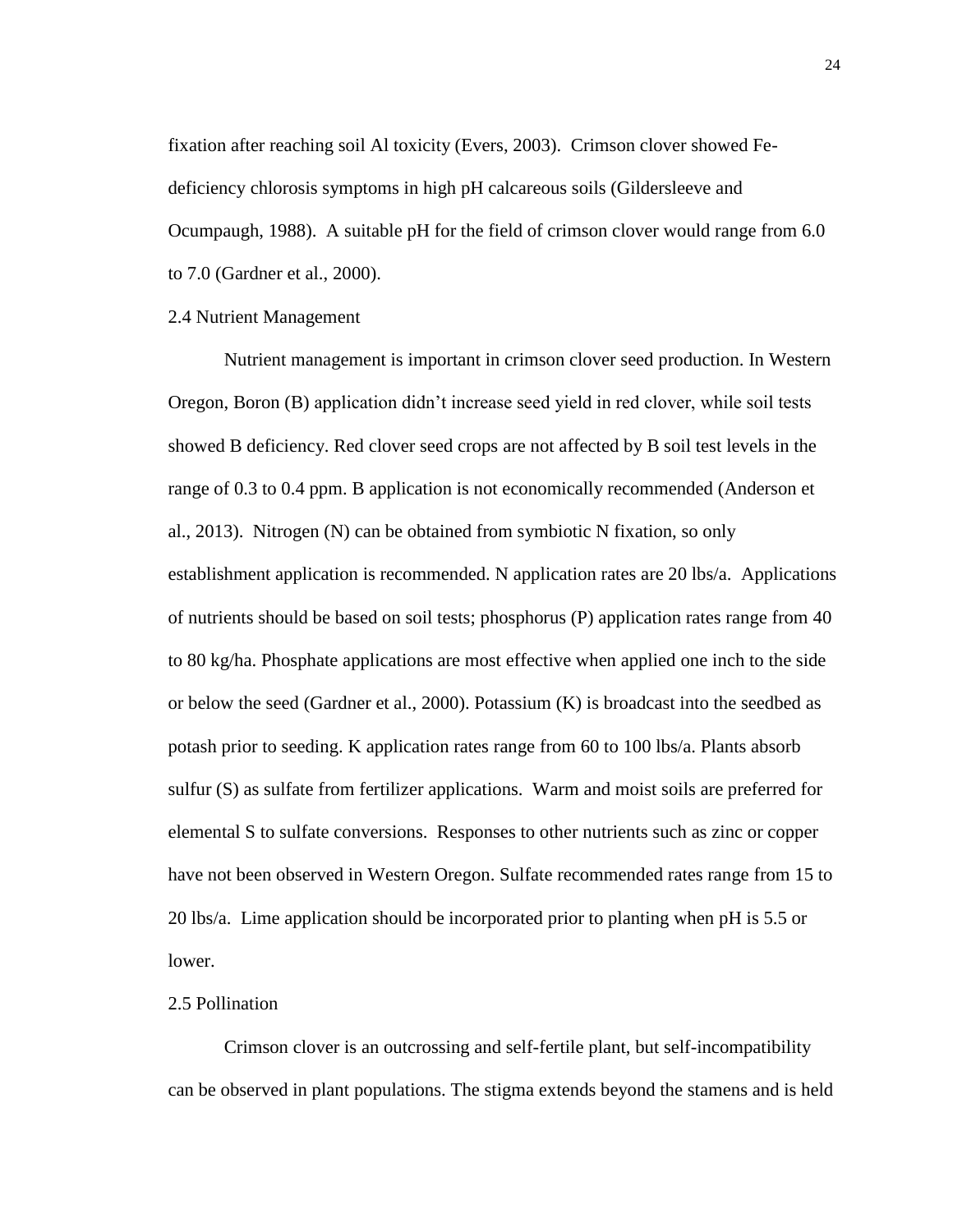by the keel under tension. Pollen is transferred to the stigma by the process of tripping. When the inflorescence is pollinated, the floret withers within 18 hours during fertilization, while the floret remains fresh-looking when not pollinated. The plant senesces after seed maturity which occurs in 24 to 30 days.

Bee pollination and tripping are not effective in increasing seed yield in Western Oregon. Crimson clover bloom during unfavorable conditions for honeybee flights in the Willamette Valley, while native bumblebees are not affected by the same conditions making bumblebees the primary tripping agents during crimson clover bloom (Anderson et al., 2010). Anderson et al. (2010) indicated that low abundance of working bees didn't affect crimson clover seed yield since there was no positive correlation between presence of bee colonies and seed yield; therefore, bee pollinators absence doesn't affect seed yield in the northern part of the Willamette Valley.

#### 2.6 Pest Management

Insect pests are usually not problematic in crimson clover seed crops in Western Oregon, damage by cutworm or symphylan may occur. Most damage in crimson clover seed crops is caused by gray field slugs (*Deroceras reticulatum* M.) during the seedling stage. Metaldehyde and iron-based granule baits are used to manage slug infestations between September and November following warm and overcast weather conditions to maximize slug management. Sodium ferric EDTA is applied at 4 to 16 oz ai/a, iron phosphate is applied at 16 to 24 oz ai/a, metaldehyde 4% is applied at 6.4 to 19 oz ai/a. Metaldehyde granule baits have 24c Special Local Need (SLN) registrations, and lack legal tolerances established for pesticide residues that may be on the harvested hay, seed, or screenings. Therefore, crimson clover crops that were exposed to metaldehyde-based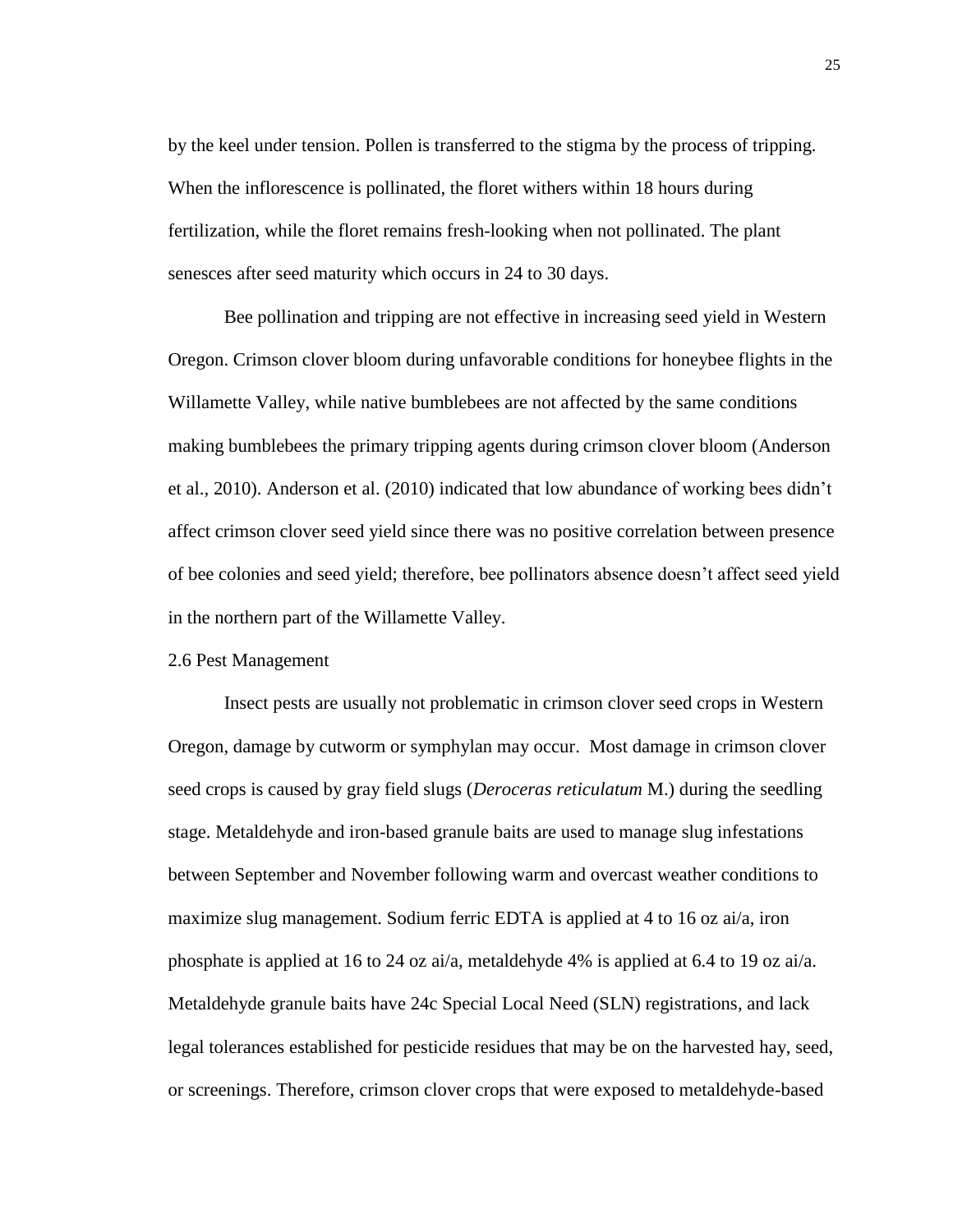granule baits are considered nonfood crops. Crimson clover seed production is dependent on bee pollination, so pesticide labels must be examined carefully to reduce bee poisoning while managing slugs (Pacific Northwest Pest Management Handbook, 2016).

Weeds compete with crops for nutrients, light, and water resources, so their presence in the crimson clover seed crop field can reduce seed yield. The most common weed problems in crimson clover seed crops are annual weeds. Weed control is important for economical seed yields as uncontrolled weeds interfere with harvest, and cleaning as seed to remove weed seed and further reduce seed yield. Weeds can interfere with uniform herbicide and desiccant applications (Rincker and Rampton, 1985). Weed seed can affect seed crop certification – the crimson clover seed crop is classified as certified with a maximum of 0.5% weed seed (Oregon Seed Certification Service Handbook, 2013). Common weeds occurring in crimson clover seed crop fields in Western Oregon are mayweed chamomile (*Anthemis cotula*), prickly lettuce (*Lactuca serriola*), pineapple weed (*Matricaria matricarioides*), wild carrot (*Daucus carota*), Italian ryegrass (*Lolium multiflorum*), small vetches (*Vicia spp.*) (tiny, narrowleaf, sparrow, four seed), cutleaf geranium (*Geranium dissectum*), catchweed bedstraw (*Galium aparine*), nipplewort (*Lapsana communis*), and wild brassicas (Anderson and Hulting, 2013). Most crimson clover seed produced in Oregon is not certified. The isolation distances for five-acre or smaller seed fields to grow foundation, registered, and certified seed are 1320, 660, and 330 feet, respectively, while the distance is 1320, 330, 165 feet for fields larger than five acres. Usage of clean seed is important for weed control. Also, crop rotation can be introduced to control perennial and annual weeds (Lee, 1985).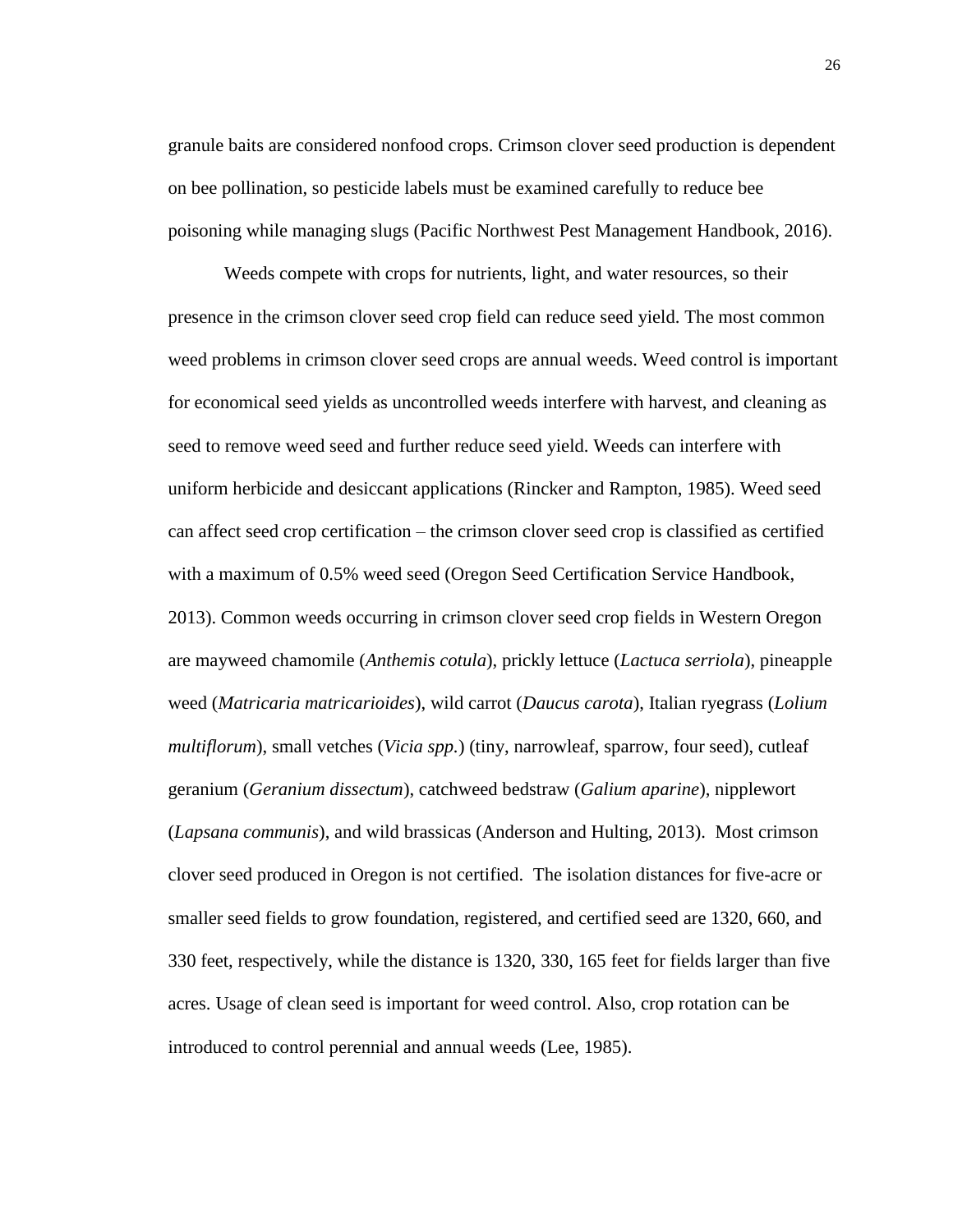S-ethyl dipropylthiocarbamate (EPTC) may be used as a pre-plant herbicide (31 to 64 oz ai/a) but must be applied before final harrowing or disking. This herbicide cannot be used if the clover is planted with a cereal or grass nurse crop. Stunted growth can occur when crimson clover is grown under optimum conditions. MCPA amine is applied when established crimson clover and showing two true leaves. The application rate for MCPA amine is from 3.7 oz ae/a to 7.4 oz ae/a to control broadleaf weeds. Application of imazamox and bentazon are used to control grass and broadleaf weeds. Imazamox and bentazon are both applied at rates 0.6 oz ai/a and from 4 to 8 oz ai/a, respectively. Applications must be made when weeds are 1 to 3 inches tall and before seed crop bloom. Clethodim rates from 1.6 oz ai/a to 4 oz ai/a may be applied to control annual and perennial grasses (Pacific Northwest Pest Management Handbook, 2016).

Few plant diseases affect crimson clover seed crops. In early planted crimson clover with high amounts of foliage may result in the incidence of sclerotinia crown and root rot (*Sclerotinia trifolium*). The crown and root rot infestation can cause defoliation and reduce seed yield (Aldrich-Markham, 2012). Symptoms of this disease include the appearance of brown spots in late fall, and appearance of fungal bodies on the crown and the root. Methods of cultural control include crop rotation, planting pathogen-free seed, deep plowing to bury fungus bodies, and avoiding over-fertilization. Nevado 4F and Quadris Flowable are both currently labeled fungicides that control black stem and white mold. Nevado 4F is applied twice at most at 1.5 to 2 pints/a with a 24-hr reentry interval. Quadris Flowable is applied at 10 fl oz/a with a four-hour reentry. The fungicide must not be applied within 14 days of harvest for forage. (Pacific Northwest Pest Management Handbook, 2016).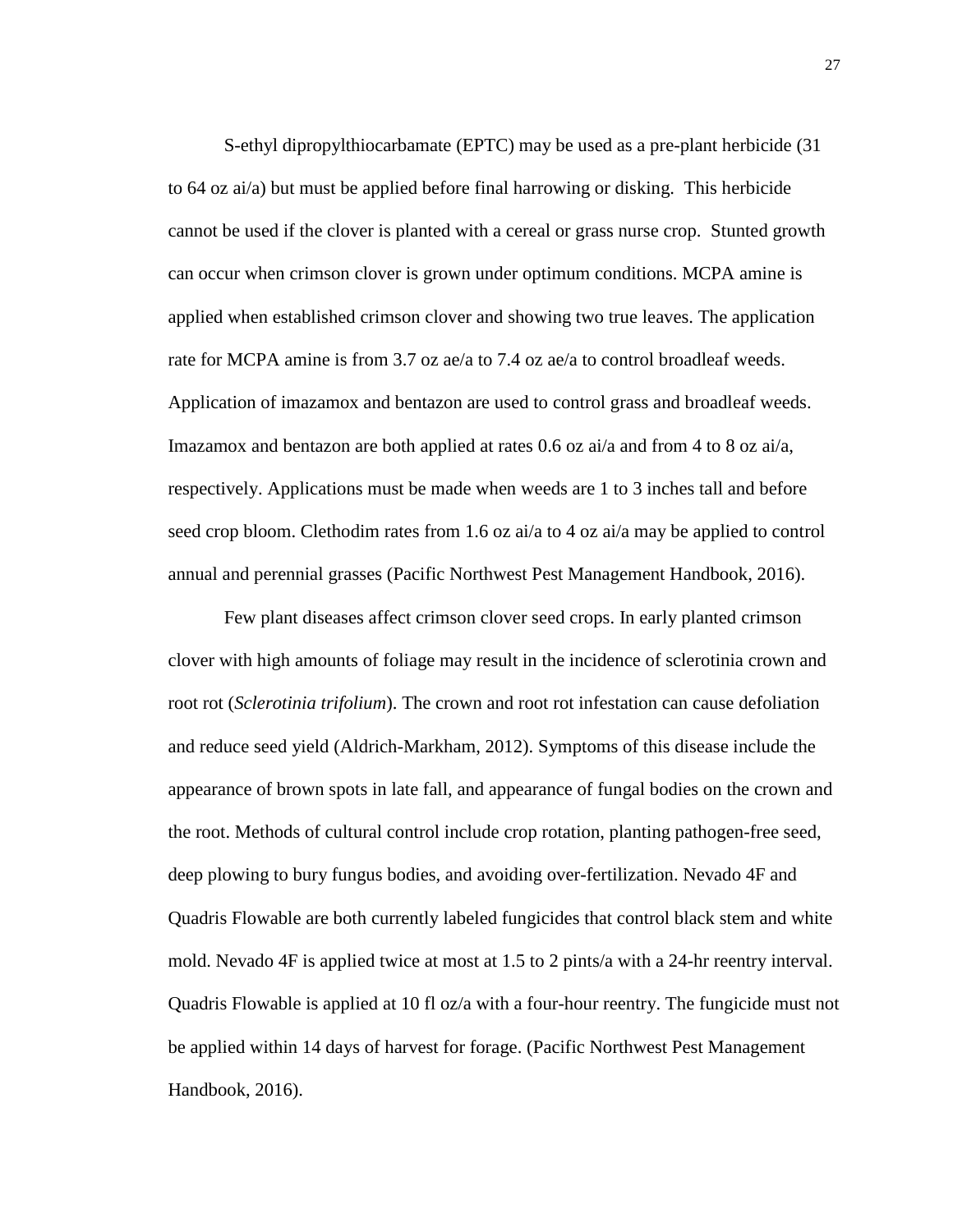## 2.7 Irrigation

There is no work to date reporting the effects of irrigation on crimson clover seed yield in Western Oregon; however, under stressful water deficit in southern Italy, crimson clover seed yield was reduced by 24% (Iannucci et al*.*, 1998). Martineillo (1999) demonstrated that crimson clover seed yield may be increased with irrigation in Mediterranean environments. This seed yield increase resulted from increased seeds/inflorescences, but unlike in other annual clovers, the seed yield increase is negligible when applying irrigation alone. Harvesting crimson clover forage by cutting one inch from ground level coupled with irrigation increased seed yield by 86% compared to forage harvesting without irrigation.

### 2.8 Forage Management for Seed Production

Mowing can be applied to reduce lodging, remove excess growth, and control weeds; however, mowing is not commercially used in Oregon. Rampton (1969) demonstrated that mowing crimson clover when the stems reached a maximum height of 8 to 9 inches decreased lodging, increased seed yield, and decreased seed weight. The greatest seed yield increases were observed when the crop was planted at a 12 lbs/a rate and mowed showing an interaction between the two treatments; however, higher planting rates had lower seed yields. Grazing is not a commercial practice in Oregon, but when grazing was applied in Texas to terminate growth in mid-April, both higher seed production and higher percentage of volunteer seedling establishment were achieved over non-grazed the non-grazed crop (Evers and Smith, 2006).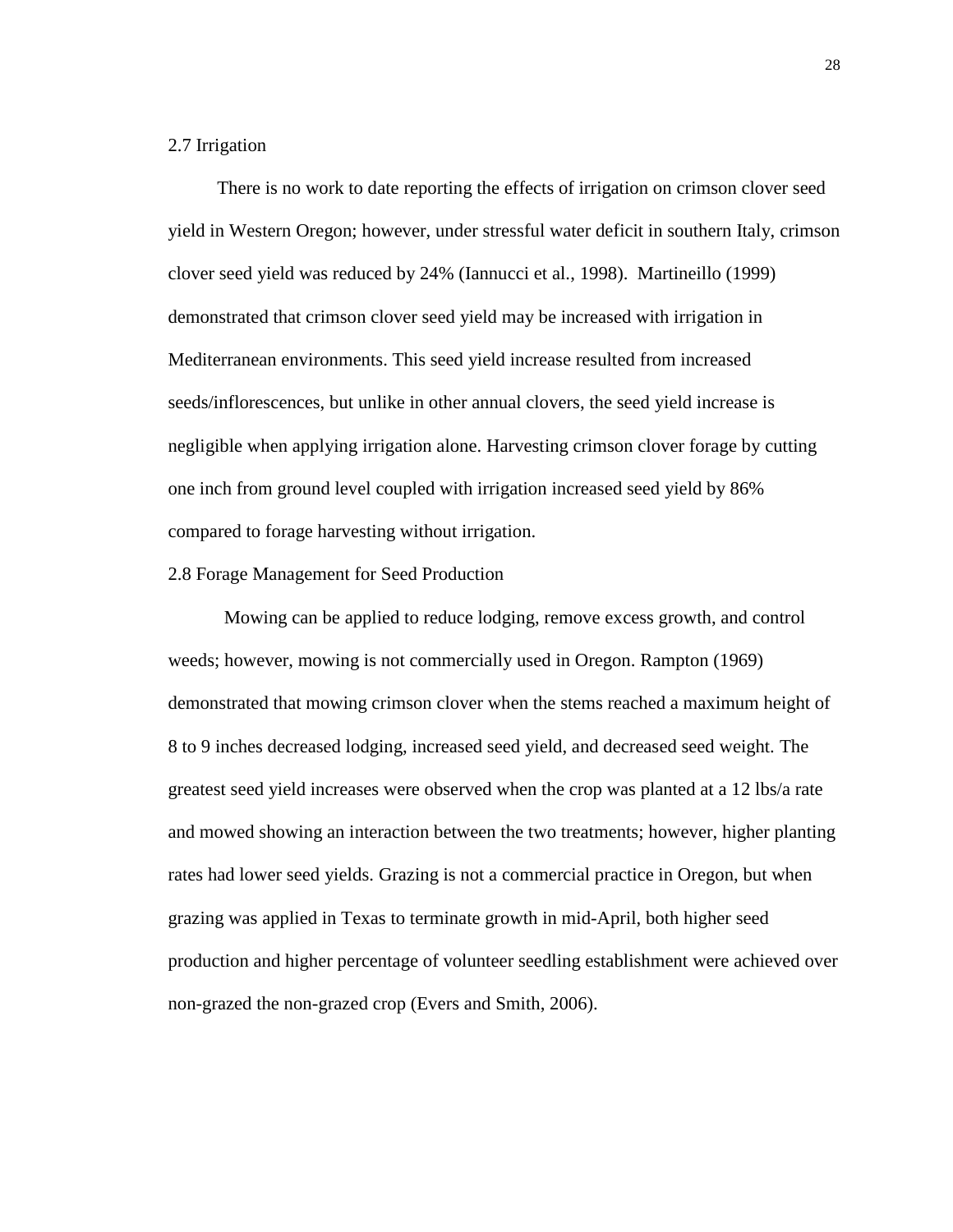# 2.9 Seed Harvest

Direct combining is difficult during seed harvest because of lodged stems, a mixture of green and ripe flower heads, green weed contamination, and shattering problems with matured heads (McDonald and Copeland, 1996). Efficient harvest with direct combining may be achieved with a uniform, mature field and low weed infestation. Crimson clover is typically harvested by swathing the crop into windrows at 35% seed moisture. Swathing should be done at night or early morning when the crop is damp with dew. Windrows must be uniform to enable efficient stubble feed into the combine. Commercial combines range from 14 to 16 ft wide.

Threshing windrows is the second-step in seed harvest - the combine must be adjusted to move the material into the draper without picking or pulling (McDonald and Copeland, 1996). Combine adjustments for dry, cured material are cylinder speeds of 1,500 to 1,600 rpm, closed spacing between concaves and cylinder, closed slots between full set of concaves, chaffer, adjustable shoes sieve, special adjustable chaffer extension, and tailboard adjusted so unhulled seed drop to the tailing auger and are carried back to cylinder, use of air is important to keep unhulled seeds from passing through the shoe sieve, and round hole 0.36 cm screen in lower part of shoe to sieve out unhulled seed.

Other adjustments for improperly cured material include, reducing forward speed of combine to keep a minimum amount of material on the chaffer and prevent clogging of elevator, reduction of cylinder speed from 1,000 to 1,100 rpm, cylinder clearance of 0.14 to 0.2 inches with normal number of concaves, enough air to blow chaff of the chaffer (McDonald and Copeland, 1996). This way of threshing would have one-third of the seed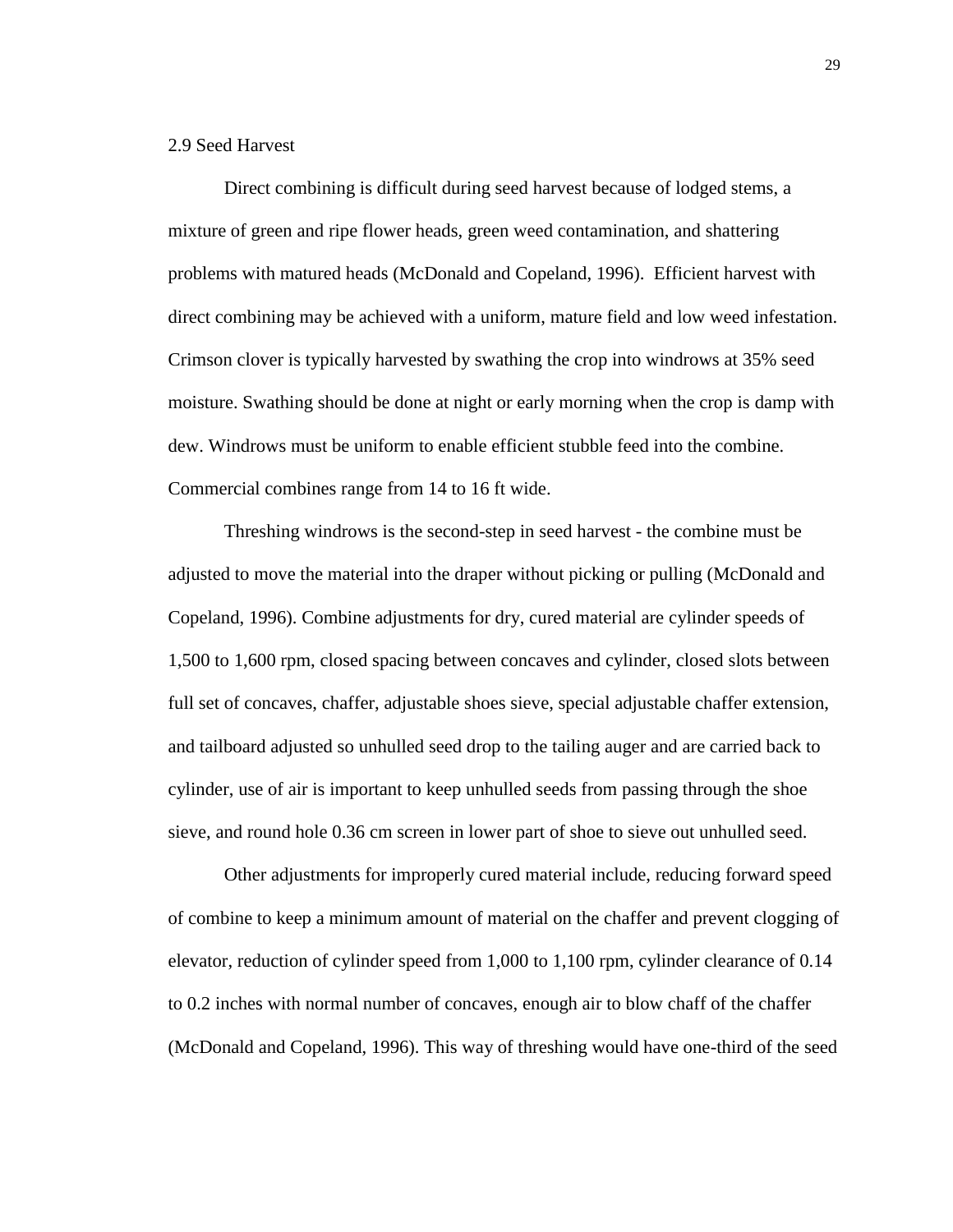hulled. Threshing crimson clover seed is considered a specialized job due to numerous ways to adjust the combine.

Threshed seed may be high in seed moisture content, so spreading, stirring, and airing frequently is required to prevent heating. Harvested immature seed must not be stored until seed moisture is 12% or below. Extensive seed cleaning might not be necessary if combines were adjusted to hull all seed. After threshing, hulled and unhulled seed, unhulled seed can be cleaned after running through a hammermill while hulled seed are screened out in a mill (McDonald and Copeland, 1996).

#### 2.10 Plant Growth Regulators

Under the right conditions, trinexapac-ethyl (TE) can be applied to increase seed production in crimson clover seed crops (Anderson et al, unpublished). Preliminary onfarm trials showed increased seed yields were possible with 1 pint/acre and 2 pints/acre TE applied at stem elongation. Yield increases ranged from 10 - 24% over the untreated control. Extreme weather conditions such as drought and heat or excessive rain and flooding during the cropping season can negate the benefits of TE application on seed yield of crimson clover although canopy height is reduced (Morad et al., 2017 – see Chapter 3 this thesis).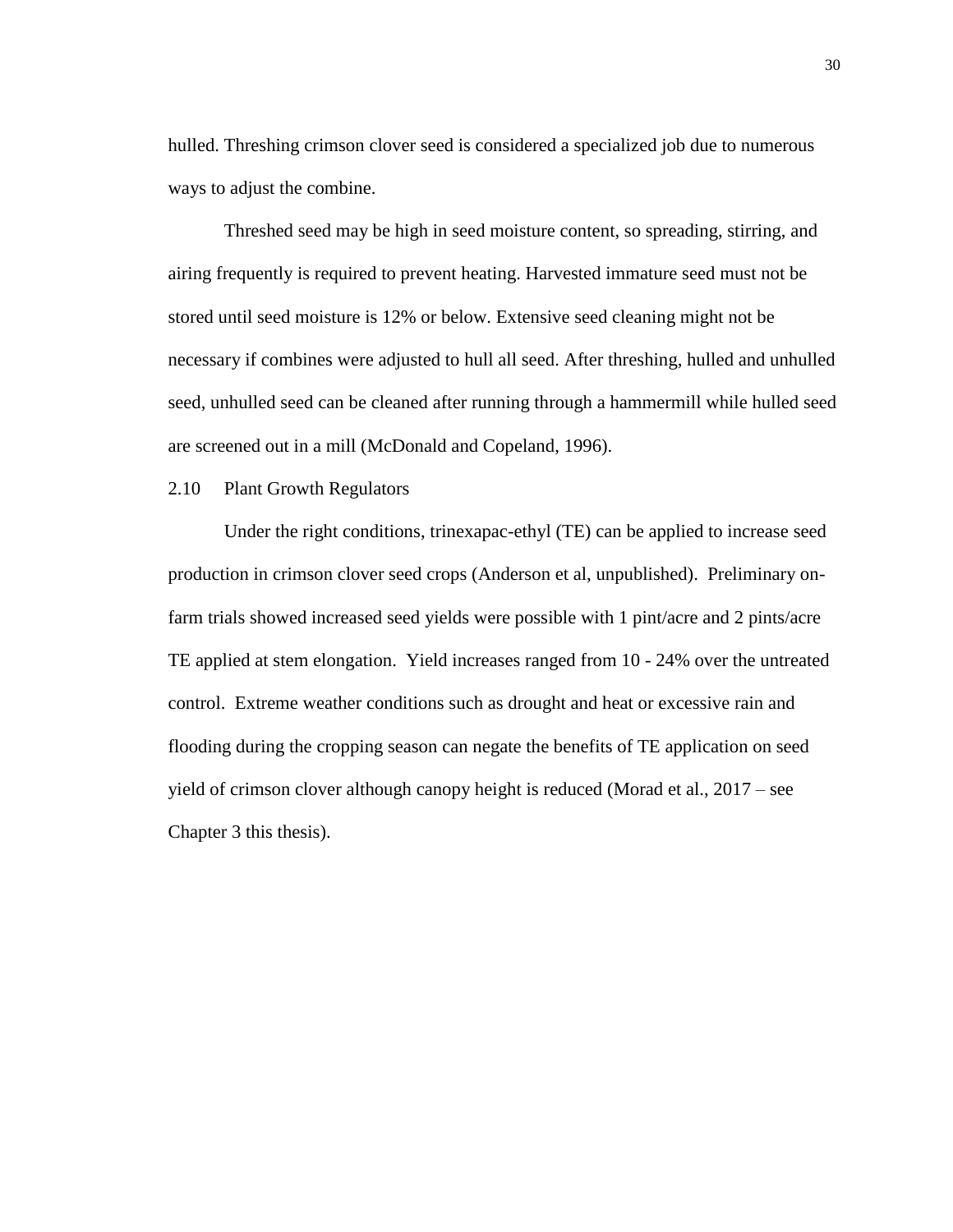

Figure 2.1. Crimson clover seed yields in Oregon.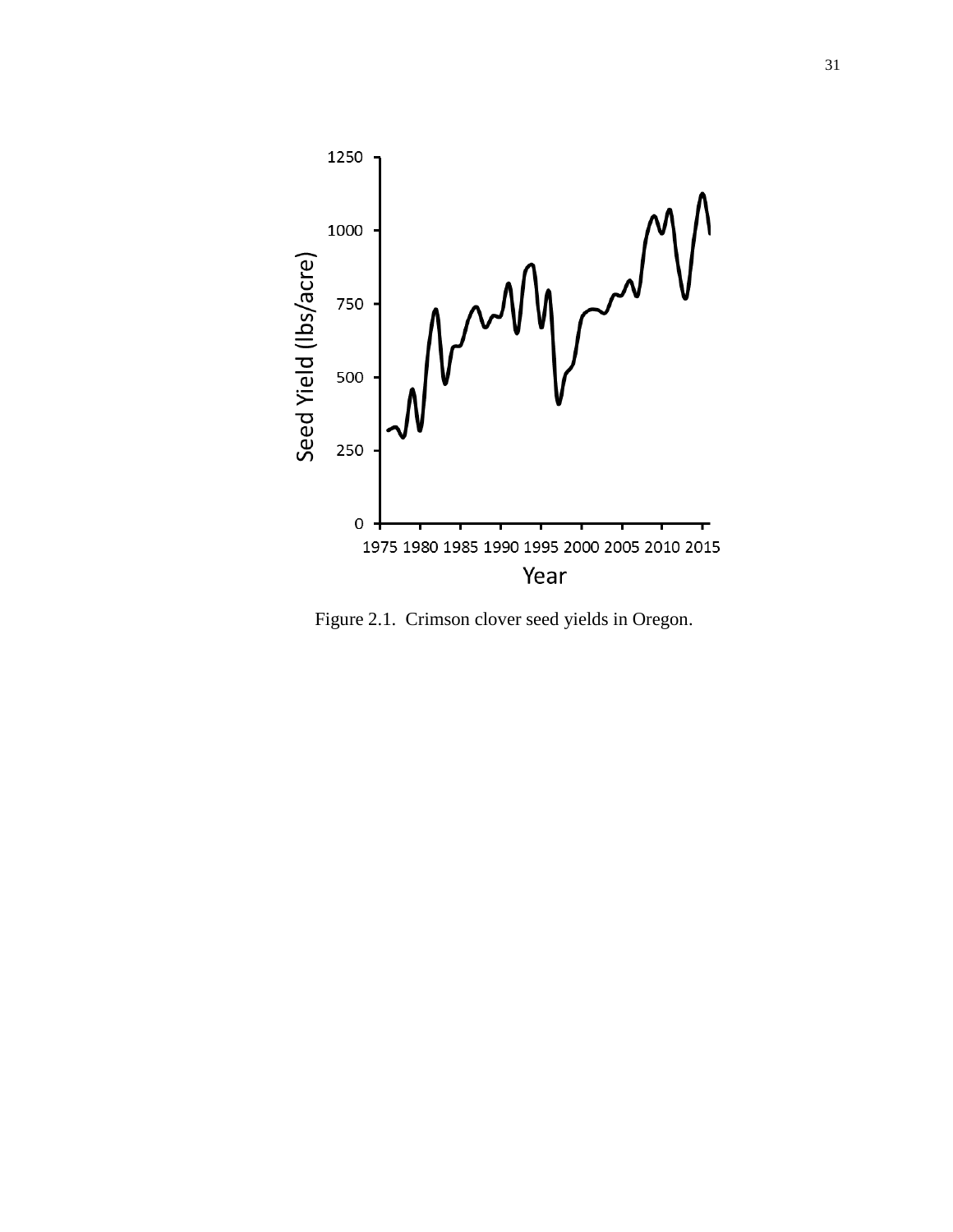

Figure 2.2 Crimson clover seed production acreage in Oregon.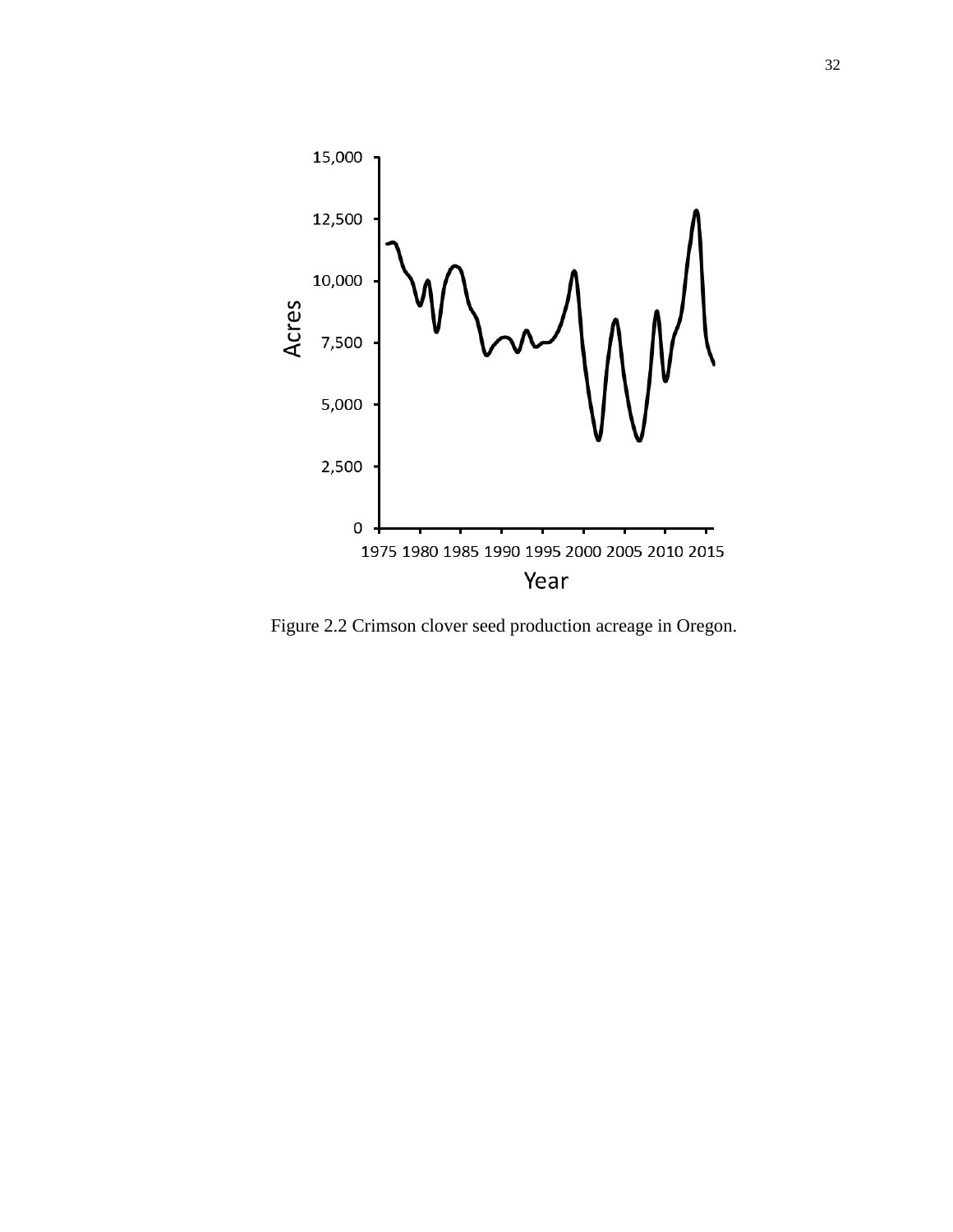

Figure 2.3. Variation in crimson clover seed price at the farm gate.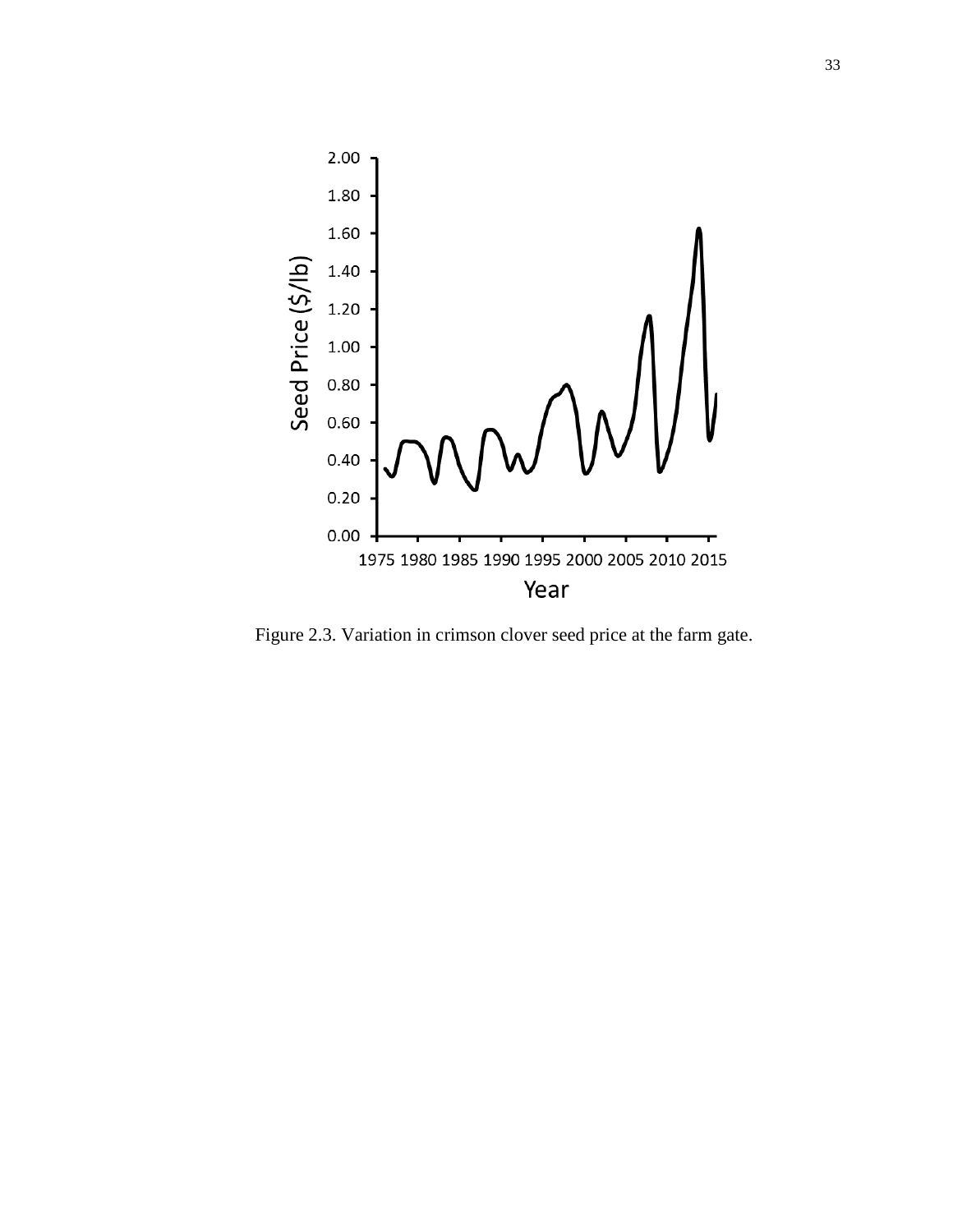- Aldrich-Markham, S. 2012. Clover seed production in Oregon. Oregon State Univ. Ext. Rep. Oregon State University.
- Anderson, N. P., T. G. Chastain, and C. J. Garbacik. 2016. Irrigation and trinexapac-ethyl effects on seed yield in first- and second-year red clover stands. Agron. J. 108:1116-1123.
- Anderson, N. P., D.P. Monks, T.G. Chastain, M.P. Rolston, C.J. Garbacik, Chun-Hui Ma, and C.W. Bell. 2015. Trinexapac-ethyl effects on red clover seed crops in diverse production environments. Agron. J. 107:951-956.
- Anderson, N.P., C.J. Garbacik, T.G. Chastain, and S. Elias. 2013. Borons effects on red clover seed production and quality. Seed Production Res. Report. Oregon State Univ.
- Anderson N. P., S. Rao and A.V. Derkatch. 2010. Native bumble bee diversity, abundance, and pollination in crimson clover and hairy vetch seed production fields in western Oregon. Seed Production Res. Report. Oregon State Univ.
- Anderson, N. 2016 (revised). Pacific Northwest Handbook. Pests of clover grown for seed. [https://pnwhandbooks.org/insect/legume-grass-field-seed/clover-grown](https://pnwhandbooks.org/insect/legume-grass-field-seed/clover-grown-seed)[seed.](https://pnwhandbooks.org/insect/legume-grass-field-seed/clover-grown-seed) (accessed at 1 Nov. 2016).
- Anderson, N. P., T. G. Chastain, and C. J. Garbacik. 2016. Irrigation and trinexapac-ethyl effects on seed yield in first- and second-year red clover stands. Agron. J. 108:1116-1123.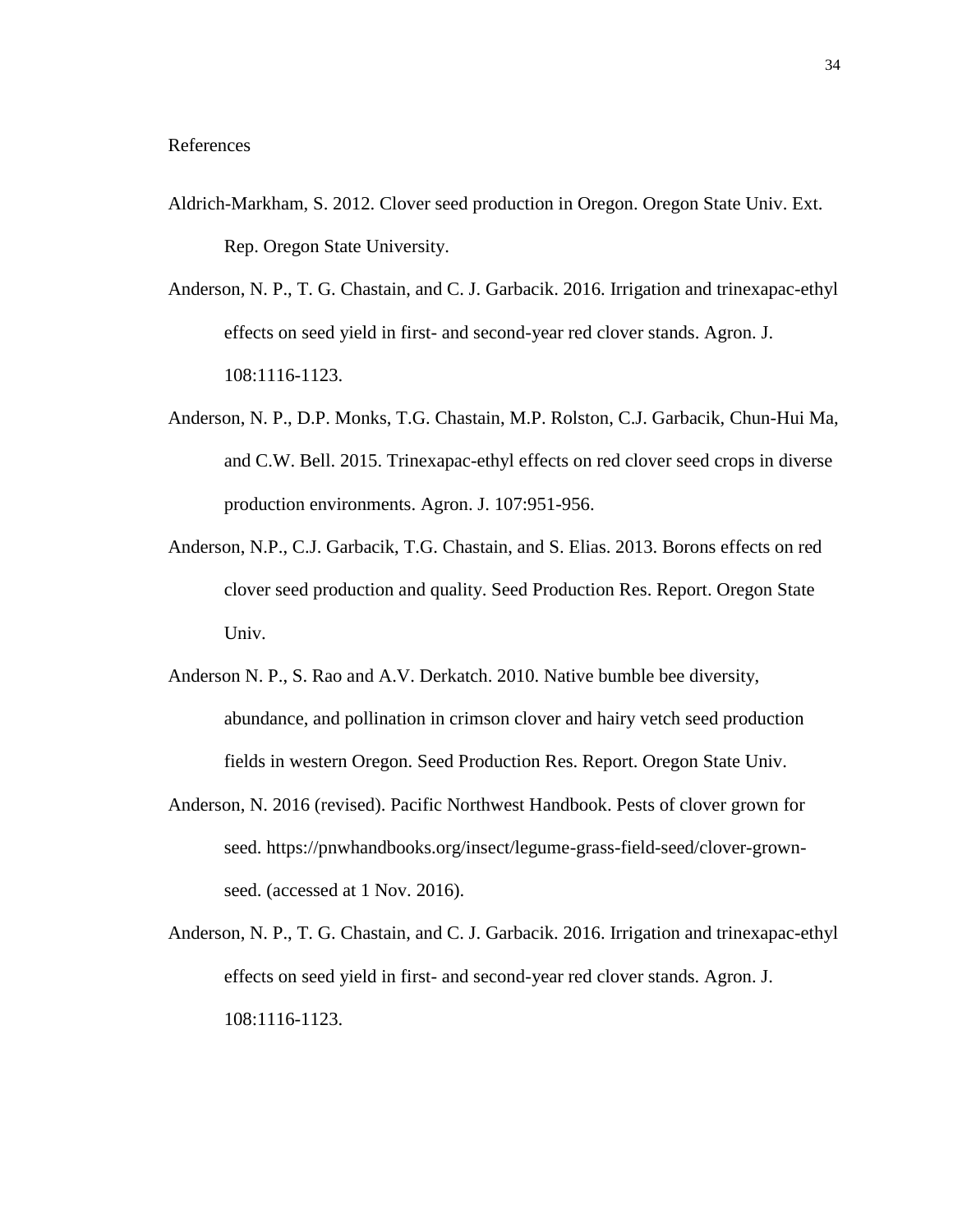- Anderson, N. P., D.P. Monks, T.G. Chastain, M.P. Rolston, C.J. Garbacik, Chun-Hui Ma, and C.W. Bell. 2015. Trinexapac-ethyl effects on red clover seed crops in diverse production environments. Agron. J. 107:3.
- Ball, D.M., and G.D. Lacefield. 2000. Crimson clover. Circular 00-1. Oregon clover commission. Salem, OR. (Accessed at 5/4/2016). [http://www.oregonclover.org/downloads/files/crimsonclover.pdf.](http://www.oregonclover.org/downloads/files/crimsonclover.pdf)
- Butler, T.J., G.W. Evers, M.A. Hussey, and L.J. Ringer. 2002. Flowering in crimson clover as affected by planting date. Crop Sci. 42:242-247.
- Chastain T.G., W.C. Young, C.J. Garbacik, and T. B. Silberstein. 2003. Seed partitioning and yield responses to trinexapac-ethyl in perennial ryegrass. Proceedings of the International Herbage Seeds Conference. 5: 104-108.
- Chynoweth, R. J., M. P. Rolston, and B. L. McCloy. 2010. Plant growth regulators: a success story in perennial ryegrass seed crops. In Seed Symposium: Seeds for Futures. Agron. Soc. of New Zealand Spec. Pub. 13: 47-58.
- Evers. G.W. 2003. Emergence and seedling growth of seven cool-season annual clovers as influenced by soil pH. J. Sustain. Agri. 23:89-107.
- Evers. G.W., and G.R. Smith. 2006. Crimson clover seed production and volunteer reseeding at various grazing termination dates. Agron. J. 98: 1410-1415.
- Gildersleeve, R. R., and W.R. Ocumpaugh. 1988. Variation among *Trifolium* species for resistance to iron‐ deficiency chlorosis. J. Plant Nutrition. 11: 727-737.
- Hampton, J.G. 1991. Effect of paclobutrazol on inflorescence production and seed yield in four white clover (*Trifolium repens* L.) cultivars. New Zealand J. Agric. Res. 34:367-373.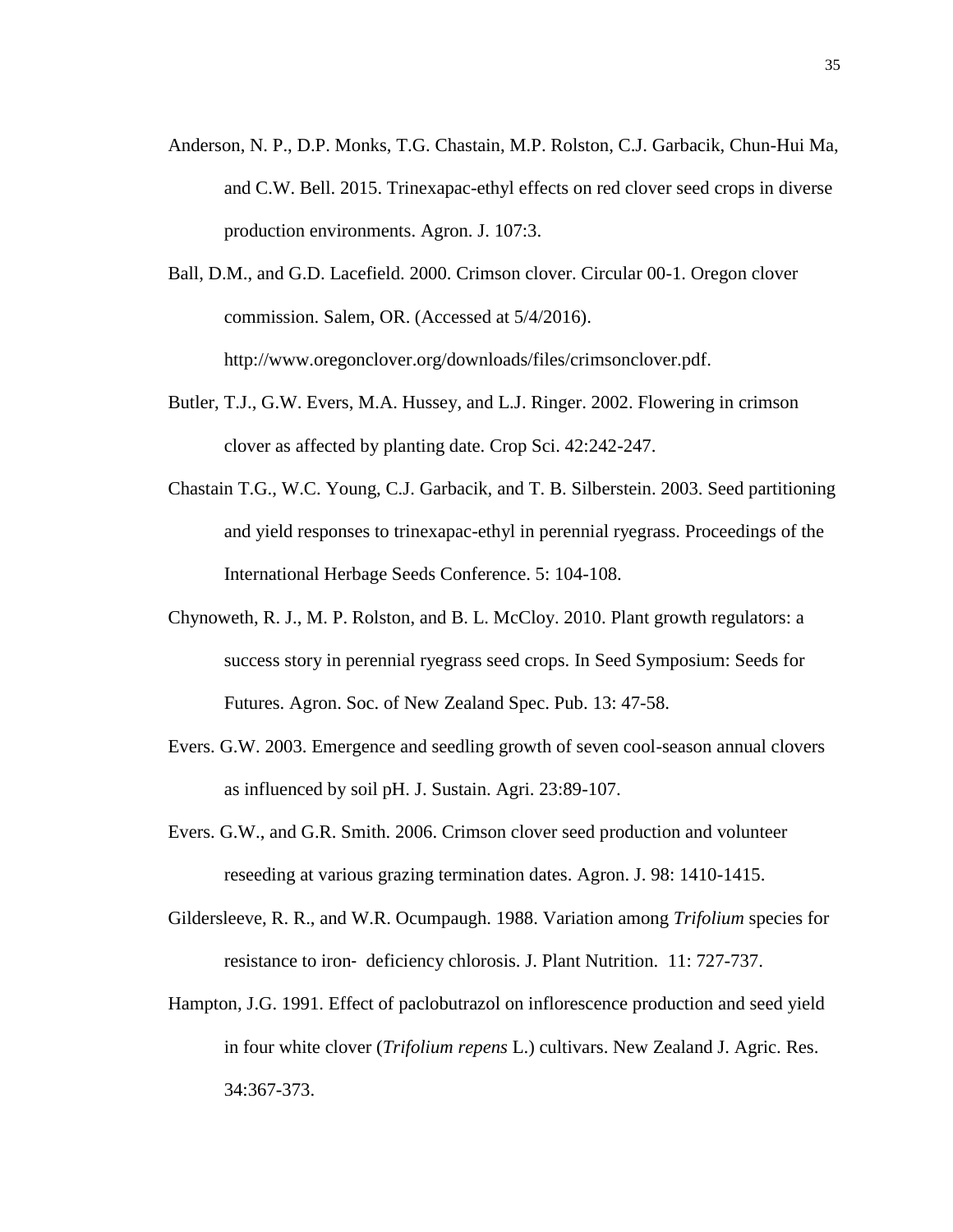- Knight, W. E. 1970. Productivity of crimson and arrowleaf clover in a Coastal bermudagrass sod. Agron. J. 62:773-775.
- Knight, W. E. 1985. Crimson Clover. p. 491–502. *In* N.L. Taylor (ed.). Clover Science and Technology. American Soc. of Agron., Inc., Crop Sci. Society of America, Inc., Soil Sci Society of America, Inc., Publishers. Madison. WI.
- Lee. W.O. 1985. Weed Control. *In* N.L. Taylor (ed.). Clover Science and Technology. American Soc. of Agron., Inc., Crop Sci. Society of America, Inc., Soil Sci Society of America, Inc., Publishers. Madison. WI.
- Martiniello, P. 1999. Effects of irrigation and harvest management on dry-matter yield and seed yield of annual clovers grown in pure stand and in mixtures with graminaceous species in a mediterranean environment. Grass and Forage Sci. 54: 52-61.
- McDonald M.B., and L.O. Copeland. 1996. Seed production: principles and practices. Chapman and Hall, New York. NY.
- McGregor, S. E. 1976. Crimson Clover. p. 198-199. Insect pollination of cultivated crop plants. Agri. Res. Serv., USDA.
- Pacific Northwest Pest Management Handbook. Clover (*Trifolium* spp.)-sclerotinia crown rot and wilt. [https://pnwhandbooks.org/plantdisease/host-disease/clover](https://pnwhandbooks.org/plantdisease/host-disease/clover-trifolium-spp-sclerotinia-crown-rot-wilt)[trifolium-spp-sclerotinia-crown-rot-wilt.](https://pnwhandbooks.org/plantdisease/host-disease/clover-trifolium-spp-sclerotinia-crown-rot-wilt) (accessed at 14 Nov 2016).
- Pacific Northwest Pest Management Handbook. Established clover, postemergence broadleaf control. [https://pnwhandbooks.org/weed/agronomic/forage-seed/clover](https://pnwhandbooks.org/weed/agronomic/forage-seed/clover-seed/established-clover-postemergence-broadleaf-control)[seed/established-clover-postemergence-broadleaf-control.](https://pnwhandbooks.org/weed/agronomic/forage-seed/clover-seed/established-clover-postemergence-broadleaf-control) (accessed at 8 Nov 2016).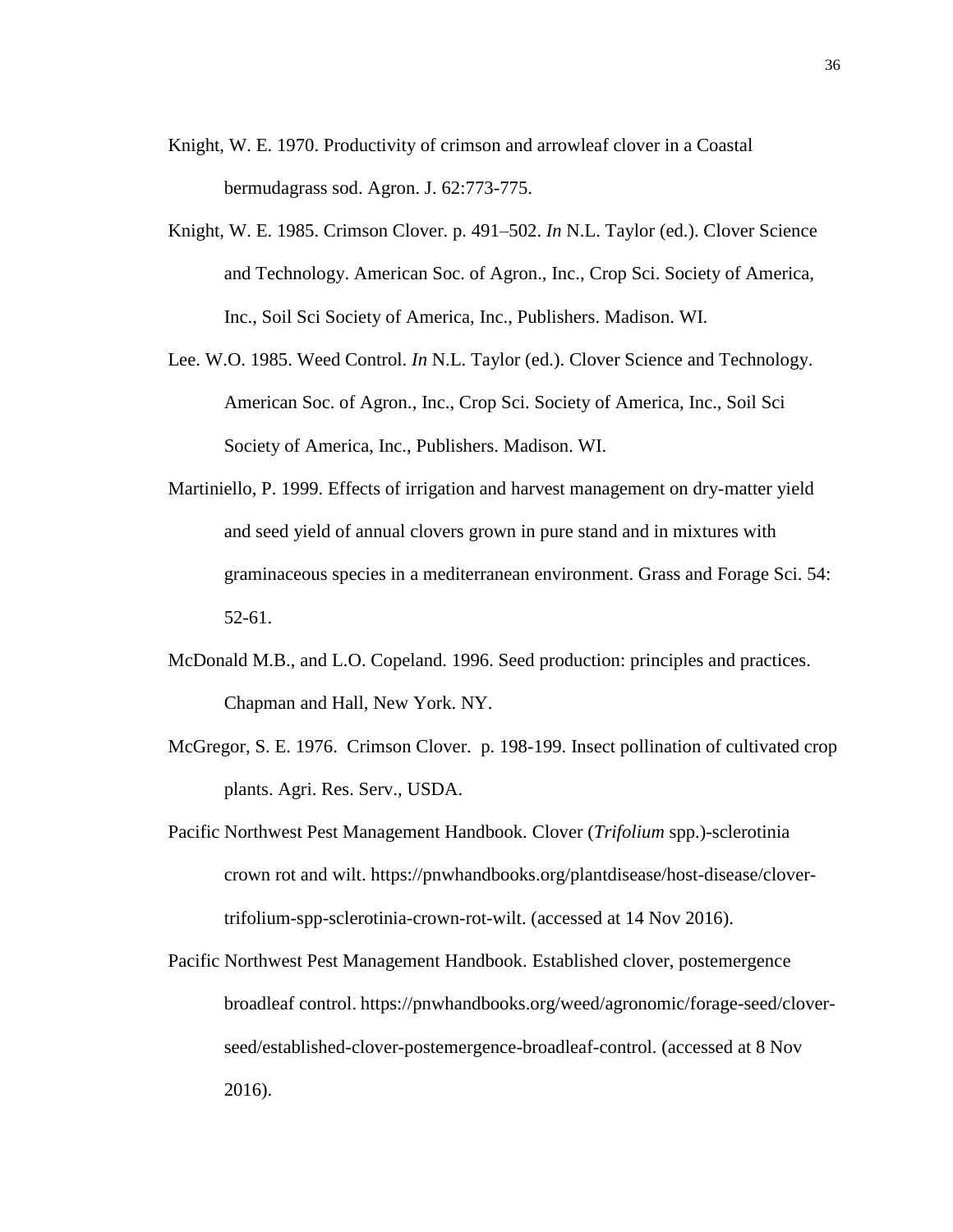- Pacific Northwest Pest Management Handbook. Established clover, postemergence grass and broadleaf control. [https://pnwhandbooks.org/weed/agronomic/forage](https://pnwhandbooks.org/weed/agronomic/forage-seed/clover-seed/established-clover-postemergence-grass-broadleaf-control)[seed/clover-seed/established-clover-postemergence-grass-broadleaf-control.](https://pnwhandbooks.org/weed/agronomic/forage-seed/clover-seed/established-clover-postemergence-grass-broadleaf-control) (accessed at 8 Nov 2016).
- Pacific Northwest Pest Management Handbook. Established, postemergence grass control. [https://pnwhandbooks.org/weed/agronomic/forage-seed/clover](https://pnwhandbooks.org/weed/agronomic/forage-seed/clover-seed/established-postemergence-grass-control)[seed/established-postemergence-grass-control.](https://pnwhandbooks.org/weed/agronomic/forage-seed/clover-seed/established-postemergence-grass-control) (accessed at 8 Nov 2016).
- Pacific Northwest Pest Management Handbook. How to reduce bee poisoning from pesticides. [https://pnwhandbooks.org/insect/bee-protection/reduce-bee-poisoning.](https://pnwhandbooks.org/insect/bee-protection/reduce-bee-poisoning) (accessed at 1 Nov 2016).
- Pacific Northwest Pest Management Handbook. Slug control. [https://pnwhandbooks.org/insect/ipm/slug.](https://pnwhandbooks.org/insect/ipm/slug) (accessed at 1 Nov. 2016).
- Rampton, H., H. 1969. Influence of planting rates and mowing on yield and quality of crimson clover seed. Agron. J. 61:92-95.
- Rincker C. M., and H. H. Rampton. 1985. Seed Production. *In* N.L. Taylor (ed.). Clover Science and Technology. American Soc. of Agron., Inc., Crop Sci. Society of America, Inc., Soil Sci Society of America, Inc., Publishers. Madison. WI.
- USDA Plant Fact Sheet. [https://plants.usda.gov/factsheet/pdf/fs\\_trin3.pdf.](https://plants.usda.gov/factsheet/pdf/fs_trin3.pdf) (accessed at 12 Nov 2016).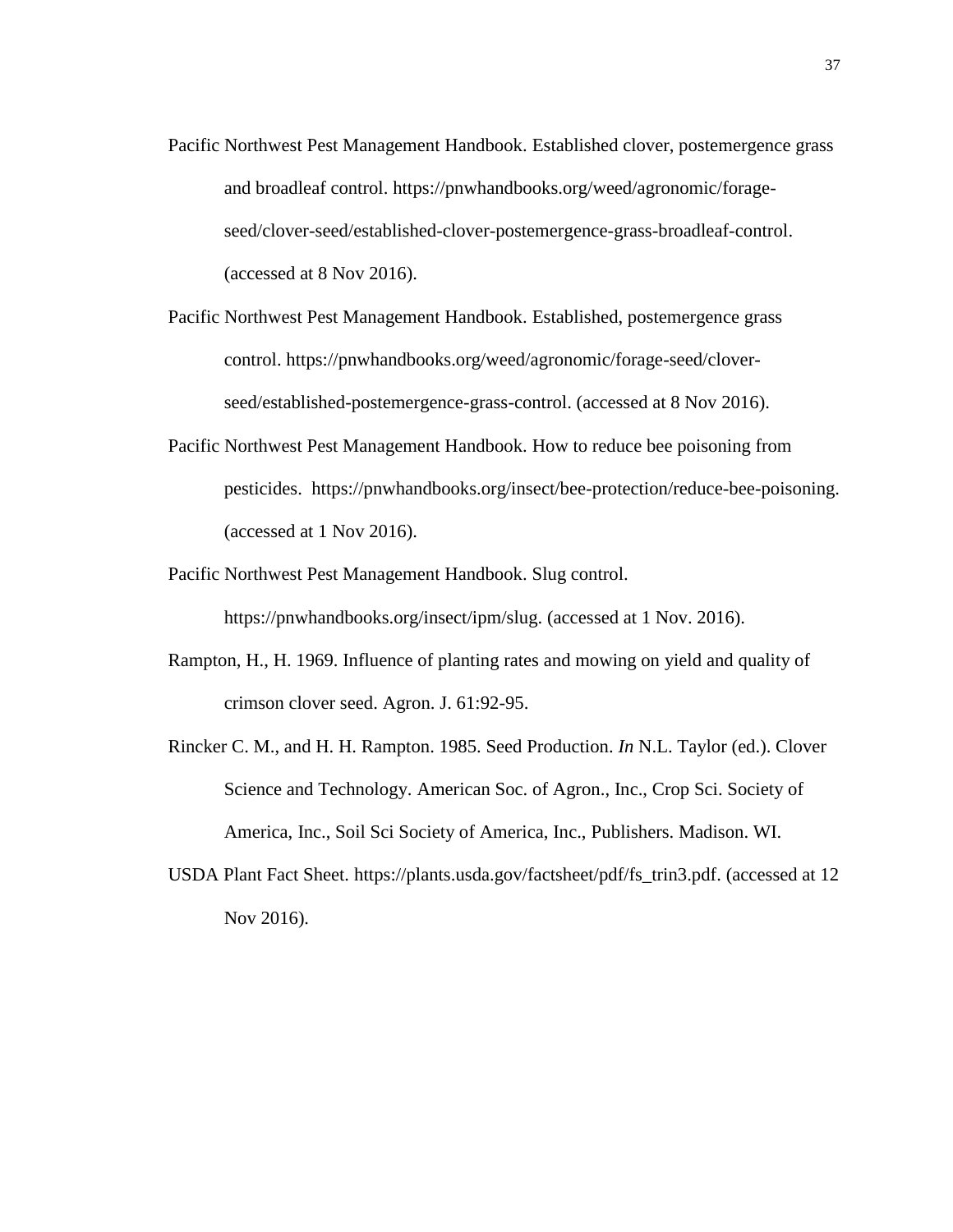Chapter 3: Trinexapac-ethyl Timing and Rate Effects on Crimson Clover (*Trifolium incarnatum* L.) Seed Crops in Extreme Weather Conditions.

Abstract

Oregon is the world's leading producer of crimson clover (*Trifolium incarnatum* L.) seed. Recent research reports that seed yield was increased in cool-season grass and red clover (*T*. *pratense* L.) seed crops with trinexapac-ethyl (TE), a gibberellic acid biosynthesis inhibiting plant growth regulator (PGR) and lodging-control agent. Field trials were conducted at Hyslop Experimental Farm near Corvallis, OR in two crop years. TE PGR application rates  $(140, 280, 420,$  and  $560$  g a.i. ha<sup>-1</sup>) and timing [Biologische Bundesanstalt, Bundessortenamt und CHemische Industrie (BBCH) stages 32 and 50] treatments and an untreated control were investigated. Seed yield was not affected by TE applications in general, while seed number  $m<sup>-2</sup>$  and seed weight were affected. Seed weight was decreased with increased TE rate and this was most evident in the later stage application (BBCH 50). Seed yields were variable and low as a result of extreme drought and high temperature conditions in the 2014-15 crop year and extremely wet conditions in the 2015-16 crop year. There was no effect of TE PGR on seed yield at either application timing or for any of the four rates tested in both crop years. Seed weight was reduced with all TE application treatments and seed weight generally declined with increasing rate of TE and the BBCH 50 application. Seed number was not affected by TE in 2015 but was increased in 2016 with 280, 420, and 560 g a.i.  $ha^{-1}$  TE at BBCH 32 and by 420, and 560 g a.i. ha<sup>-1</sup> TE at BBCH 50. Canopy height of the crop, a major factor in lodging, was consistently reduced with TE applications in both years. Poor growing conditions in these two crop years resulted in lower than expected seed yields for crimson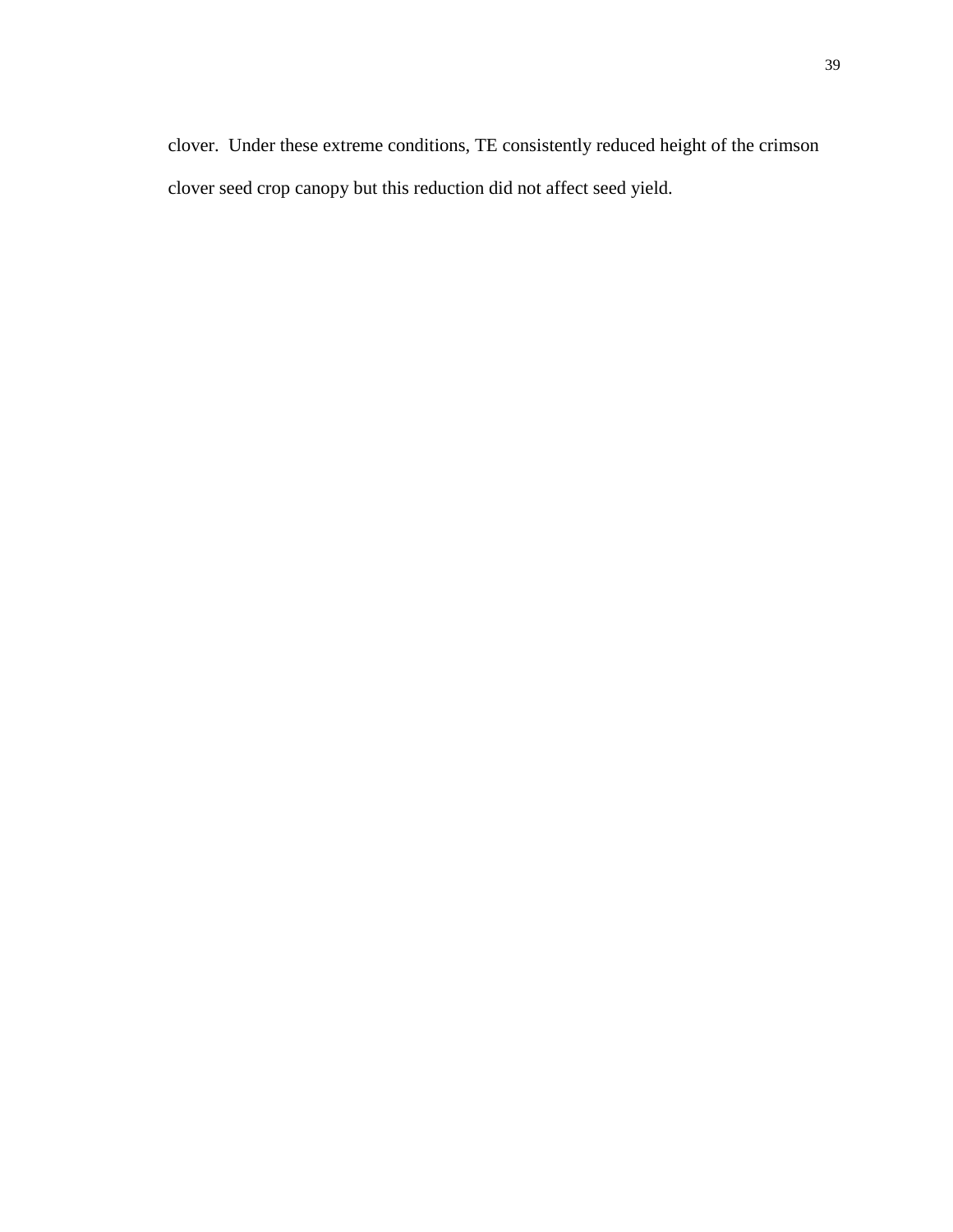# 3.1 Introduction

Oregon is the world's leading producer of crimson clover (*Trifolium incarnatum* L.) seed with production centered in the Willamette Valley of the western part of the state (Ball and Lacefield, 2000). The Willamette Valley accounts for 85% of crimson clover seed production in the U.S (Oregon Department of Agriculture, 2016), and the value of the production of seed reached \$20 million in 2015. Crimson clover is a winter annual species that was introduced as a cover crop to the U.S. in the 1818 (Knight, 1985).

Crimson clover seed yields in Oregon have more than doubled since the mid-1970s, and recent research in red clover (*T. pratense* L.) seed crops suggests that further improvement of crimson clover seed yield may be possible (Anderson et al., 2015; Anderson et al., 2016).

Plant growth regulators (PGR) are chemical compounds that affect metabolic and developmental processes in plants (Rademacher, 2015). PGRs affect the balance of plant hormones by inhibiting the translocation or the biosynthesis of plant hormones, including auxins, gibberellins, cytokinins, abscisic acid, and ethylene. True PGRs are compounds that inhibit hormonal functions, while atypical PGRs are phytotoxic and thus affect the hormonal system indirectly.

Gibberellins (GA) are plant hormones involved in longitudinal growth, bolting in long-day plants, induction of enzymes during seed germination, and promotion of fruit development (Rademacher, 2015). GA-inhibiting PGRs can be categorized into three function-based groups. The first group is based on blocking GA metabolism by inhibiting cyclases in early stages of GA biosynthesis such as chlormequat chloride and mepiquat chloride. Triazoles, such as paclobutrazol and uniconazole-P, and pyrimidines, such as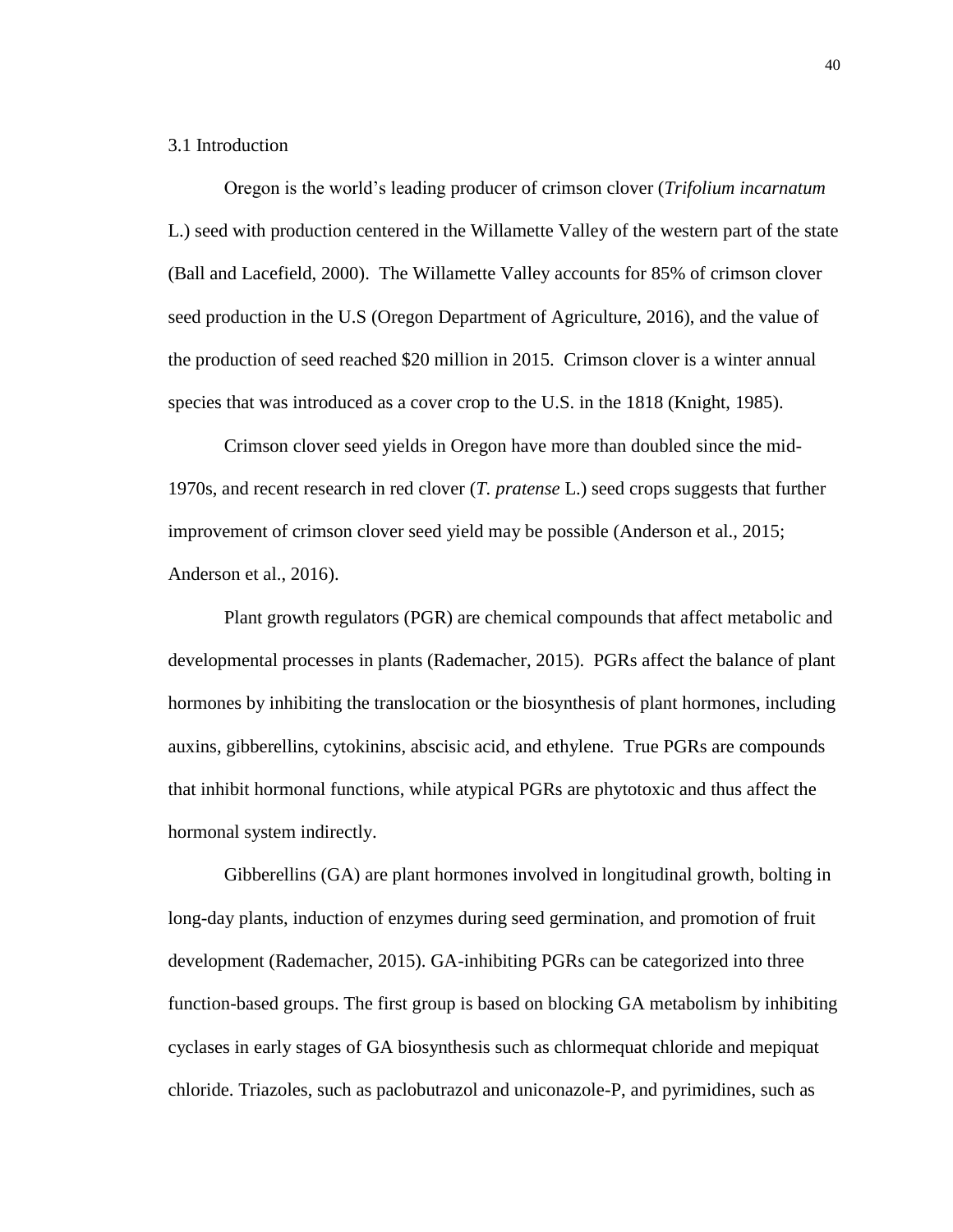ancymidol and flurprimidol are examples of the second group inhibiting cytochrome  $P_{450}$ dependent monoxygenases which serve as a catalyst of ent-kaurene oxidation into GA12 aldehyde. The last group (acyclohexanediones) inhibit dioxygenase reaction by blocking 2-oxoglutaric acid as a catalyst, which includes daminozide, prohexadione-calcium and trinexapac-ethyl (TE). Trinexapac-ethyl [4-(cyclopropyl- α-hydroxymethylene)-3, 5 dioxo-cyclohexanecarboxylic acid ethylester] is a lodging control agent that belongs to this third group of GA-inhibiting PGRs and inhibits GA biosynthesis because of the structural similarity to 2-oxoglutaric acid, a co-substrate in a dioxygenase catalysis in the late stages of GA biosynthesis.

Considerable work has been done with PGRs in white clover (*Trifolium repens*  L.) but results have been mixed with regard to efficacy as seed yield enhancing agents. In white clover, PGRs such as chlormequat chloride, paclobutrazol, and ethephon, an ethylene releasing compound, were tested but they did not affect seed yield (Marshall and Hides, 1986). Hampton (1991) found that seed yield responses to application of paclobutrazol were mixed among white clover cultivars tested and results dependent on application timing. Boelt and Nordestgaard (1993) reported that paclobutrazol increased seed yield in both early applications (early flowering stage) and late applications (two weeks later). Budhianto et al. (1995) showed that paclobutrazol treatments did not affect seed yield in white clover. Application of TE had no significant effect on seed yield in white clover (Chakwizira et al., 2011).

More positive seed yield responses to PGRs have been observed in red clover seed crops. Paclobutrazol and uniconazol PGR applications increased red clover seed yield by 38 and 11%, respectively (Silberstein et al., 1996). The increase in seed yield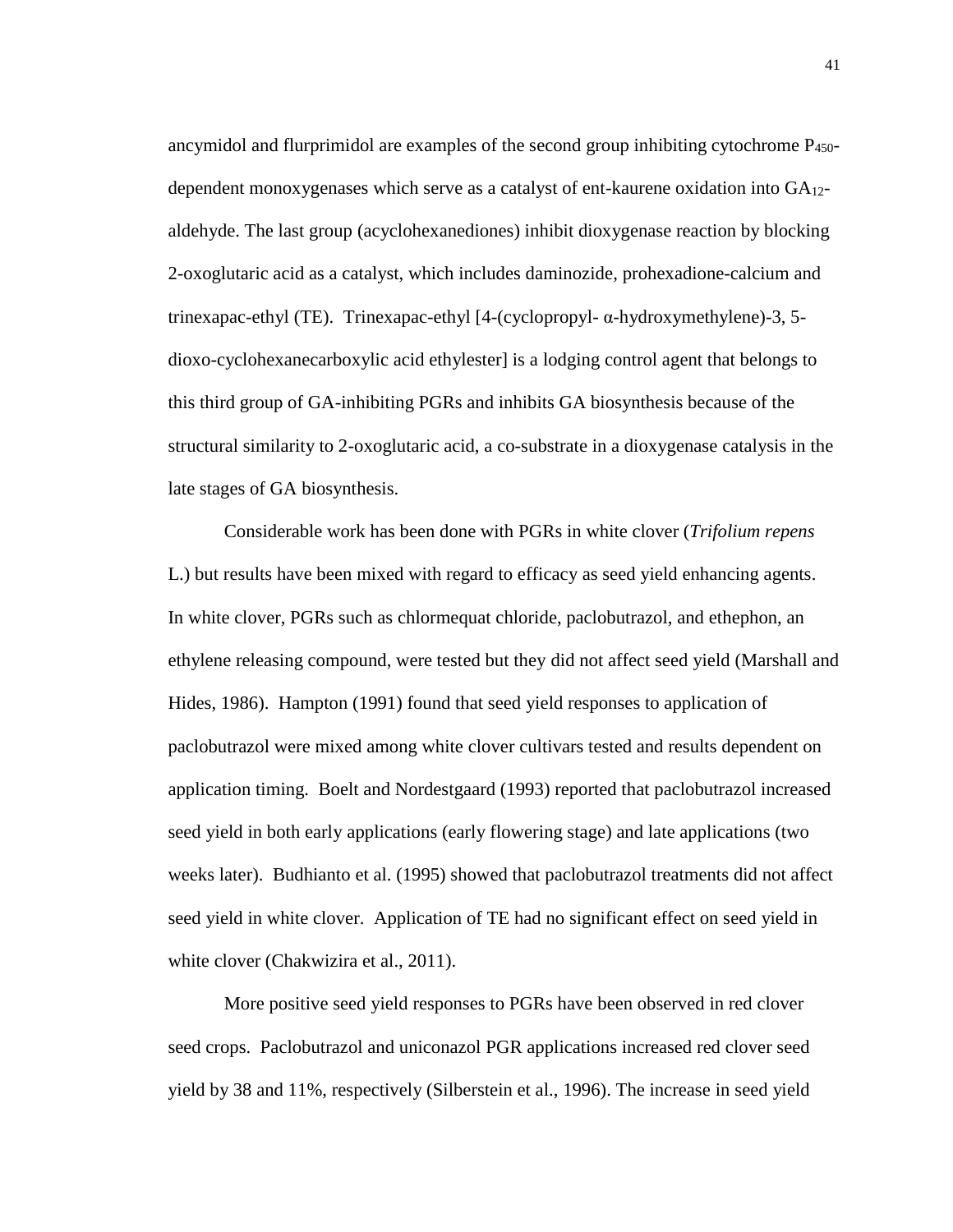was correlated with the increase of inflorescence number stem<sup>-1</sup>, and inflorescence number m<sup>-2</sup>. Øverland and Aamlid (2007) reported that red clover seed yield was increased up to 34% when TE PGR was applied at BBCH 32 and that this was accompanied by reduction in plant height and seed weight. Ethephon had negative effects on seed yield, while not affecting seed weight and plant height. Anderson et al. (2015) reported a 9 to 16% seed yield increase in red clover across New Zealand and Oregon environments when 500 g TE ha<sup>-1</sup> was applied at BBCH 32. Red clover seed yield was increased when applied at BBCH 32 in second-year stands, but not in first-year stands (Anderson et al., 2016). There was no interaction between TE and irrigation applications on red clover seed yield.

No research on application of TE or other PGRs has been conducted in crimson clover seed crops until recently. Preliminary on-farm trials have shown that TE can increase crimson clover seed yield by 10–24% over the untreated control (Anderson et al., unpublished). The objective of this study was to examine the effects of TE timing and application rate on crimson clover seed crops in the Willamette Valley of Oregon.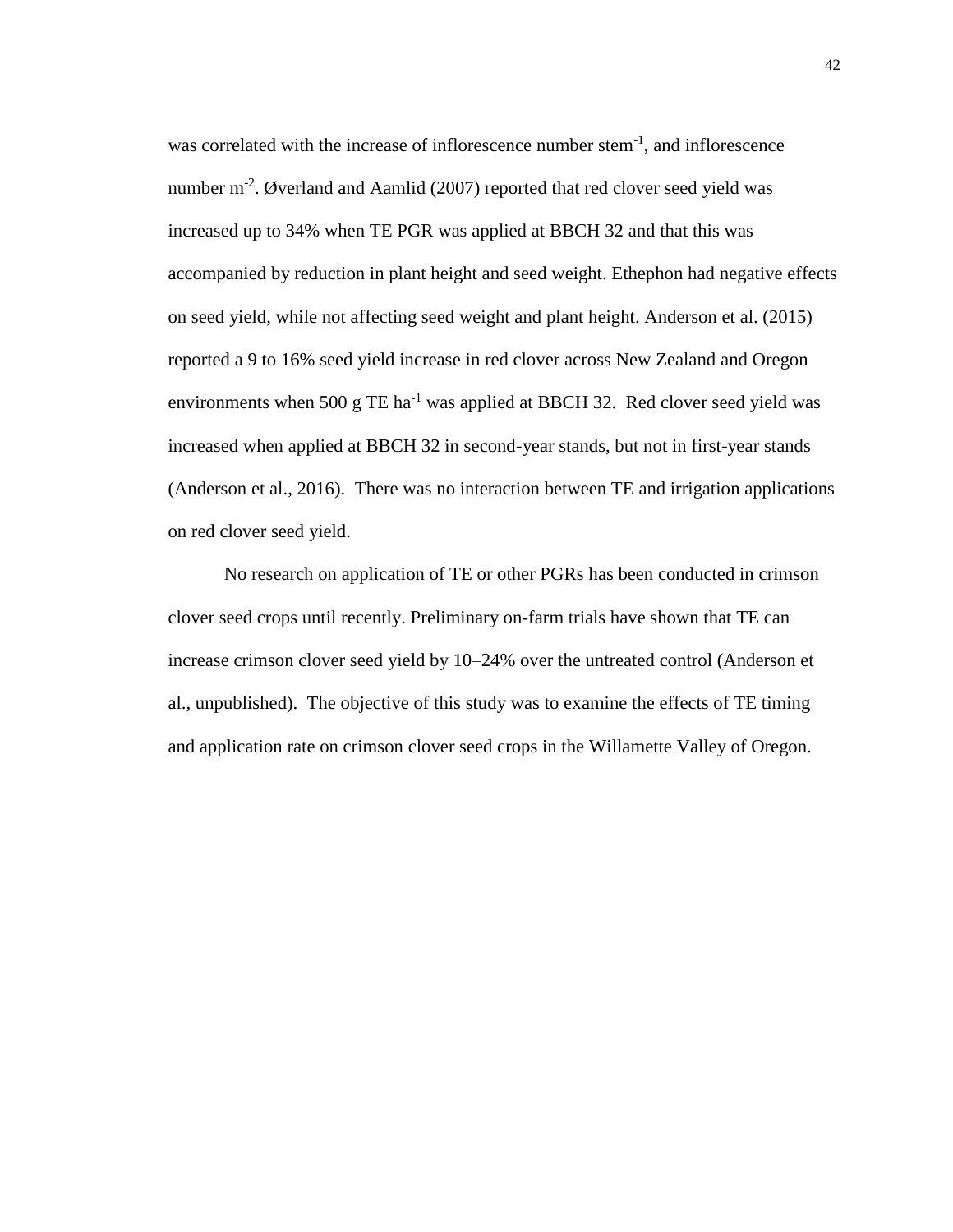## 3.2. Materials and Methods

### 3.2.1 Overview

Field trials were conducted in two crop years  $(2014 - 15 \text{ and } 2015 - 16)$  at Oregon State University's Hyslop Experimental Farm (44◦ 40' N, 123◦ 11' 36'' W) near Corvallis, Oregon, to quantify the effect of trinexapac-ethyl timing and rate treatments on seed yield and yield components in crimson clover. The farm site was flat and the soil was Woodburn silt loam (Fine-silty, mixed, mesic, Aquultic Argixeroll). The experimental site was 0.4 ha and each plot was  $51.1 \text{ m}^2$  in the first growing season, while the northern plots of the experimental site was reduced to  $40.8 \text{ m}^2$  due to flooding.

The experimental design was a randomized block design with four replications. Applications of TE were made at the following rates: 140, 280, 420, and 560 g a.i.  $ha^{-1}$ . The applications were made in two timings and were compared to an untreated control. The BBCH scale was used to characterize crop development and to schedule the two application timings at stem elongation (BBCH 32) and bud emergence (BBCH 50). The TE application rates were applied using a bicycle-type boom sprayer with a flat spray nozzles operated at 138 kPa in 26 March 2015 and 17 April 2016, at stem elongation (BBCH 32) and in 18 April 2015 and 21 April 2016 at bud emergence (BBCH 50).

The seed bed was prepared in September 2014 and 2015 by first plowing to 30 cm deep, and then followed with disk, and harrow. The crimson clover seed was planted on 2 October 2014, and 8 October 2015 by using a Nordsten drill set at a 15-cm row spacing. The seeding rate was 19 kg/ha. A pre-plant application of 20-0-0-24 fertilizer was made and was incorporated into the seedbed. Growing degree days (GDD) were calculated from the date of seeding and were based on air temperatures observed at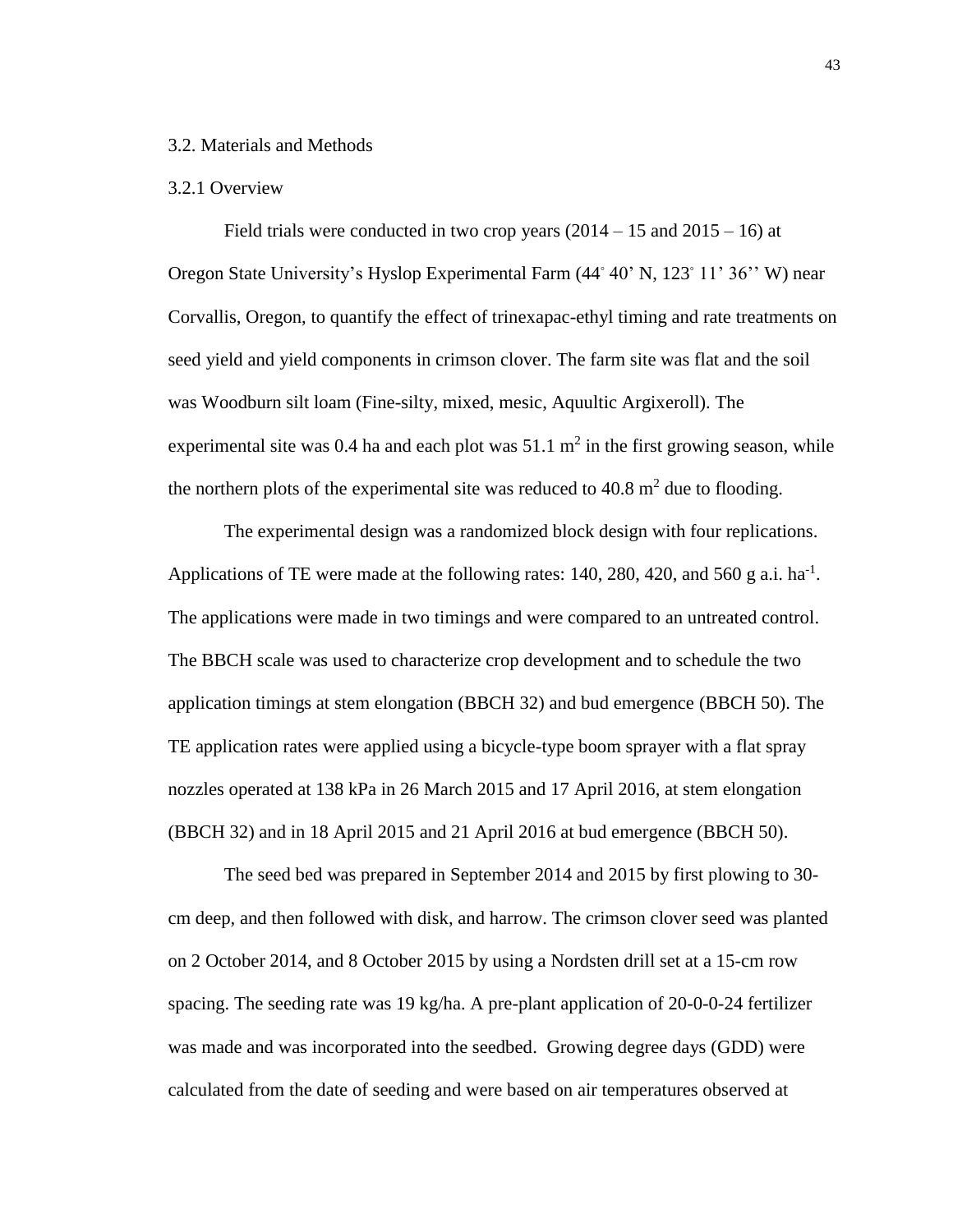Hyslop Farm. The base temperature used in the GDD calculations was 0°C (Butler et al., 2002).

MCPA (2-Methyl-4-chlorophenoxyacetic acid) and clethodim ((E)-2-[1-[[(3 chloro-2-propenyl)oxy]imino]propyl]5-[2-(ethylthio)propyl]-3-hydroxy-2-cyclohexen-1 one) herbicides were applied at  $350$  g a.e. ha<sup>-1</sup> and  $103$  g ai/ha at BBCH 12 and BBCH 17 in November 2014 and February 2016. Mowing was applied to control wild garlic (*Allium vineale*) on 11 April 2016.

3.2.2. Seed Yield and Seed Yield Components

Seed yield, seed yield components, and soil moisture content were determined in both trials. Soil moisture content was recorded in early May. Three measurements were recorded from each plot by a Spectrum time domain reflectometer (FieldScout). Aboveground biomass was determined by sampling fresh crimson clover stems, leaves, and inflorescences by cutting two adjacent 30 cm<sup>2</sup> quadrats and drying at 38 $^{\circ}$ C in 15 May 2015 and 12 May 2016. Canopy height measurements were taken at mid-May using a measuring meter, an instrument that can be used to measure physical length of the crops.

The crop was harvested by swathing, followed by combine threshing on 10 June and 23 June 2015, and 18 June and 28 June 2016, respectively. The crop was swathed by a plot swather (Modified John Deere 2280), and was dried in windrows, seed in dried windrows were later threshed by a plot combine (Hege 180). Dirt seed yield was determined after threshing on the farm site. Sub samples were collected for further analysis of seed weight and seed number. Dirt yield samples were cleaned by M2B Clipper Cleaner and clean marketable seed yield was determined. Cleanout represents the non-seed material harvest and was determined to calculate clean seed yield. Seed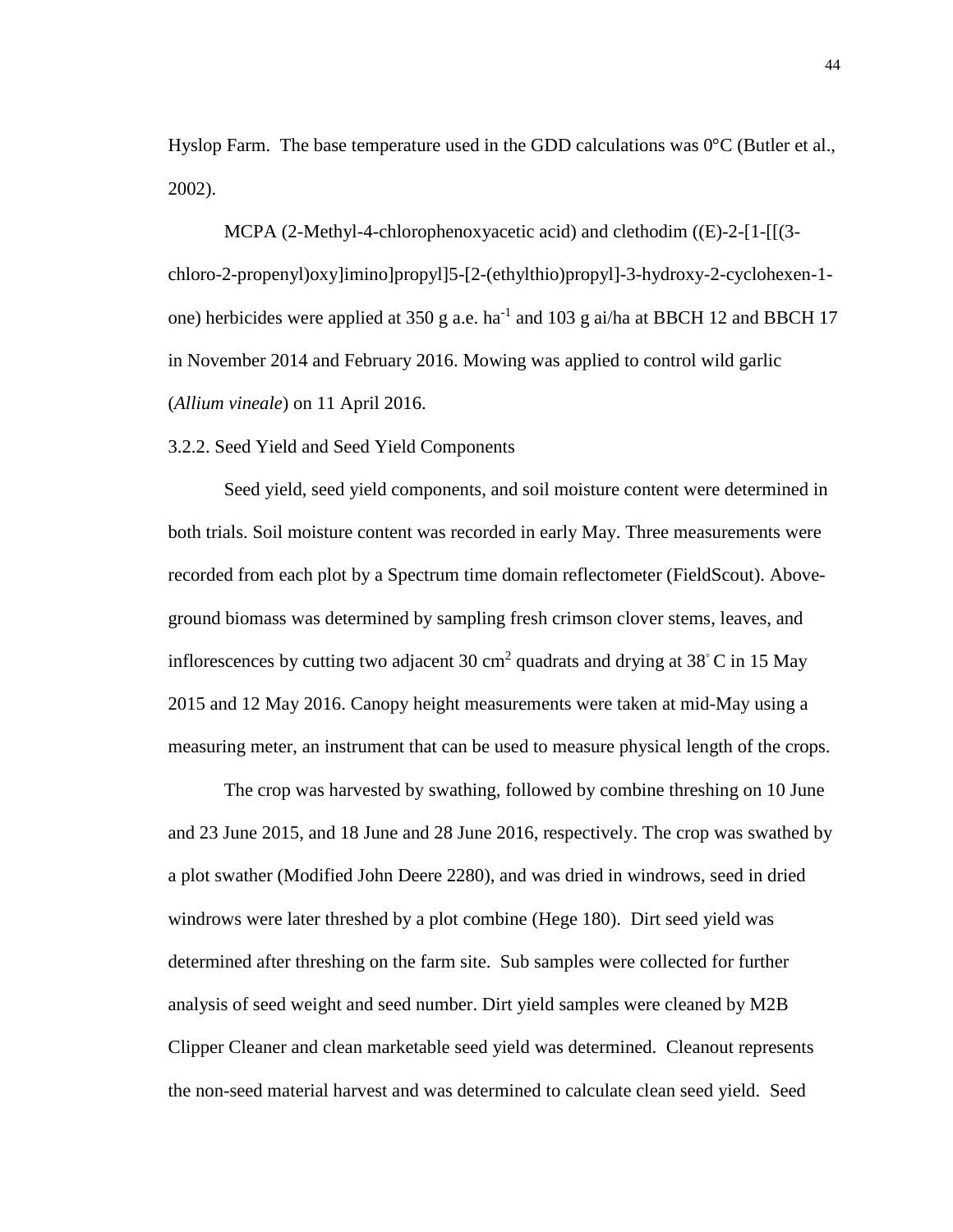samples used for seed number  $m^{-2}$  and seed weight were cleaned with screens and a blower, and were counted into two 1000 seed samples using an electric seed counter (The Old Mill Company, Model 850-2). The 1000 seed samples were weighed by micro scale (Mettler AE 160). Seed number  $m<sup>-2</sup>$  was determined by dividing the clean seed yield harvested from each plot by individual seed weight. Harvest index was calculated as the ratio of clean seed yield to above-ground biomass.

#### 3.2.3. Statistical Analysis

Statistical analysis for the trials was conducted using the generalized linear model procedure in SAS 9.3. Trinexapac-ethyl application timing and rates were considered fixed effects in the model. A co-variance test revealed that error variances were not homogenous across crop years (2014-15 and 2015-16), so data were analyzed separately. Treatment effects on canopy height, soil moisture content, seed yield, and seed yield components were analyzed by ANOVA and separation of means was conducted by Fisher's protected LSD tests at 5% significance. Regression analysis was used to study the relationship between the TE application treatments and seed yield.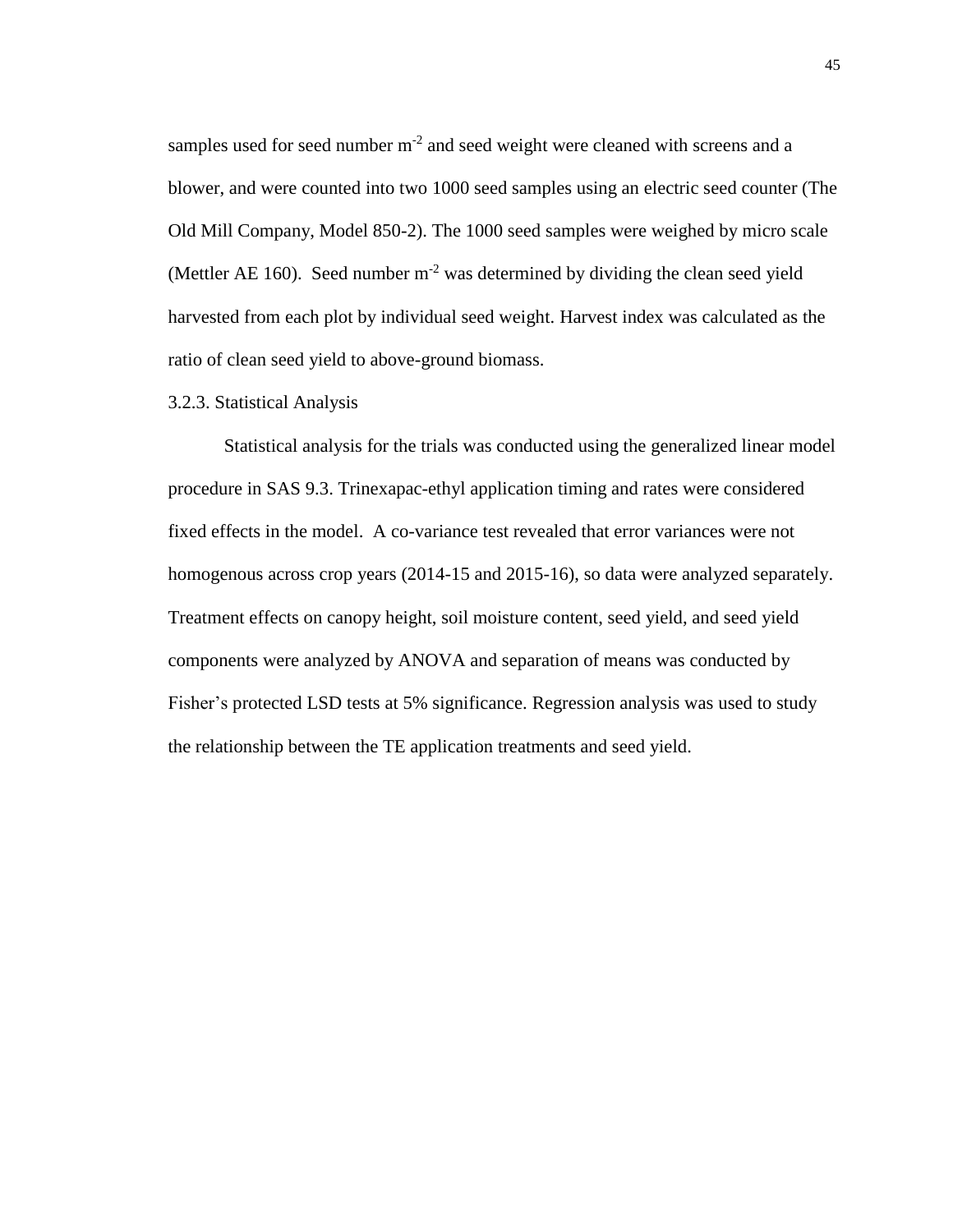## 3.3. Results

#### 3.3.1 Growing Season Environment

Western Oregon's climate is classified as a Mediterranean warm summer type (Csb) and is marked by dry summers and mild, wet winters (Peel et al., 2007). Annual precipitation in the region is 1015 mm, with 90% recorded between October and April. Very dry conditions prevailed in the spring of 2015, with only 58% of normal rainfall occurring April through June, and these dry conditions likely influenced the results. Extremely wet conditions were prevalent in the 2015-16 crop year, especially in fall 2015 (132% of normal rainfall) and March 2016 (183% of normal rainfall). As a consequence of the wet fall and late spring conditions in the 2015-16 crop year, stands were uneven and poor in flooded parts of the experimental site. Temperatures also varied among the two growing seasons leading to differences in crop growth and development (Table 3.1).

The number of GDD (base temperature  $= 0^{\circ}$ C) accumulated from the date of planting until early stem elongation ranged from 1568 GDD in 2015 to 1648 GDD in 2016. From planting until bud emergence (BBCH 50) was reached, the number of GDD accumulated was 1784 in 2015 and 1715 in 2016. Butler et al. (2002) reported that 1688 to 1999 GDD were accumulated between October planting dates and BBCH 50 so the values reported in this study are similar. To reach flowering (BBCH 60), Butler et al. (2002) found that between 2050 and 2100 GDD were required from October planting dates. Results were similar in this study for the number of GDD needed to reach BBCH 60 with 2107 GDD in 2015 and 2002 GDD in 2016. From planting, crimson clover seed crops required 2544 GDD in 2015 and 2572 GDD in 2016 to be accumulated at harvest of the crop by swather.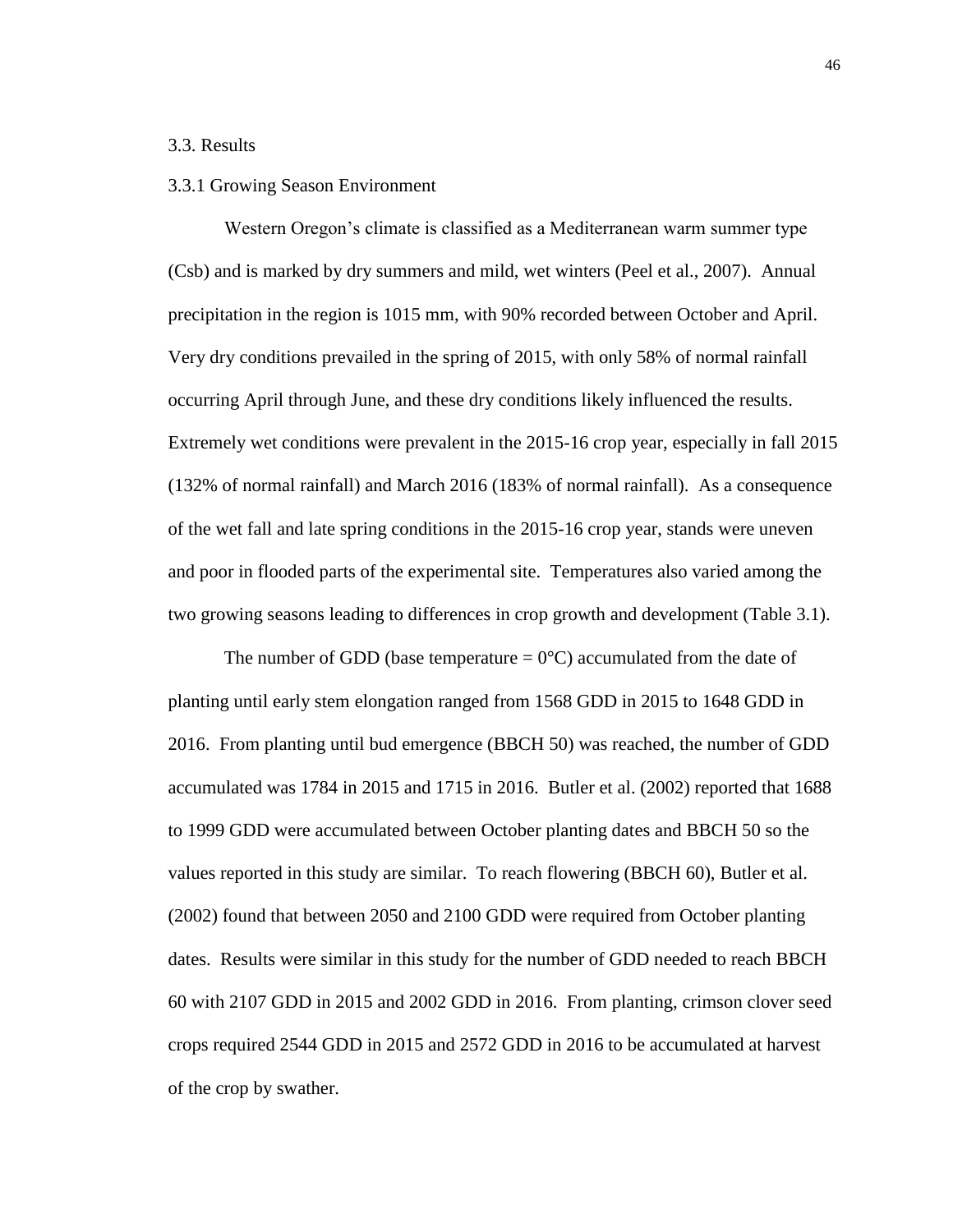# 3.3.2 Growth Characteristics and Harvest Index

The number of stems  $m<sup>-2</sup>$  produced by crimson clover was not significantly affected by TE application timings and rates in both crop years (Table 3.3). Nevertheless, canopy height was consistently reduced with PGR applications in crimson clover across years. Canopy height reduction increased with the increased TE application in both years; however, early timing application decreased canopy height to a greater extent and this effect was more evident in 2015 (Table 3.3). Biomass and harvest index were not significantly affected by TE application in both crop years.

#### 3.3.3 Inflorescence Characteristics

Application of TE in crimson clover had no significant effect on inflorescence number m<sup>-2</sup> in both years (Table 3.4). Florets m<sup>-2</sup> was increased with TE application in in 2015; highest floret number was observed at 140 and 420 g a.i. ha<sup>-1</sup> at BBCH 32, and with 420 g a.i. ha<sup>-1</sup> at BBCH 50. No effects of TE on florets  $m^{-2}$  were evident in 2016. The number of florets inflorescence<sup>-1</sup> was also affected by TE application in 2015. Florets inflorescence<sup>-1</sup> in crimson clover was increased by TE at both BBCH 32 and BBCH 50 timings with the  $420$  g a.i. ha<sup>-1</sup> rate.

3.3.4 Soil Water Content

Soil water content varied among TE PGR rate and timing treatments in 2015 while there were no significant differences observed in 2016 (Table 3.5). Soil water content was significantly lower compared to the control in 2015 for several TE rate and treatment timing combinations. The soil water content was lower than the untreated control when TE was applied at the 140, 420 and 560 g a.i.  $ha^{-1}$  rates at BBCH 32, and at the 280 g a.i. ha<sup>-1</sup> rate when applied at BBCH 50.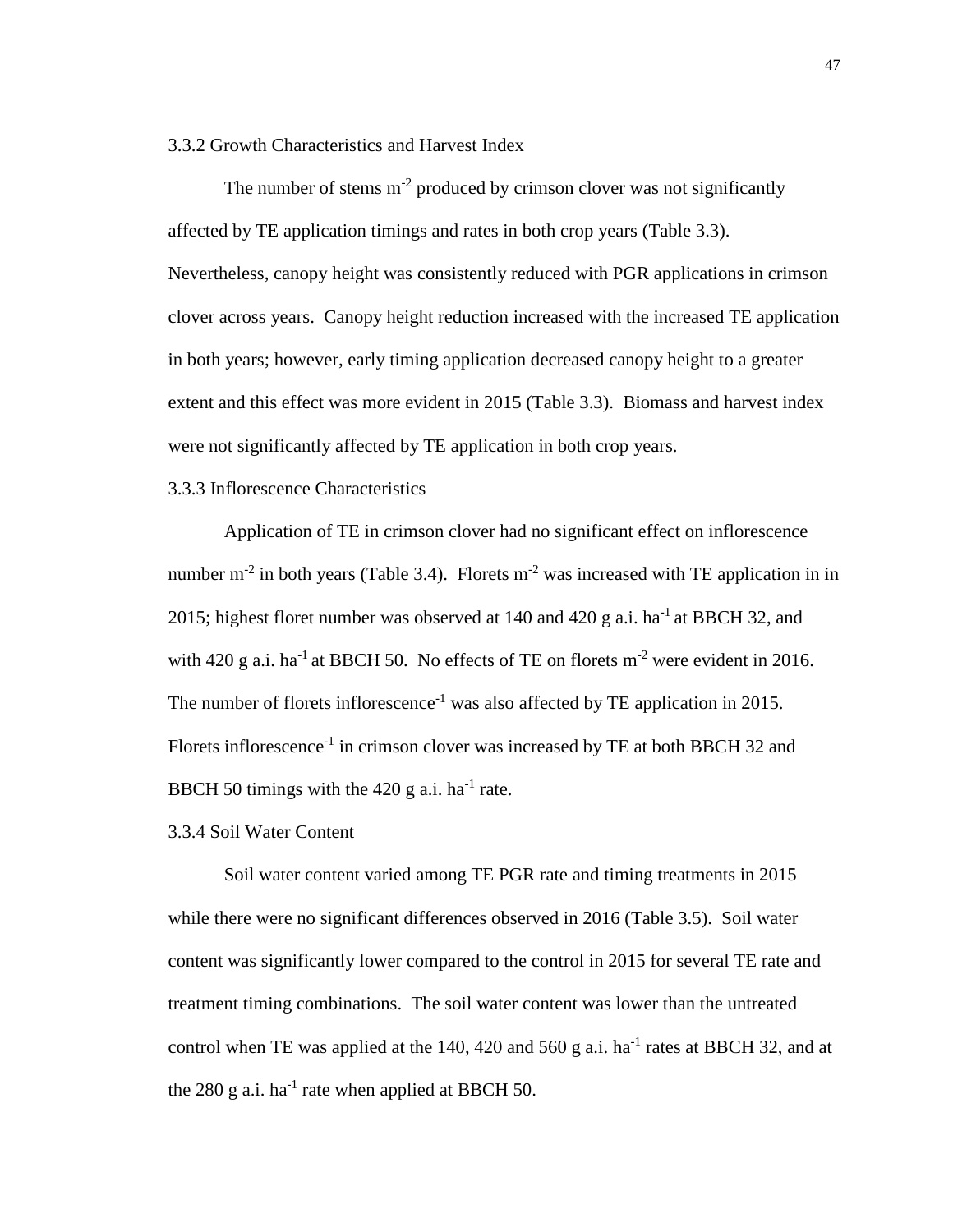3.3.5 Seed Yield, Seed Weight, and Seed Number

The ANOVA revealed that most characteristics of seed production in crimson clover including seed yield, stems  $m<sup>-2</sup>$ , inflorescence number  $m<sup>-2</sup>$ , biomass, and harvest index were not significantly affected by PGR treatments in both crop years (2014-15 and 2015-16) (Table 3.2). Seed yields were variable and lower than the ten-year average yield of 1,019 kg ha<sup>-1</sup> for the Willamette Valley as a result of extreme drought and high temperature conditions in the first crop year, and extremely wet conditions in the second crop year. There was no significant difference among PGR timing and rate treatments on seed yield in both years (Table 3.6).

Seed weight in crimson clover was affected by TE in the same way in both crop years despite the lack of influence on seed yield (Table 3.6). In general, seed weight was significantly reduced by TE PGR application at both timings and that effect was most pronounced at high TE rates.

Seed number in crimson clover was not affected by TE rate and timings of application in 2015 (Table 3.6). Seed number was increased in 2016 by TE with rates between 280-560 g a.i. ha<sup>-1</sup> at the BBCH 32 timing and by the 420 and 560 g a.i. ha<sup>-1</sup> rates at the BBCH 50 application timing.

3.3.6 Cleanout and Seed Set

Cleanout represents the quantity of non-seed material harvested. Cleanout of the crimson clover seed crop increased with 420 and 560 g a.i. ha<sup>-1</sup> TE applied at the BBCH 50 timing in 2015 (Table 3.7). There was no effect of TE application timing or rate on cleanout in 2016. Seed set was not significantly affected by TE rate or application timings in both years.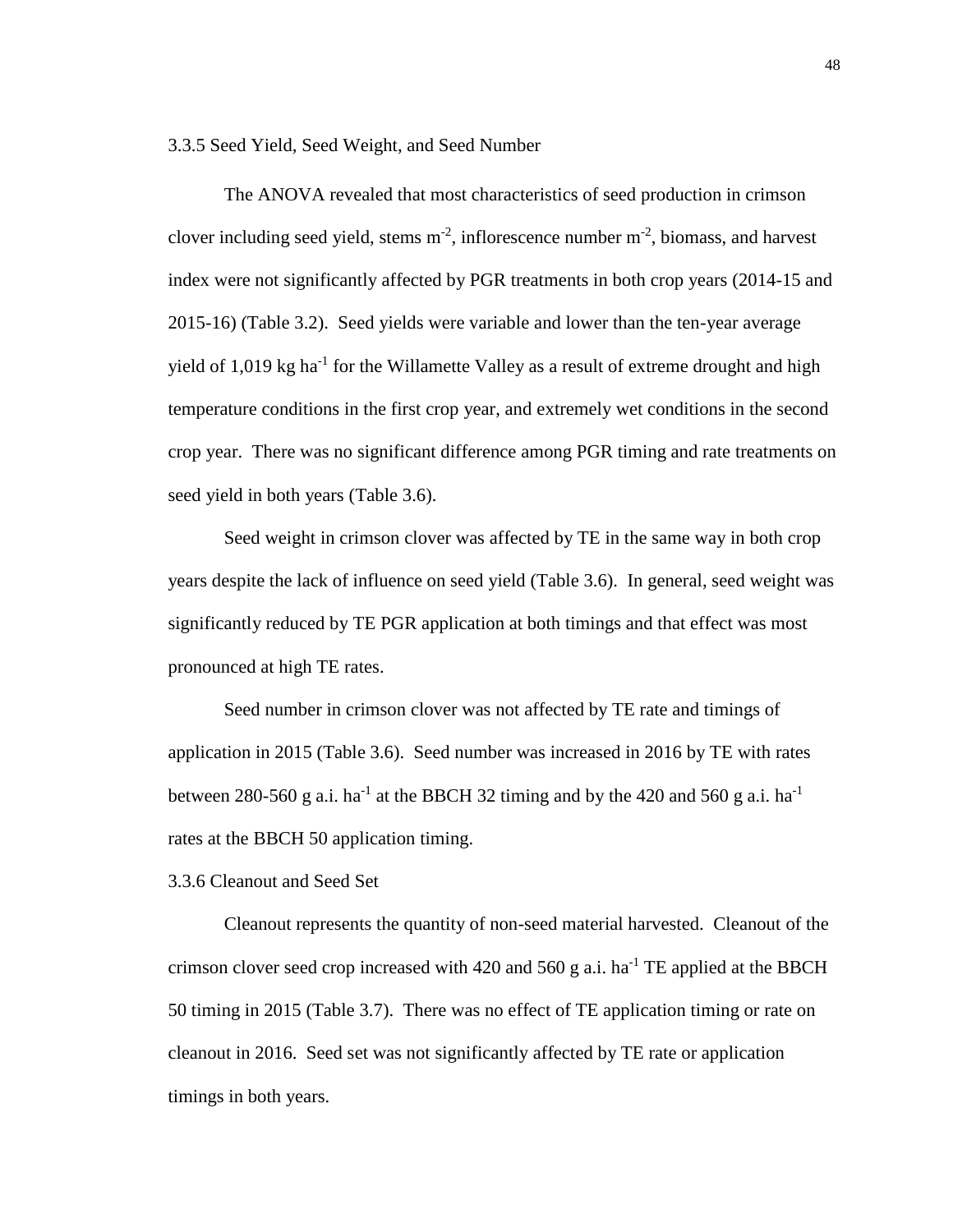# 3.4 Discussion

There was no effect of TE PGR on crimson clover seed yield at either application timing or for any of the four rates tested in the study (Table 3.2). These results were not consistent with the preliminary on-farm trials conducted with crimson clover seed crops in prior years, which showed a seed yield increase with TE applications (Anderson et al., unpublished). There are several possible reasons for the differences in results with TE.

Both crop years were characterized for having unfavorable weather conditions, where the first crop year was very dry, warm and the second crop year was cold, very wet, and some flooding of the site occurred. Thin poor stands and increased branching caused by flooding in the second year likely contributed to the lower seed yield observed in the study. Leffel et al.  $(1993)$  reported crimson clover seed yields of 1896 kg ha<sup>-1</sup> in the northern part of the Willamette Valley. Seed yields in this trial are lower than those experimental results and the long-term average for Willamette Valley seed growers.

Anderson et al. (2010) reported an average seed set of 74.4% in northern part of the Willamette Valley for crimson clover seed crops, while seed set for crimson clover grown in this study never exceeded 9.2% (Table 3.7.). Weather conditions can be responsible for affecting crimson clover pollination, where cool wet conditions can reduce the abundance of pollinators during bloom (Anderson et al., 2010). The wet and cool conditions that were prevalent in the 2015-16 crop year might have contributed to the low seed set and seed yields through a reduction in pollinators incidence and pollinator activity in the seed fields.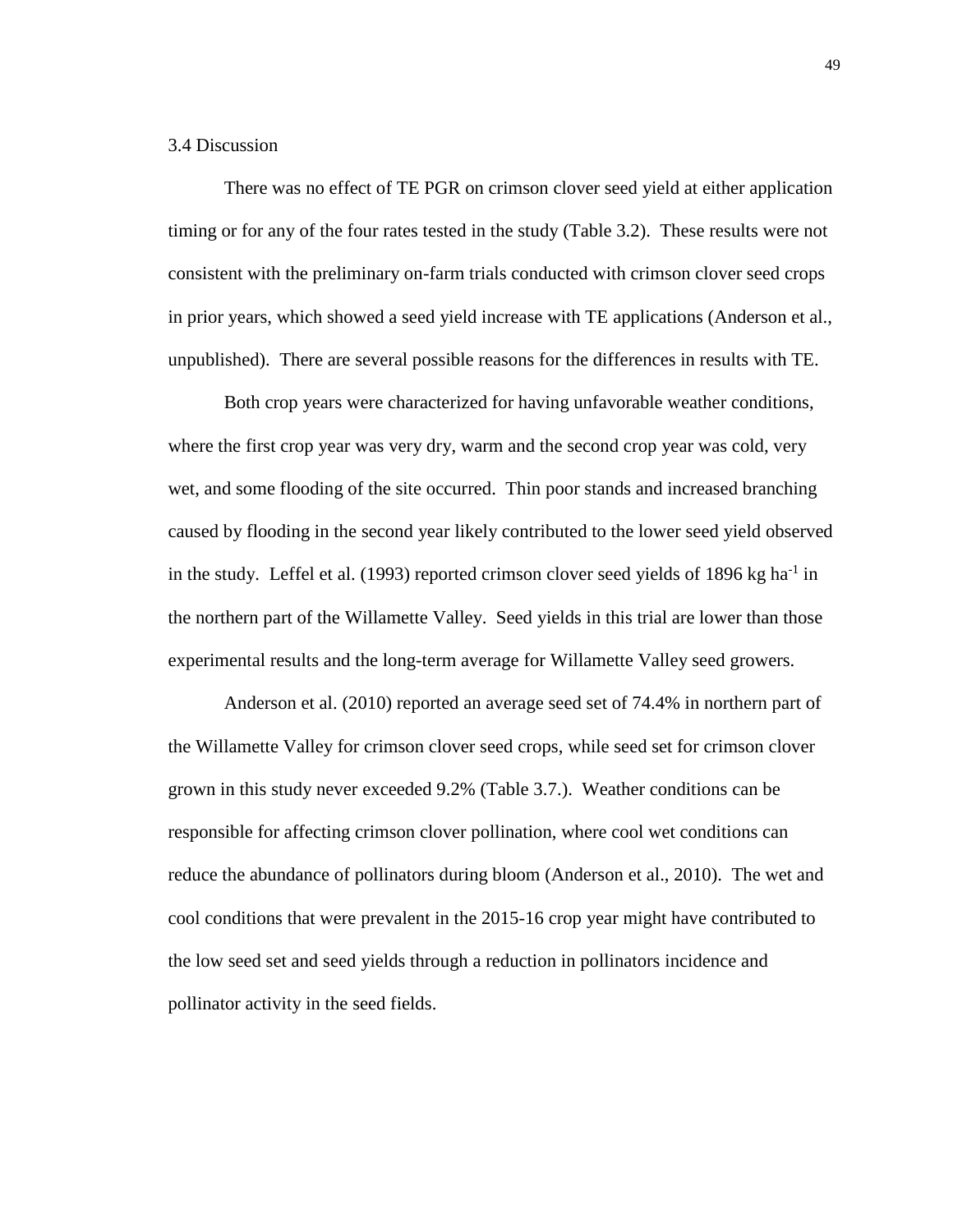Seed weight was reduced in crimson clover with all TE PGR rate and time of application treatments (Table 3.2). The reduction in seed weight resulting from application of TE PGR on clover seed crops has been reported previously in red clover (Anderson et al., 2016), but not in cool-season grass seed crops where TE PGR has gained world-wide acceptance (Chastain et al., 2014).

There was no effect of TE on seed number  $m<sup>-2</sup>$  in crimson clover in 2015 (Table 3.2), which was the primary factor responsible for the seed yield increase by TE PGR in red clover seed crops (Anderson et al., 2015; Anderson et al., 2016). Unlike in 2015, seed number m<sup>-2</sup> in crimson clover was increased by TE PGR at certain high rates of application. This increase in seed number was unable to offset the loss in seed weight experienced when the crop was treated with TE, thereby resulting in no seed yield increases by TE.

The lack of effect of TE on stem number in crimson clover is not unexpected as the TE was applied after stem number was set during growth of the crimson clover seed crop and TE did not cause an observed mortality of stems (Table 3.3). Stem number was not affected by TE in red clover seed crops (Anderson et al., 2016).

Canopy height of the crimson clover seed crop was consistently reduced with TE applications, but biomass was not affected by TE treatment (Table 3.3). Anderson et al. (2016) found that crop height was generally reduced with all TE treatments in red clover seed crops while above-ground biomass was not affected. Silberstein et al. (1996) reported a decrease in stem height and the mean number and length of internodes from paclobutrazol PGR application. Iannucci et al*.* (1998) indicated that seed yield in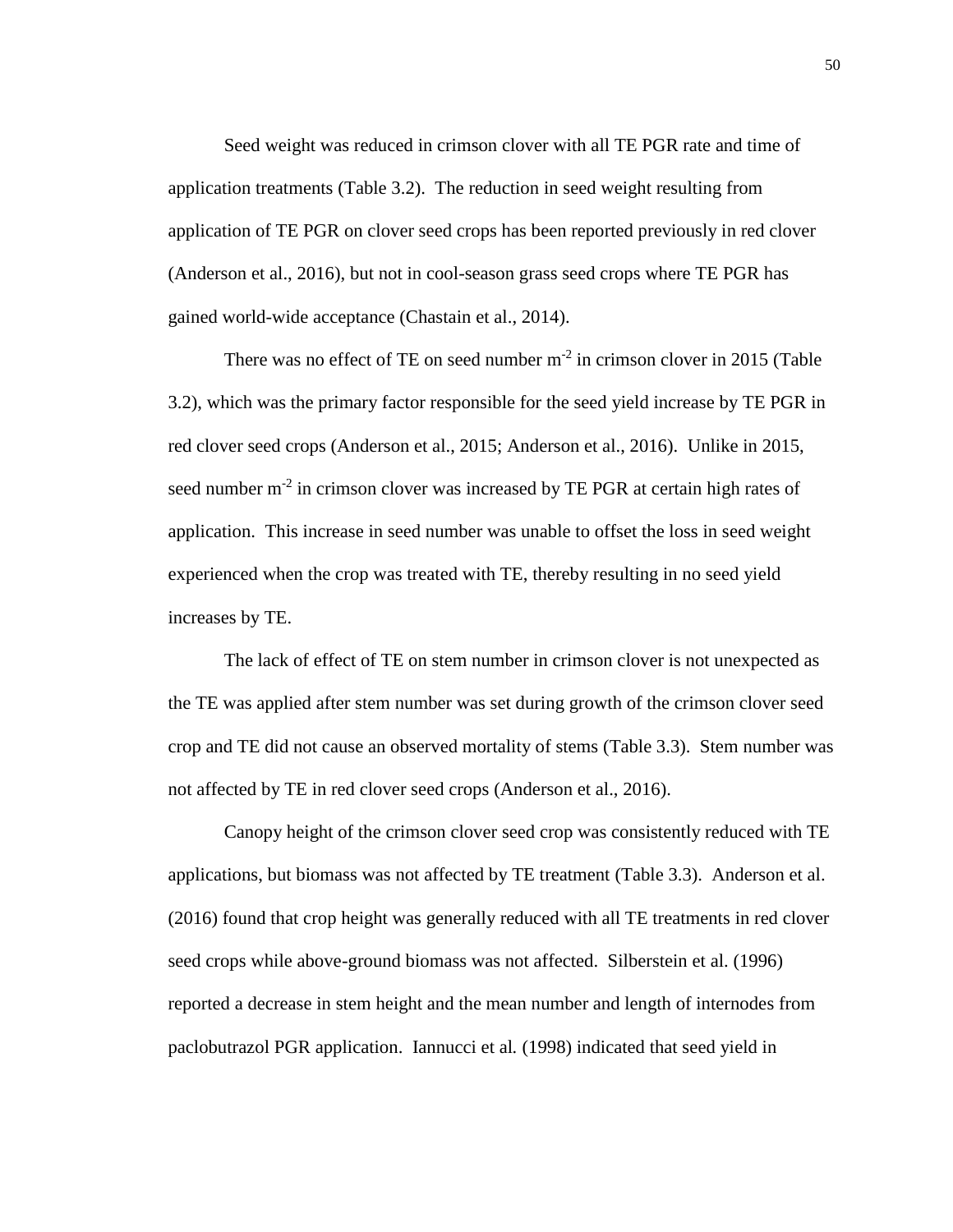crimson clover is positively correlated with dry biomass, number of seeds per inflorescence, and number of inflorescences per stem.

Harvest index (HI) was not affected by applications of TE PGR (Table 3.3). This result is to be expected since both seed yield and biomass were not influenced by TE. Anderson et al. (2016) reported that HI was increased by TE in red clover seed crops. Harvest index in crimson clover was low in this study, ranging from 2.18 to 3.45, while Anderson et al. (2016) found that HI ranged from 5.2 to 12.3. Harvest index is a measure of the preferential partitioning of dry matter to seed production rather than vegetative biomass, and these results suggest that not much in the way of seed was produced in relation to crop biomass under these extreme weather conditions.

The reduction in canopy height by TE most likely opened up the canopy, thereby allowing a greater loss of soil water through evaporation in 2015 (Table 3.4). Coupled with the abnormally dry and hot conditions in 2015, the reduction in canopy coverage with TE reduced the amount of soil water available for seed filling, and as a result seed weight was also reduced more than previously noted. Height reduction of the crop canopy increased transmission of photosynthetic active radiation (PAR) through the canopy in red clover seed crops (Anderson et al., 2015). With very wet conditions in March and April 2016, no effects of TE on soil water content were detected in early May 2016.

The number of inflorescences  $m^{-2}$  in crimson clover was not affected by TE PGR in either year and could be an important reason for the lack of seed yield response to TE in this study (Table 3.6). Paclobutrazol PGR applications increased inflorescence number in white clover seed crops (Hampton, 1991; Budhianto et al., 1995). Boelt and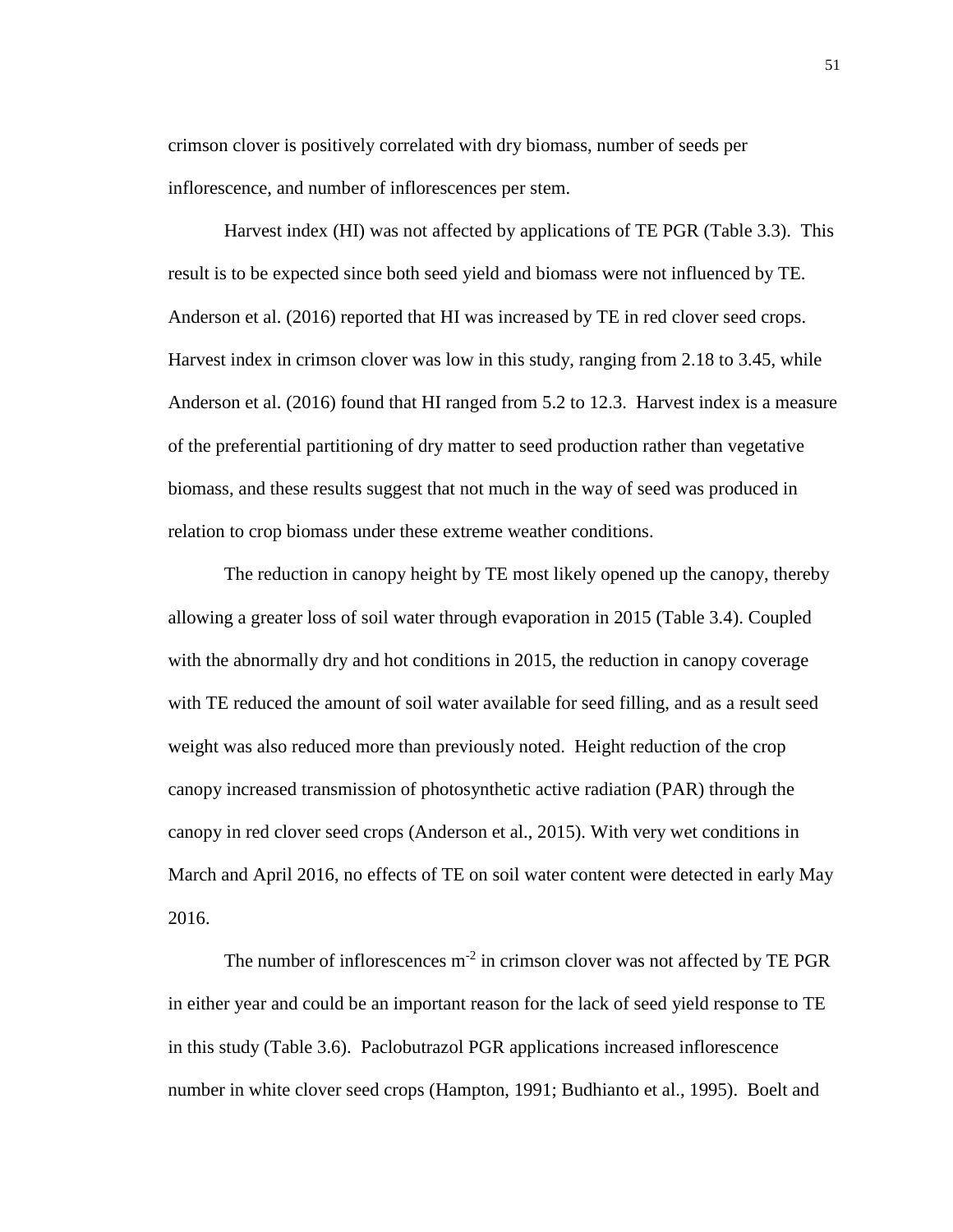Nordestgaard (1993) found that higher rates of daminozide PGR increased the number of inflorescences in white clover seed crops which was correlated with increased seed yield. Increases in inflorescences  $m^{-2}$  with TE PGR applications in red clover ranged from 26% to 62% (Anderson et al., 2015), and these increases contributed to greater seed yield with TE.

Poor growing conditions in these two crop years resulted in lower than expected seed yields for crimson clover. Under these extreme weather conditions, TE PGR consistently reduced height of the crimson clover seed crop canopy but this reduction did not affect seed yield.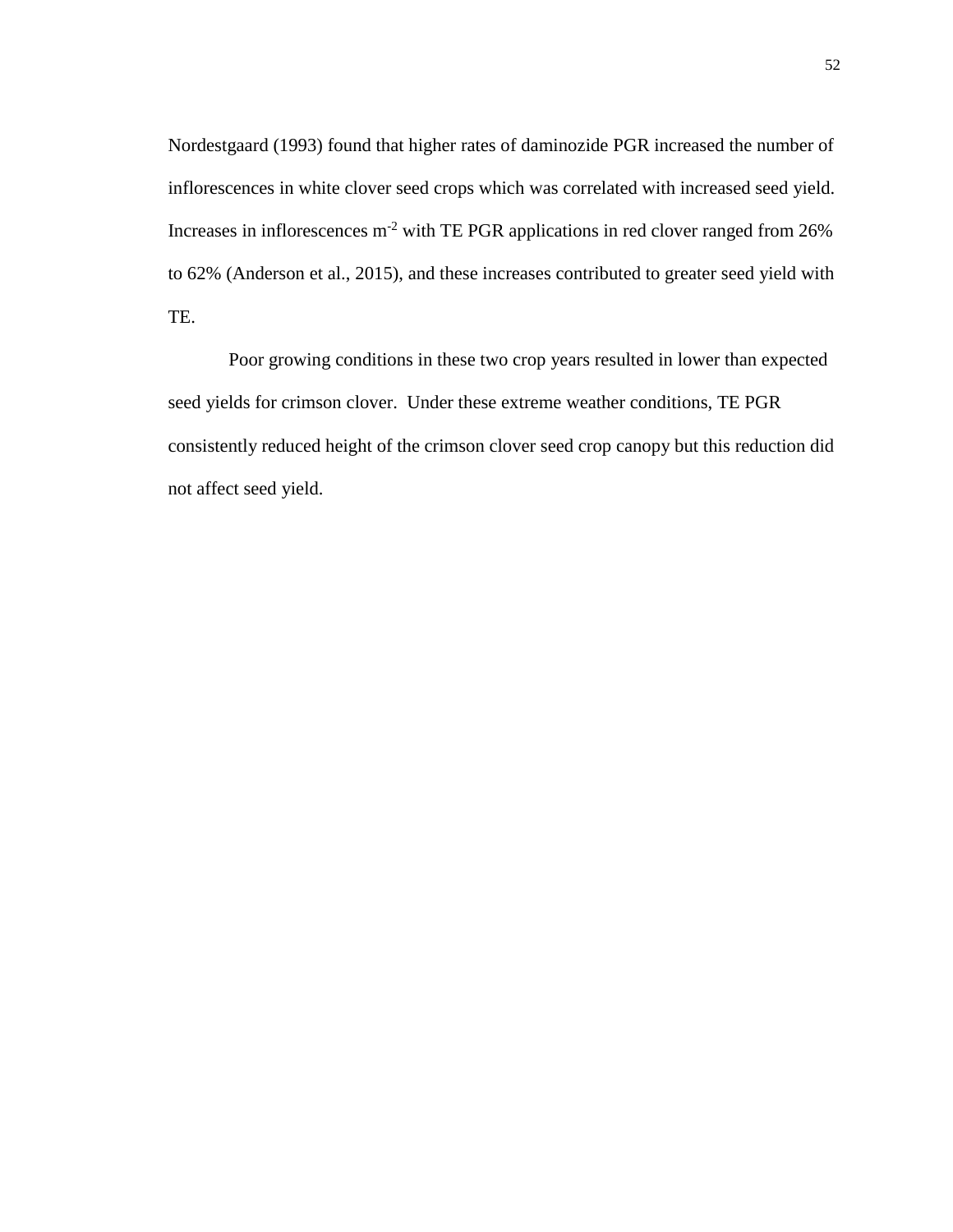| Year    | Season | Temperature     | Departure | Precipitation | Departure |
|---------|--------|-----------------|-----------|---------------|-----------|
|         |        | $\rm ^{\circ}C$ |           | mm            |           |
| 2014-15 | Fall   | 9.9             | 1.8       | 497           | 69        |
|         | Winter | 8.4             | 2.4       | 332           | $-75$     |
|         | Spring | 14.1            | 1.0       | 85            | $-62$     |
| 2015-16 | Fall   | 9.2             | 1.1       | 564           | 136       |
|         | Winter | 7.7             | 1.7       | 520           | 113       |
|         | Spring | 14.9            | 1.8       | 116           | $-32$     |

Table 3.1. Seasonal temperature and precipitation, and departures from the 122-year means at Corvallis Oregon during crimson clover trials.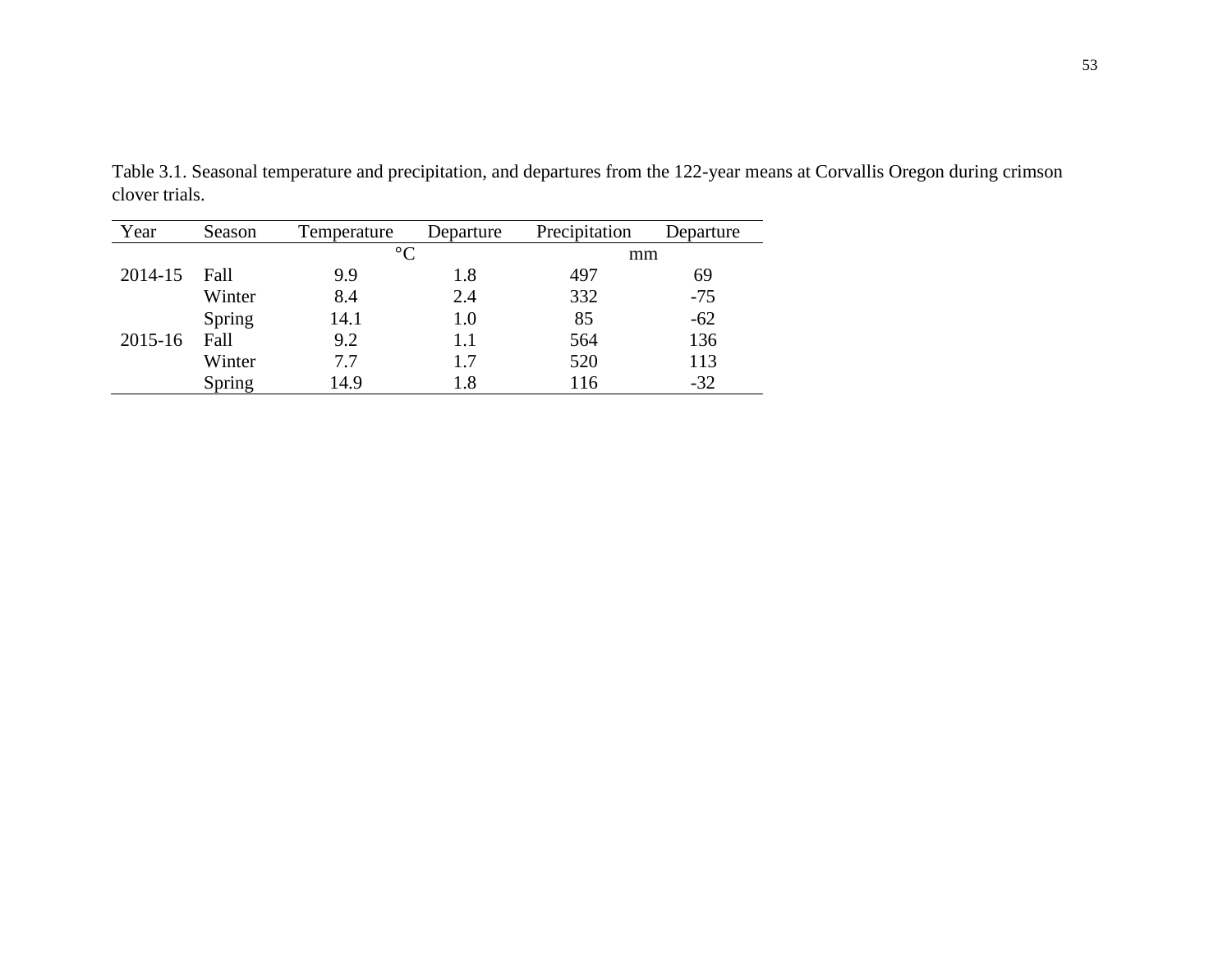| Characteristics        |        | Treatment significance |
|------------------------|--------|------------------------|
|                        | 2015   | 2016                   |
| Seed yield             | ns     | ns                     |
| Seed weight            | ***    | ***                    |
| Seed number            | ns     | ***                    |
| Cleanout               | ***    | ns                     |
| <b>Biomass</b>         | ns     | ns                     |
| Harvest Index          | ns     | ns                     |
| Stems/ $m^2$           | ns     | ns                     |
| Heads/ $m^2$           | ns     | ns                     |
| Florets/m <sup>2</sup> | *      | ns                     |
| Florets/inflorescence  | $\ast$ | ns                     |
| Canopy Height          | ***    | ***                    |
| Soil water content     | *      | ns                     |
| Seed set               | ns     | ns                     |

Table 3.2. ANOVA for trinexapac-ethyl treatment effects on crimson clover seed yield and seed yield components.

 $* P ≤ 0.05$ 

\*\*\* *P* ≤ 0.001

 $ns = Not significant$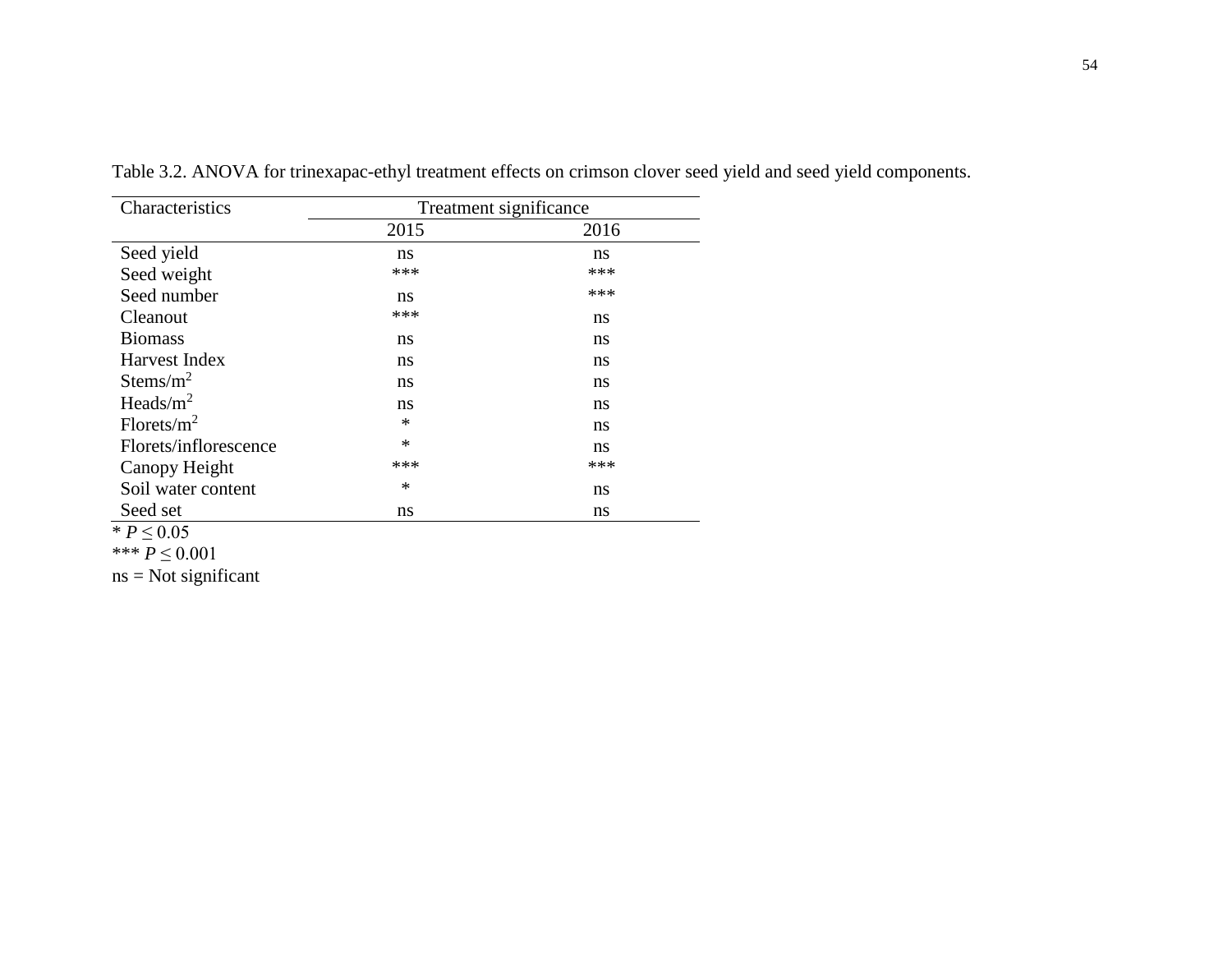|             | Treatment                |                    |       |                   |           |       |                 |       |               |
|-------------|--------------------------|--------------------|-------|-------------------|-----------|-------|-----------------|-------|---------------|
|             |                          | <b>Stem Number</b> |       | Canopy Height     |           |       | <b>Biomass</b>  |       | Harvest Index |
| Timing      | Rate                     | 2015               | 2016  | 2015              | 2016      | 2015  | 2016            | 2015  | 2016          |
|             | g ai/ha                  | stems $m-2$        |       | $\rm cm$          |           |       | $\text{kg m}^2$ |       | $\%$          |
|             | <b>Untreated Control</b> | 373 a t            | 690 a | 71.1a             | 69.1 a    | 1.23a | 1.44a           | 3.29a | 2.18a         |
|             | 140                      | 404a               | 603 a | $61.1$ bc         | $61.1$ bc | 1.41a | 1.18a           | 2.76a | 2.70a         |
| <b>BBCH</b> | 280                      | 444 a              | 592 a | 58.3 cd           | 54.1 de   | 1.24a | 1.13a           | 3.45a | 2.75a         |
| 32          | 420                      | 432 a              | 603 a | 55.7 d            | 56.7 cd   | 1.35a | 1.10a           | 3.19a | 3.36a         |
|             | 560                      | 363a               | 545 a | 53.6 d            | 51.7 e    | 1.03a | 1.04a           | 3.28a | 3.05a         |
|             | 140                      | 379 a              | 472 a | 65.2 b            | 63.1 b    | 1.26a | 1.09a           | 2.51a | 2.53a         |
| <b>BBCH</b> | 280                      | 394 a              | 500a  | 63.9 <sub>b</sub> | 57.3 cd   | 1.29a | 1.18a           | 2.71a | 2.64a         |
| 50          | 420                      | 418a               | 506 a | 63.8 <sub>b</sub> | 56.8 cd   | 1.32a | 1.05a           | 2.48a | 3.09a         |
|             | 560                      | 379 a              | 601a  | 62.4 bc           | 53.4 de   | 1.17a | 1.21a           | 2.76a | 2.53a         |
|             | $CV^*(\%)$               | 19.8               | 23.0  | 5.5               | 5.6       | 17.6  | 18.6            | 23.5  | 22.5          |

Table 3.3. Trinexapac-ethyl timing and rate effects on crop growth characteristics and harvest index in crimson clover.

† Means within each column are not significantly different by Fisher's protected LSD values (*P* = 0.05) if followed by the same letter.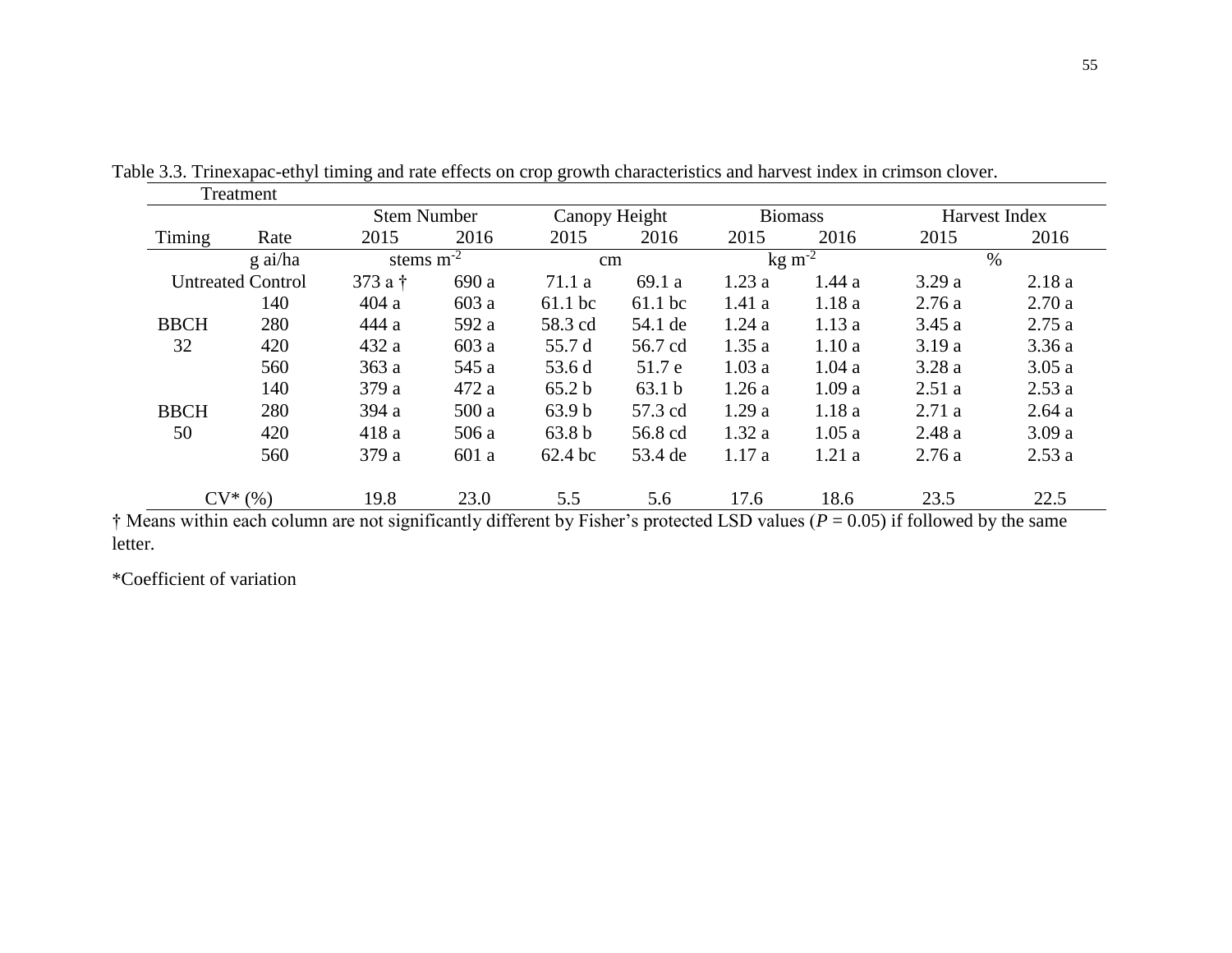|             | Treatment                      |         | Inflorescence Number | <b>Floret Number</b> |                                    |                   |       |  |
|-------------|--------------------------------|---------|----------------------|----------------------|------------------------------------|-------------------|-------|--|
| Timing      | Rate                           | 2015    | 2016                 | 2015                 | 2016                               | 2015              | 2016  |  |
|             | Inflorescence $m-2$<br>g ai/ha |         | Floret $m^{-2}$      |                      | Floret inflorescence <sup>-1</sup> |                   |       |  |
|             | <b>Untreated Control</b>       | 655.3 a | 1240.5 a             | 78668 a              | 146599 a                           | 120a              | 117a  |  |
|             | 140                            | 845.0 a | 1205.6a              | 100903 bc            | 138682 a                           | 119a              | 115a  |  |
| <b>BBCH</b> | 280                            | 789.8 a | 1161.2a              | 99025 ab             | 137656 a                           | $126$ abc         | 117a  |  |
| 32          | 420                            | 924.4 a | 1167.9a              | 121244 c             | 134793 a                           | 131c              | 116a  |  |
|             | 560                            | 648.5 a | 1134.2 a             | 78888 a              | 135148 a                           | $122$ ab          | 118 a |  |
|             | 140                            | 695.6 a | 963.4a               | 85909 ab             | 107238 a                           | $123$ abc         | 112a  |  |
| <b>BBCH</b> | 280                            | 791.2 a | 1124.8 a             | 93744 ab             | 131404 a                           | 119a              | 116a  |  |
| 50          | 420                            | 807.3 a | 982.2 a              | 105232 bc            | 110840 a                           | 130 <sub>bc</sub> | 112a  |  |
|             | 560                            | 753.5 a | 1229.8 a             | 93250 ab             | 144967 a                           | $125$ abc         | 118 a |  |
|             | $CV^*(\%)$                     | 16.2    | 19.5                 | 15.6                 | 22.9                               | 4.8               | 7.5   |  |

Table 3.4. Trinexapac-ethyl timing and rate effects on inflorescence characteristics in crimson clover.

† Means within each column are not significantly different by Fisher's protected LSD values (*P* = 0.05) if followed by the same letter.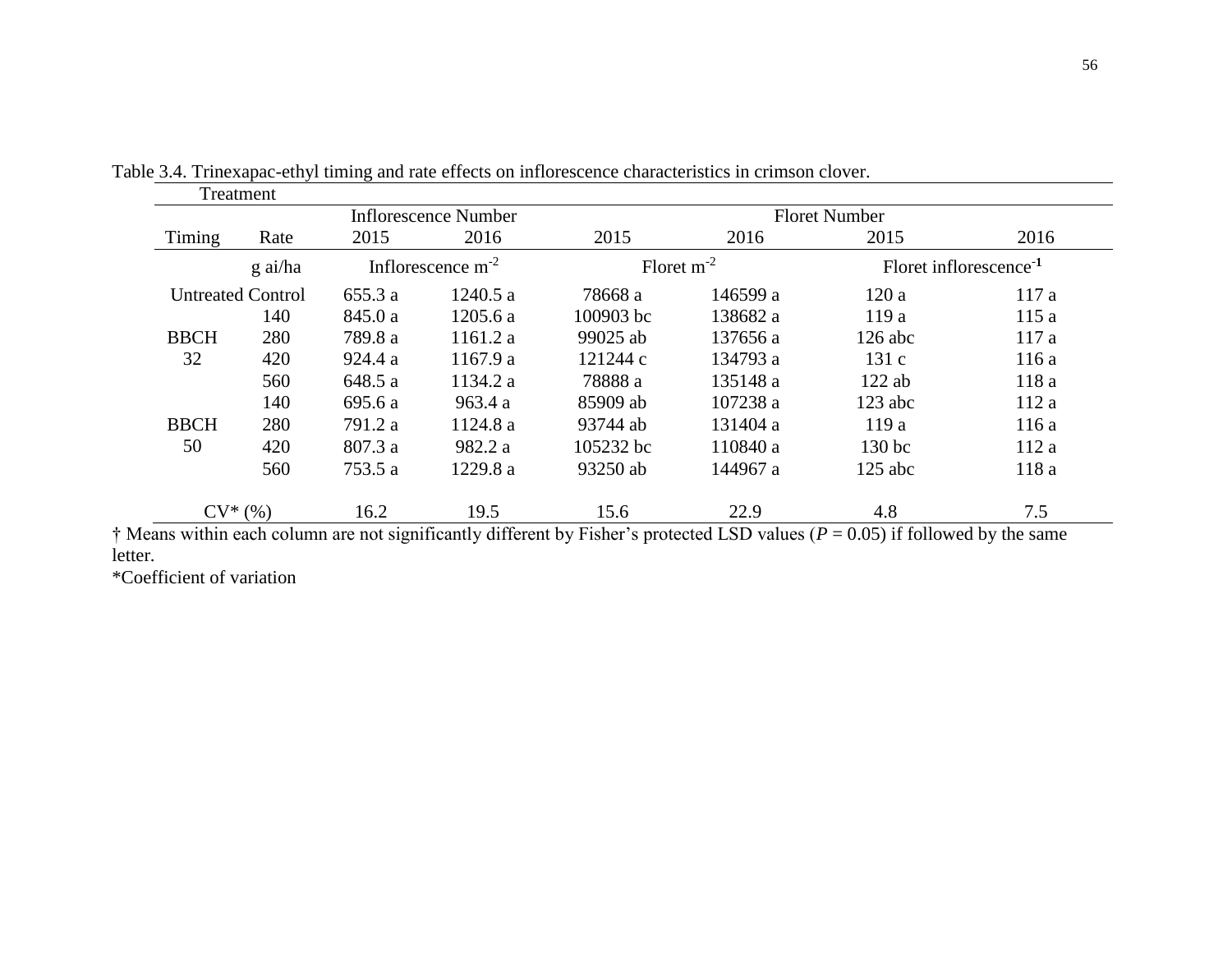|             | Treatment                |                    |        |
|-------------|--------------------------|--------------------|--------|
|             |                          | Soil Water Content |        |
| Timing      | Rate                     | 2015               | 2016   |
|             | g ai/ha                  | $\%$               |        |
|             | <b>Untreated Control</b> | $23.0$ at          | 22.6 a |
|             | 140                      | 19.4 <sub>b</sub>  | 23.4a  |
| <b>BBCH</b> | 280                      | $20.8$ ab          | 23.7a  |
| 32          | 420                      | 19.4 b             | 25.3 a |
|             | 560                      | 19.9 <sub>b</sub>  | 23.4a  |
|             | 140                      | 23.1 a             | 22.3 a |
| <b>BBCH</b> | 280                      | 20.0 <sub>b</sub>  | 24.4 a |
| 50          | 420                      | $21.7$ ab          | 24.9 a |
|             | 560                      | $20.8$ ab          | 25.2a  |
|             |                          |                    |        |
|             |                          | 8.7                | 10.0   |

Table 3.5. Trinexapac-ethyl timing and rate effects on volumetric soil water content in crimson clover.

 $\dagger$  Means within each column are not significantly different by Fisher's protected LSD values ( $P = 0.05$ ) if followed by the same letter.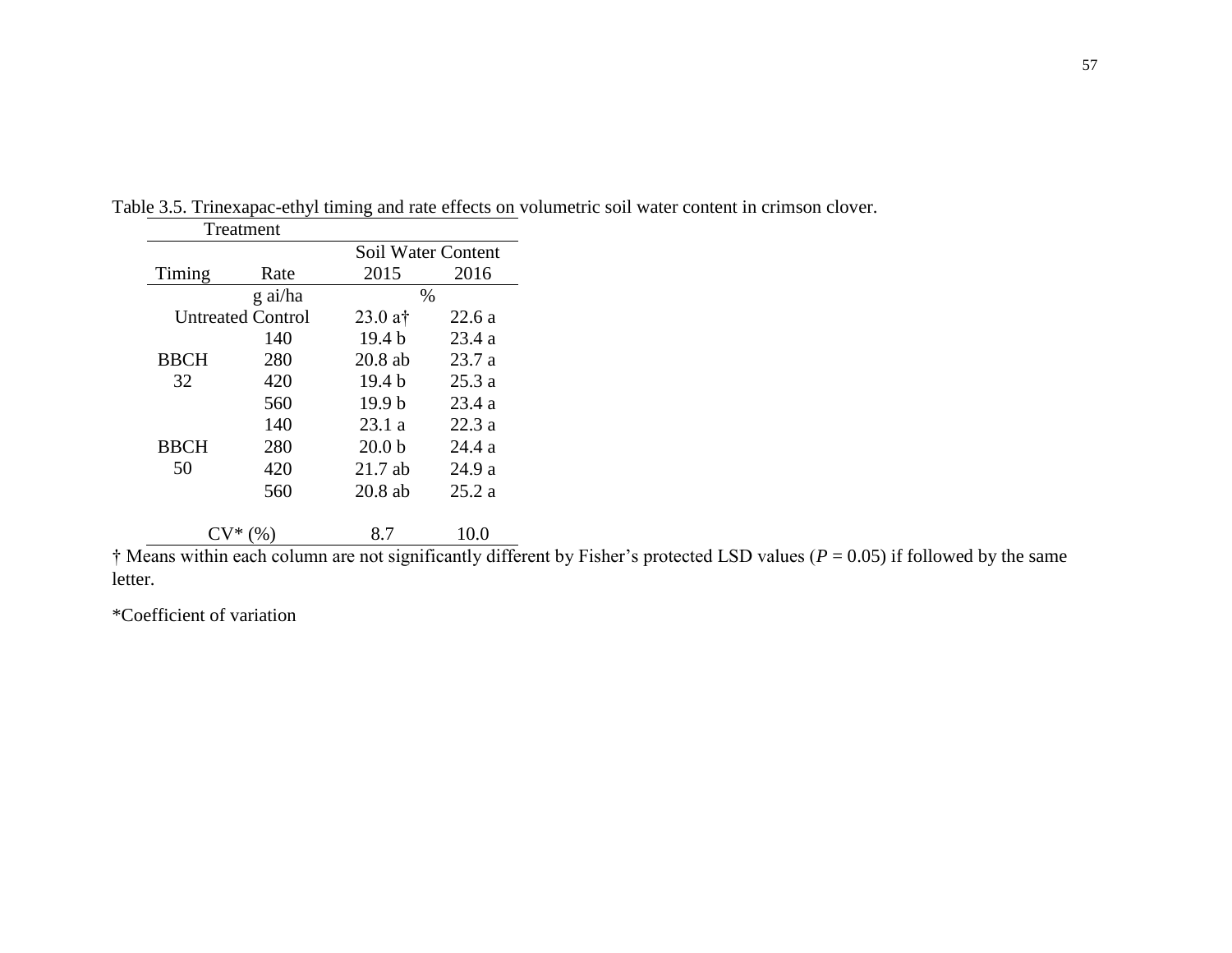|             | Treatment                |        |                            |          |                         |                       |       |
|-------------|--------------------------|--------|----------------------------|----------|-------------------------|-----------------------|-------|
|             |                          |        | Seed Number<br>Seed Weight |          | Seed Yield              |                       |       |
| Timing      | Rate                     | 2015   | 2016                       | 2015     | 2016                    | 2015                  | 2016  |
|             | g ai/ha                  |        | seeds $m^{-2}$             |          | $mg$ seed <sup>-1</sup> | $kg$ ha <sup>-1</sup> |       |
|             | <b>Untreated Control</b> | 7443 a | 6145 ab                    | 5.67a    | 5.24a                   | $421$ at              | 322a  |
|             | 140                      | 7523 a | 6864 abc                   | 5.38 b   | 4.98 b                  | 404a                  | 341 a |
| <b>BBCH</b> | 280                      | 8162 a | 7260 cd                    | 5.17c    | 4.48d                   | 422a                  | 326a  |
| 32          | 420                      | 8812 a | 8389 e                     | 5.05 cd  | 4.42 de                 | 444 a                 | 371 a |
|             | 560                      | 7497 a | 7890 de                    | 4.79 e   | 4.24e                   | 356a                  | 335 a |
|             | 140                      | 6386 a | 6012 a                     | 5.11c    | 4.98 <sub>b</sub>       | 326a                  | 299 a |
| <b>BBCH</b> | 280                      | 7227 a | 6943 bc                    | 4.88 de  | 4.74c                   | 352 a                 | 329 a |
| 50          | 420                      | 7617 a | 7873 de                    | 4.49 $f$ | 4.37 de                 | 340 a                 | 344 a |
|             | 560                      | 7423 a | 7427 cd                    | 4.38 f   | 4.36 de                 | 325a                  | 323a  |
|             | $CV^*(\%)$               | 17.1   | 8.3                        | 2.6      | 2.6                     | 16.8                  | 10.1  |

Table 3.6. Effect of trinexapac-ethyl timing and rate on seed yield, seed weight, and seed number in crimson clover.

**†** Means within each column are not significantly different by Fisher's protected LSD values (*P* = 0.05) if followed by the same letter.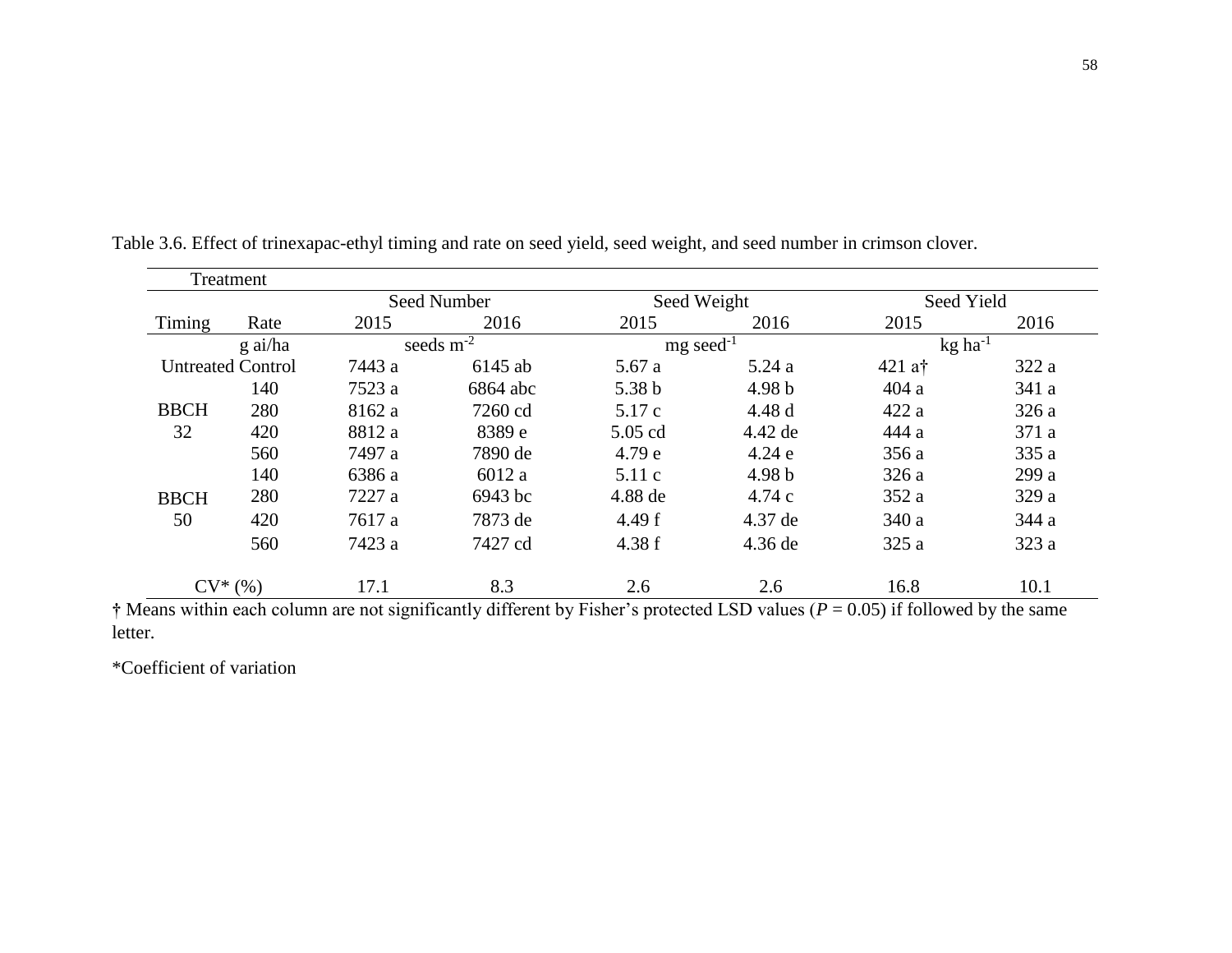| Treatment                |         |                    |       |        |          |
|--------------------------|---------|--------------------|-------|--------|----------|
|                          |         | Cleanout           |       |        | Seed Set |
| Timing                   | Rate    | 2015               | 2016  | 2015   | 2016     |
|                          | g ai/ha | $\%$               |       |        | $\%$     |
| <b>Untreated Control</b> |         | 2.23 bc $\dagger$  | 2.87a | 9.15a  | 4.43a    |
|                          | 140     | 1.86 <sub>bc</sub> | 3.33a | 7.29a  | 5.00a    |
| <b>BBCH</b>              | 280     | $1.74~\mathrm{bc}$ | 2.86a | 8.12 a | 5.60a    |
| 32                       | 420     | 1.72c              | 2.60a | 6.95a  | 6.77a    |
|                          | 560     | 1.87 bc            | 3.14a | 9.06a  | 6.07a    |
|                          | 140     | 1.87 <sub>bc</sub> | 2.50a | 7.27a  | 5.61a    |
| <b>BBCH</b>              | 280     | 2.29 <sub>b</sub>  | 2.35a | 7.44 a | 5.42 a   |
| 50                       | 420     | 3.03a              | 2.30a | 6.95a  | 7.37a    |
|                          | 560     | 2.96a              | 4.00a | 7.96 a | 5.30a    |
| $CV^*(\%)$               |         | 17.3               | 29.8  | 24.0   | 25.1     |

Table 3.7. Trinexapac-ethyl timing and rate effects on cleanout and seed set in crimson clover.

† Means within each column are not significantly different by Fisher's protected LSD values (*P* = 0.05) if followed by the same letter.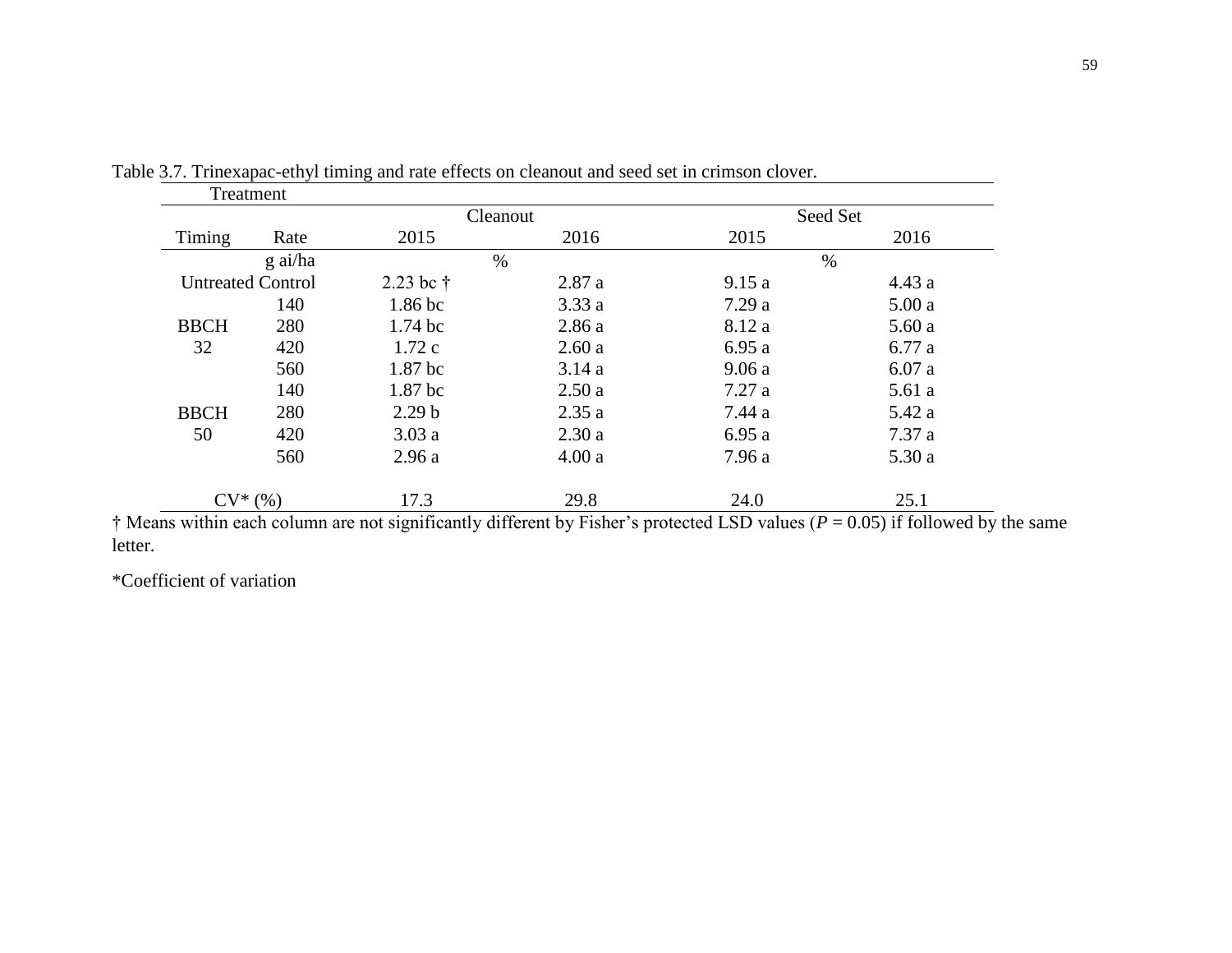References

- Anderson, N. P., T. G. Chastain, and C. J. Garbacik. 2016. Irrigation and trinexapacethyl effects on seed yield in first- and second-year red clover stands. Agron. J. 108:1116-1123.
- Anderson, N. P., D.P. Monks, T.G. Chastain, M.P. Rolston, C.J. Garbacik, Chun-Hui Ma, and C.W. Bell. 2015. Trinexapac-ethyl effects on red clover seed crops in diverse production environments. Agron. J. 107:951-956.
- Ball, D.M., and G.D. Lacefield. 2000. Crimson clover. Circular 00-1. Oregon clover commission. Salem, OR. (Accessed at 5/4/2016). [http://www.oregonclover.org/downloads/files/crimsonclover.pdf.](http://www.oregonclover.org/downloads/files/crimsonclover.pdf)
- Boelt, B., and A. Nordestgaard. 1993. Growth regulation in white clover (*Trifolium repens* L.) grown for seed production. J. Appl. Seed Prod. 11:1-5.
- Budhianto, B., J.G. Hampton, and M.J. Hill. 1994. Effect of plant growth regulators on a white clover (*Trifolium repens* L.) seed crop. I. Plant growth and development. J. Appl. Seed Prod. 12:47-52.
- Budhianto, B., J.G. Hampton, and M.J. Hill. 1994. Effect of plant growth regulators on a white clover (*Trifolium repens* L.) seed crop. II. Seed yield components and seed yield. J. Appl. Seed. Prod. 12:53-58.
- Budhianto, B., J.G. Hampton, M.J. Hill, and R.G. Thomas. 1995. Effect of time harvest and paclobutrazol on seed yield in white clover cv. Grasslands Pitau. N. Z. J. Agric. Res. 31:1-6.
- Butler, T.J., G.W. Evers, M.A. Hussey, and L.J. Ringer. 2002. Flowering in crimson clover as affected by planting date. Crop Sci. 42:242-247.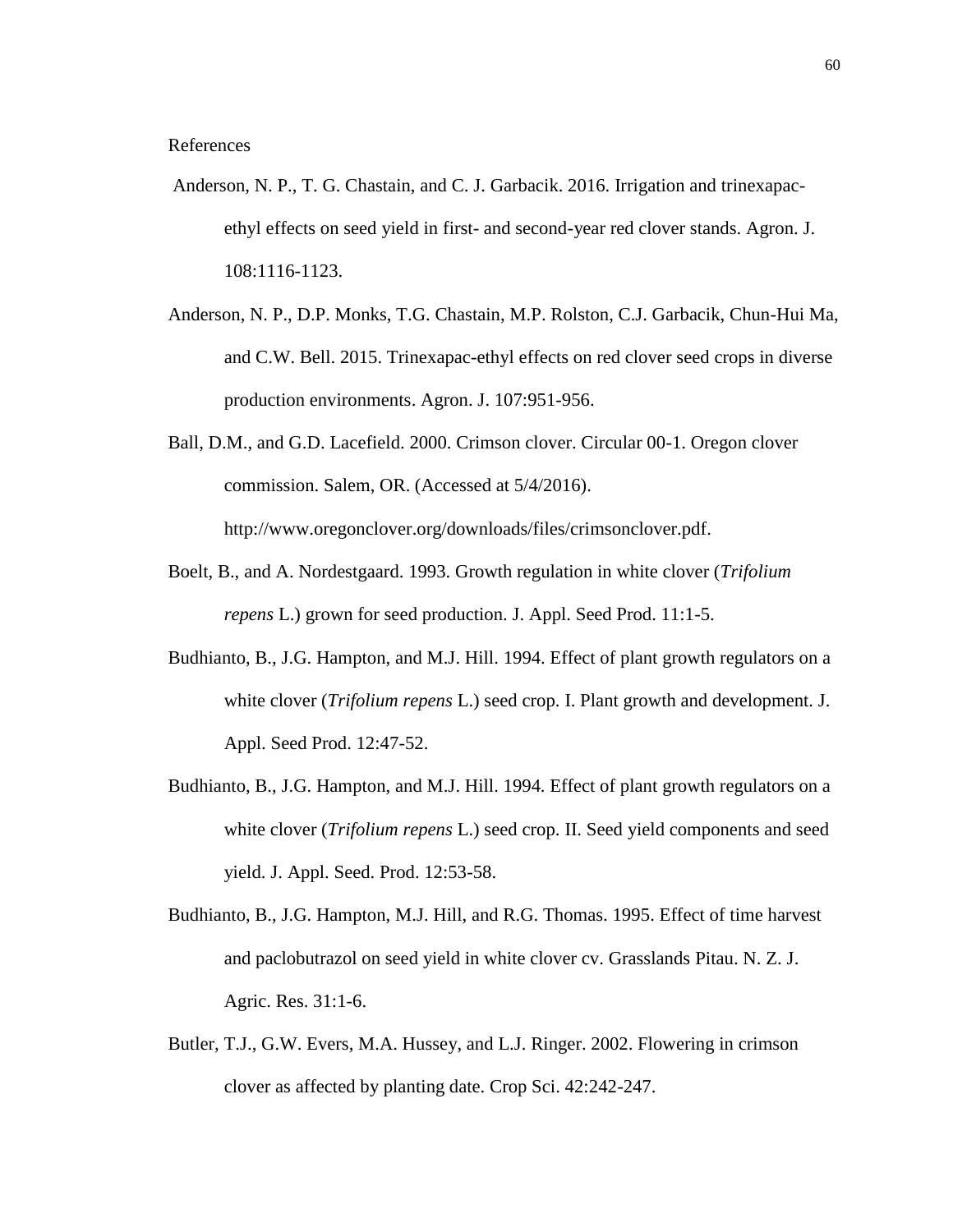- Chakwizira, E., J. Trethewey, M. George, A.L. Fletcher, and P. Rolston. 2011. Effects of spring management techniques on seed yield and yield components of two contrasting white clover varieties. Agron. Soc. N. Z. 41:133-147.
- Chastain, T.G., W.C. Young III, T.B. Silberstein, and C.J. Garbacik. 2014. Performance of trinexapac-ethyl on seed yield of *Lolium perenne* in diverse lodging environments. Field Crops Res. 157:65-70.
- Evers, G.W., and G.R. Smith. 2006. Crimson clover seed production and volunteer reseeding at various grazing termination dates. Agron. J. 98:1410-1415.
- Hampton, J.G. 1991. Effect of paclobutrazol on inflorescence production and seed yield in four white clover (*Trifolium repens* L.) cultivars. New Zealand J. Agric. Res. 34:367-373.
- Knight, W. E. 1985. Crimson Clover. p. 491–502. *In* N.L. Taylor (ed.). Clover Science and Technology. American Soc. of Agron., Inc., Crop Sci. Society of America, Inc., Soil Sci Society of America, Inc., Publishers. Madison. WI.
- Marshall, A.H., and D.H. Hides. 1986. Effect of growth regulators on seed yield components of white clover. J. Appl. Seed Prod. 5:4-7.
- Martiniello, P. 1999. Effects of irrigation and harvest management on dry-matter yield and seed yield of annual clovers grown in pure stand and in mixtures with graminaceous species in a mediterranean environment. Grass and forage Sci. 54: 52-61.
- National Agricultural Statistics Service. 2016. Oregon agriculture: facts and figures. Circular.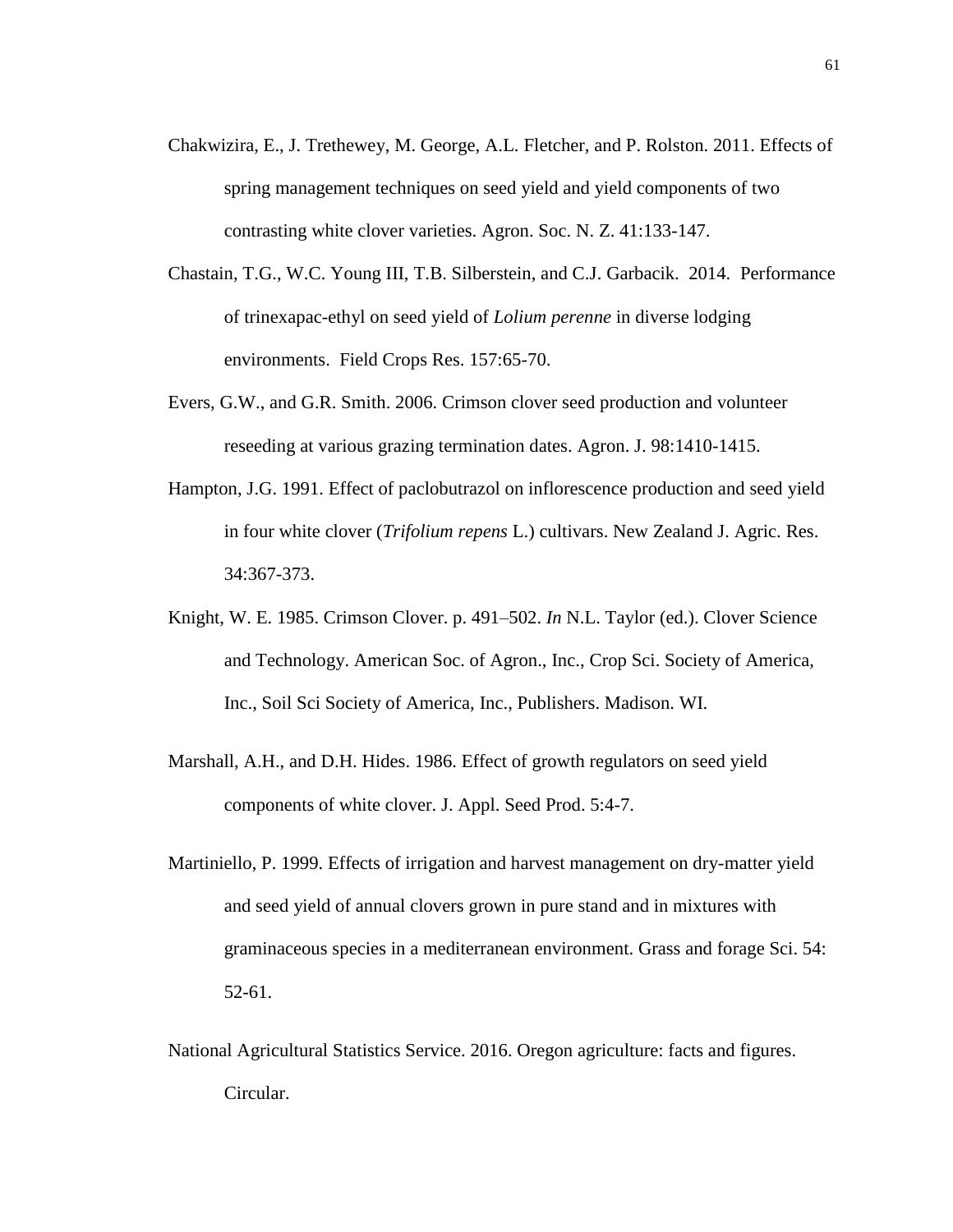[https://www.nass.usda.gov/Statistics\\_by\\_State/Oregon/Publications/facts\\_and\\_fig](https://www.nass.usda.gov/Statistics_by_State/Oregon/Publications/facts_and_figures/facts_and_figures.pdf) [ures/facts\\_and\\_figures.pdf](https://www.nass.usda.gov/Statistics_by_State/Oregon/Publications/facts_and_figures/facts_and_figures.pdf) (accessed at 7 Feb. 2017).

- Øverland, J.I., T.S. Aamlid. 2007. Plant growth regulators and insect control in seed production of red clover (*Trifolium pratense*). Seed production in the northern light. Proceedings of the 6th International Herbage Seed Conference. 226-230.
- Peel, M.C., B.L. Finalyson, and T.A. McMahon. 2007. Updated world map of the Köppen–Geiger climate classification. Hydrology and Earth System Science 11:1633–1644.
- Rampton, H., H. 1969. Influence of planting rates and mowing on yield and quality of crimson clover seed. Agron. J. 61:92-95.
- Silberstein, T.B., T.G. Chastain, and W.C. Young, III. 1996. Growth and yield of red clover seed crops treated with paclobutrazol and uniconazol. J. Appl. Seed Prod. 16:17-23.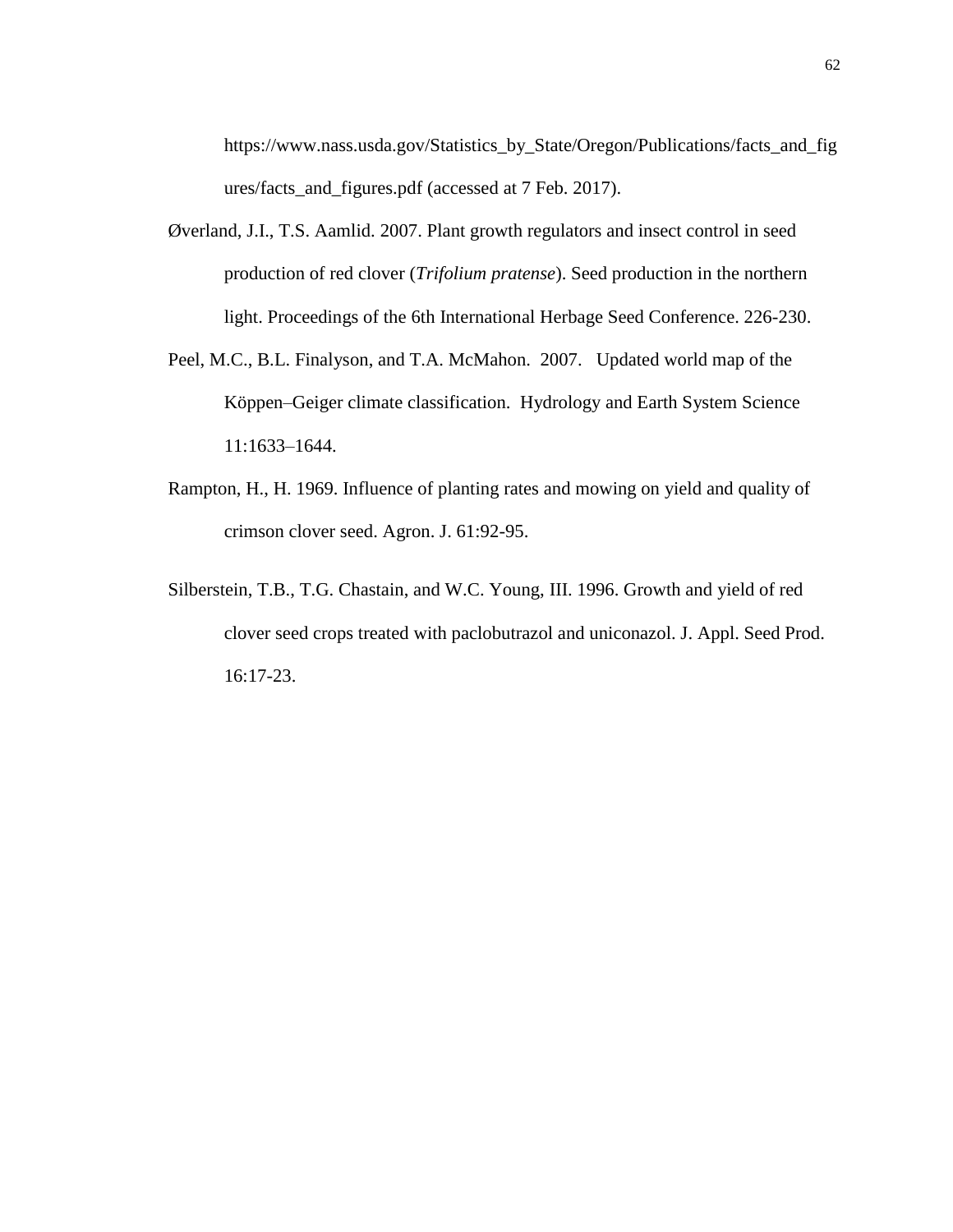## 4. Conclusion and Recommendations

In summary, crimson clover has been used in forage, soil maintenance, and as a cover crop. Crimson clover is one of the most important seed crops in Oregon. Trinexpac-ethyl, a lodging-control plant growth regulator, was successful in increasing seed yield in various seed crops from grass seed crops and legumes.

Following preliminary studies in Western Oregon by Anderson et al. (unpublished), trinexapac-ethyl has shown potential for increasing seed yield in crimson clover seed crops. Due to extreme weather conditions in both years at the experimental site, seed yield was low and not affected by TE. TE reduced seed weight in both trial years and increased seed number in the second year. Canopy height, an important factor that leads to lodging, was reduced with TE applications. Applying 140 grams ai/ha is recommended to increase seed yield in crimson clover seed crop, without decreasing seed weight in the northern part of the Willamette Valley.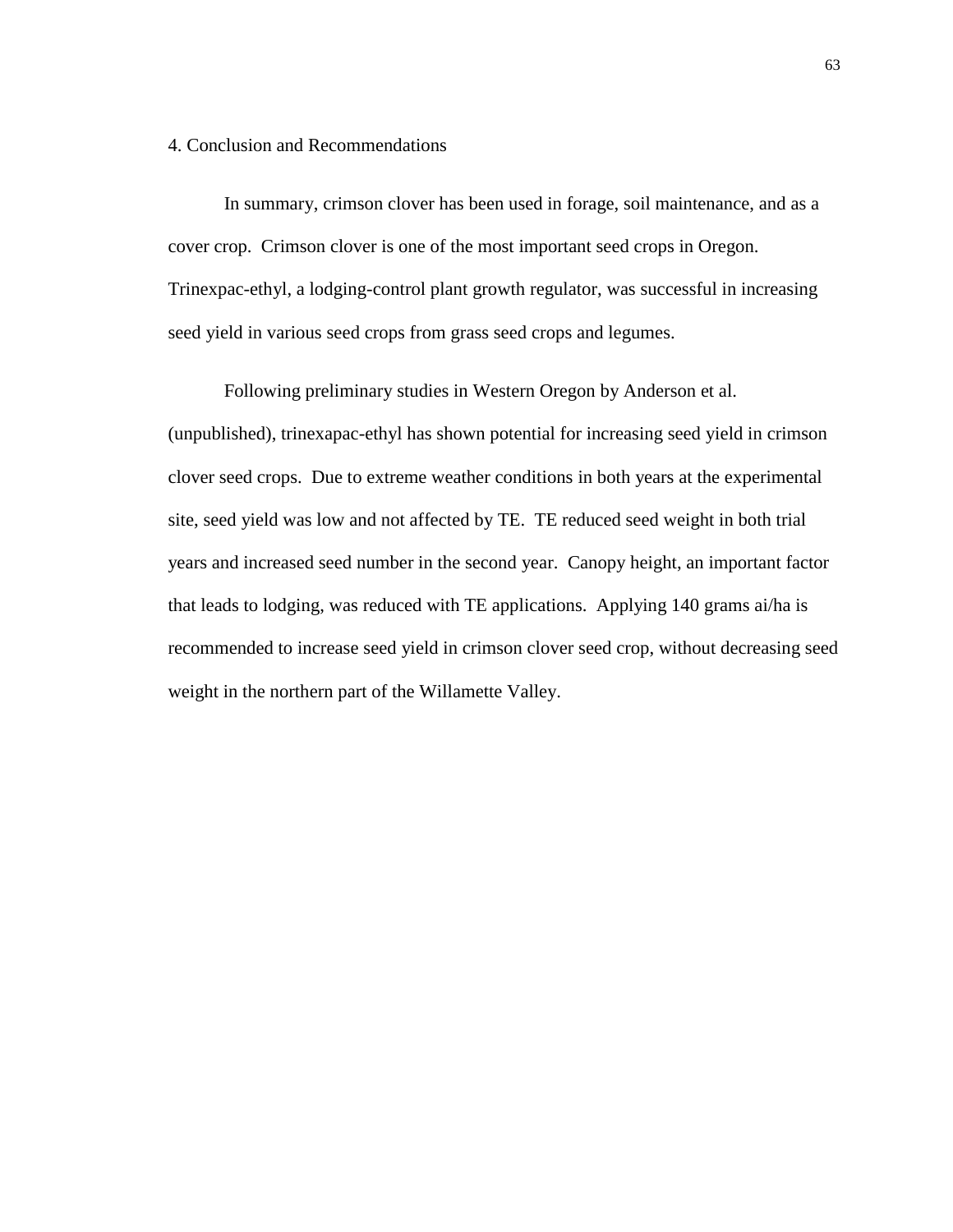- Aldrich-Markham, S. 2012. Clover seed production in Oregon. Oregon State Univ. Ext. Rep. Oregon State University.
- Anderson, N. P., T. G. Chastain, and C. J. Garbacik. 2016. Irrigation and trinexapac-ethyl effects on seed yield in first- and second-year red clover stands. Agron. J. 108:1116-1123.
- Anderson, N.P., C.J. Garbacik, T.G. Chastain, and S. Elias. 2013. Borons effects on red clover seed production and quality. Seed production Res. report. Oregon State Univ.
- Anderson N. P., S. Rao and A.V. Derkatch. 2010. Native bumble bee diversity, abundance, and pollination in crimson clover and hairy vetch seed production fields in western Oregon. Seed production Res. report. Oregon State Univ.
- Anderson N.P., and A.G. Hulting. 2013. Survey of weed seed contaminants in western Oregon clover production. Seed production Res. report. Oregon State Univ.
- Anderson, N. P., D.P. Monks, T.G. Chastain, M.P. Rolston, C.J. Garbacik, Chun-Hui Ma, and C.W. Bell. 2015. Trinexapac-ethyl effects on red clover seed crops in diverse production environments. Agron. J. 107:951-956.
- Anderson, N. 2016 (revised). Pacific Northwest Handbook. Pests of clover grown for seed. [https://pnwhandbooks.org/insect/legume-grass-field-seed/clover-grown](https://pnwhandbooks.org/insect/legume-grass-field-seed/clover-grown-seed)[seed.](https://pnwhandbooks.org/insect/legume-grass-field-seed/clover-grown-seed) (accessed at 1 Nov. 2016).
- Angsumalee, D. 2016. Effect of Plant Growth Regulator and Irrigation on Physiological and Harvest Maturity of Red Clover in Relation to Seed Quality. PhD Dissertation. Oregon State Univ.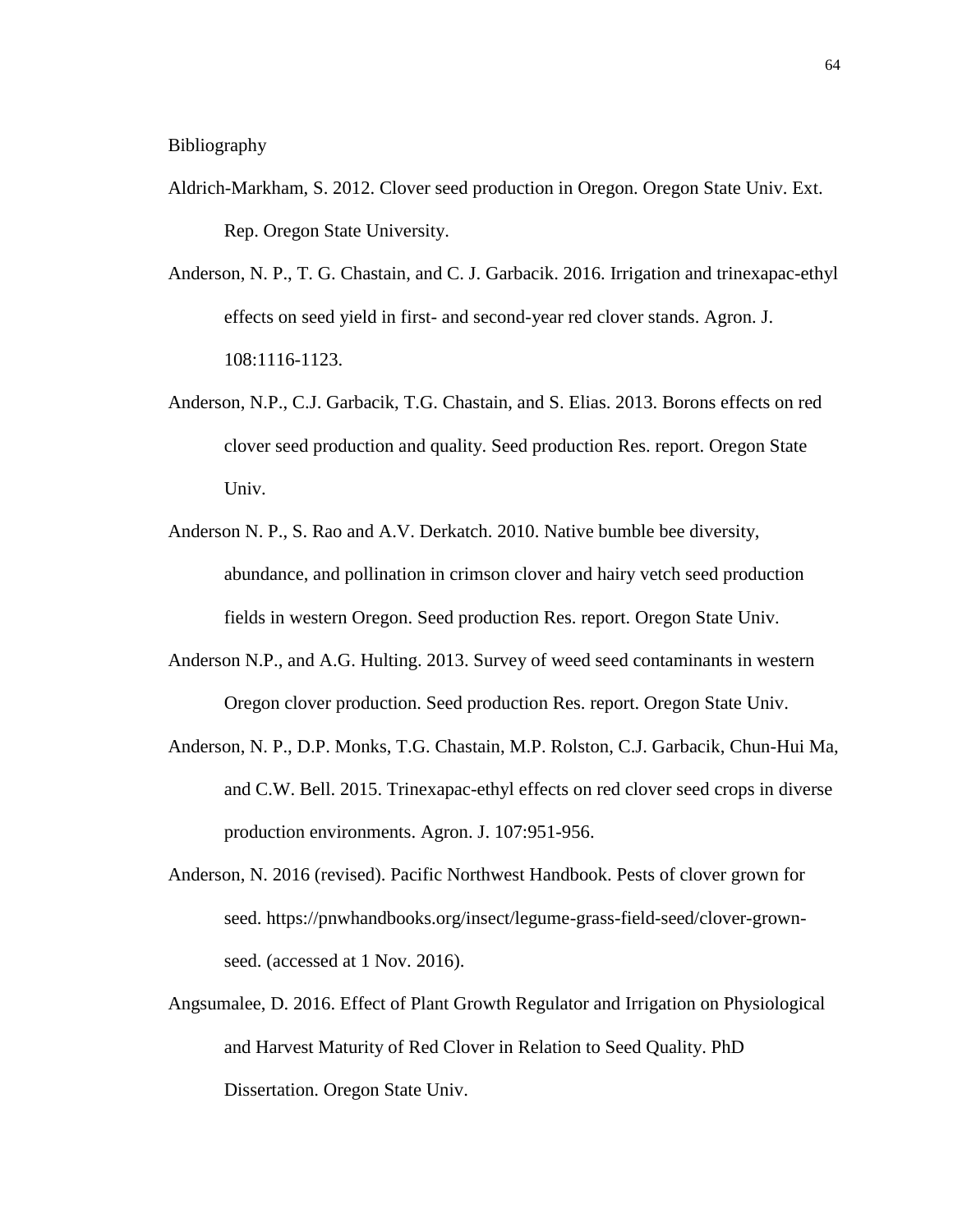- Ball, D.M., and G.D. Lacefield. 2000. Crimson clover. Circular 00-1. Oregon clover commission. Salem, OR. (Accessed at 5/4/2016). [http://www.oregonclover.org/downloads/files/crimsonclover.pdf.](http://www.oregonclover.org/downloads/files/crimsonclover.pdf)
- Boelt, B., and A. Nordestgaard. 1993. Growth regulation in white clover (*Trifolium repens* L.) grown for seed production. J. Appl. Seed Prod. 11:1-5.
- Budhianto, B., J.G. Hampton, and M.J. Hill. 1994. Effect of plant growth regulators on a white clover (*Trifolium repens* L.) seed crop. I. Plant growth and development. J. Appl. Seed Prod. 12:47-52.
- Budhianto, B., J.G. Hampton, and M.J. Hill. 1994. Effect of plant growth regulators on a white clover (*Trifolium repens* L.) seed crop. II. Seed yield components and seed yield. J. Appl. Seed. Prod. 12:53-58.
- Budhianto, B., J.G. Hampton, M.J. Hill, and R.G. Thomas. 1995. Effect of time harvest and paclobutrazol on seed yield in white clover cv. Grasslands Pitau. N. Z. J. Agric. Res. 31:1-6.
- Butler, T.J., G.W. Evers, M.A. Hussey, and L.J. Ringer. 2002. Flowering in crimson clover as affected by planting date. Crop Sci. 42:242-247.
- Chakwizira, E., J. Trethewey, M. George, A.L. Fletcher, and P. Rolston. 2011. Effects of spring management techniques on seed yield and yield components of two contrasting white clover varieties. Agron. Soc. N. Z. 41:133-147.
- Chastain T.G., W.C. Young, C.J. Garbacik, and T. B. Silberstein. 2003. Seed partitioning and yield responses to trinexapac-ethyl in perennial ryegrass. Proceedings of the International Herbage Seeds Conference. 5: 104-108.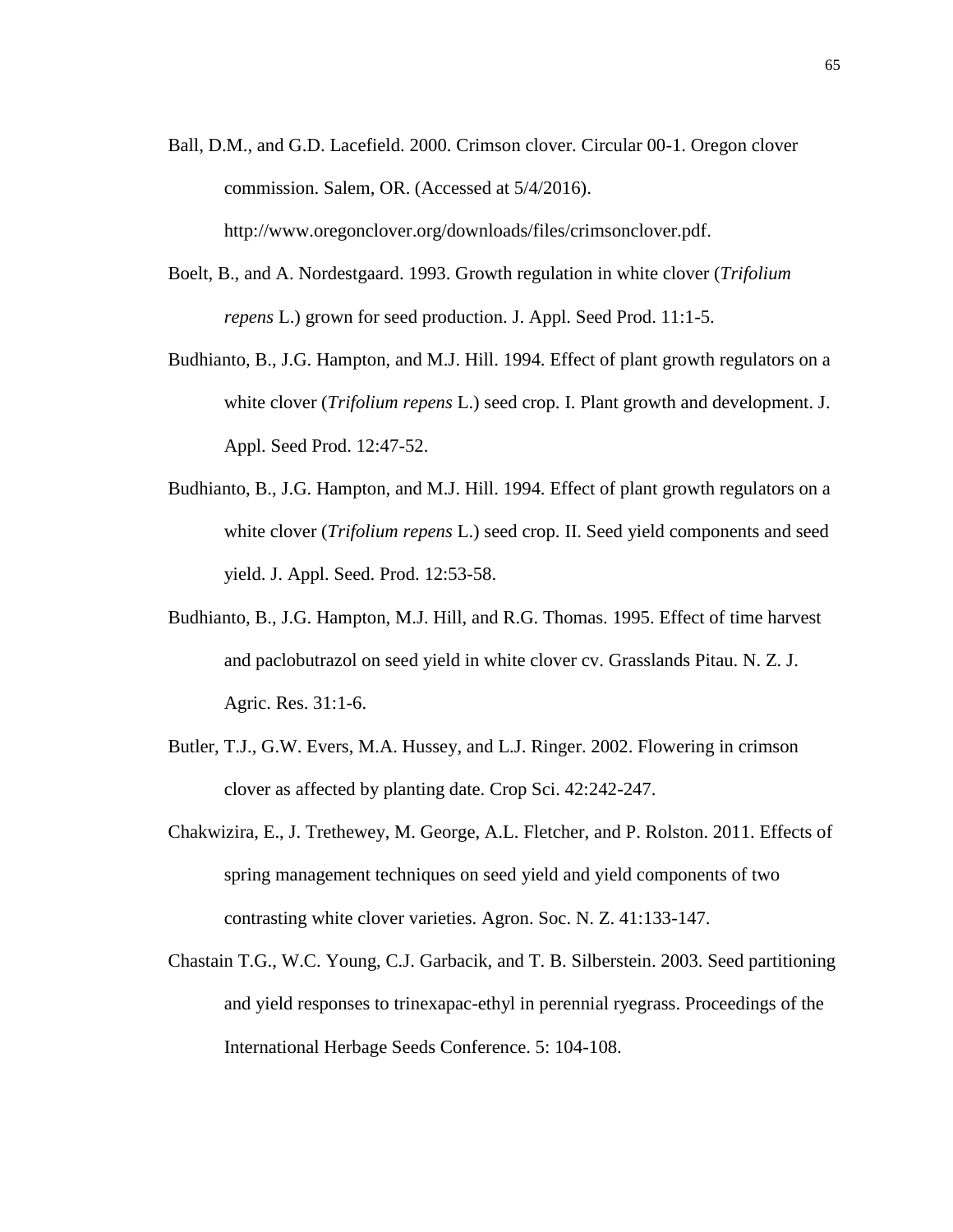- Chastain, T.G., W.C. Young III, T.B. Silberstein, and C.J. Garbacik. 2014. Performance of trinexapac-ethyl on seed yield of *Lolium perenne* in diverse lodging environments. Field Crops Res. 157:65-70.
- Chynoweth, R. J., M. P. Rolston, and B. L. McCloy. 2010. Plant growth regulators: a success story in perennial ryegrass seed crops. In Seed Symposium: Seeds for Futures. Agron. Soc. of New Zealand Spec. Pub. 13: 47-58.
- Evers. G.W. 2003. Emergence and seedling growth of seven cool-season annual clovers as influenced by soil pH. J. Sustain. Agri. 23:89-107.
- Evers. G.W., and G.R. Smith. 2006. Crimson clover seed production and volunteer reseeding at various grazing termination dates. Agron. J. 98: 1410-1415.
- Gildersleeve, R. R., and W.R. Ocumpaugh. 1988. Variation among *Trifolium* species for resistance to iron deficiency chlorosis. J. Plant Nutrition. 11: 727-737.
- Hampton, J.G. 1991. Effect of paclobutrazol on inflorescence production and seed yield in four white clover (*Trifolium repens* L.) cultivars. New Zealand J. Agric. Res. 34:367-373.
- Knight, W. E. 1970. Productivity of crimson and arrowleaf clover in a Coastal bermudagrass sod. Agron. J. 62:773-775.
- Knight, W. E. 1985. Crimson Clover. p. 491–502. *In* N.L. Taylor (ed.). Clover Science and Technology. American Soc. of Agron., Inc., Crop Sci. Society of America, Inc., Soil Sci Society of America, Inc., Publishers. Madison. WI.
- Lee. W.O. 1985. Weed Control. *In* N.L. Taylor (ed.). Clover Science and Technology. American Soc. of Agron., Inc., Crop Sci. Society of America, Inc., Soil Sci Society of America, Inc., Publishers. Madison. WI.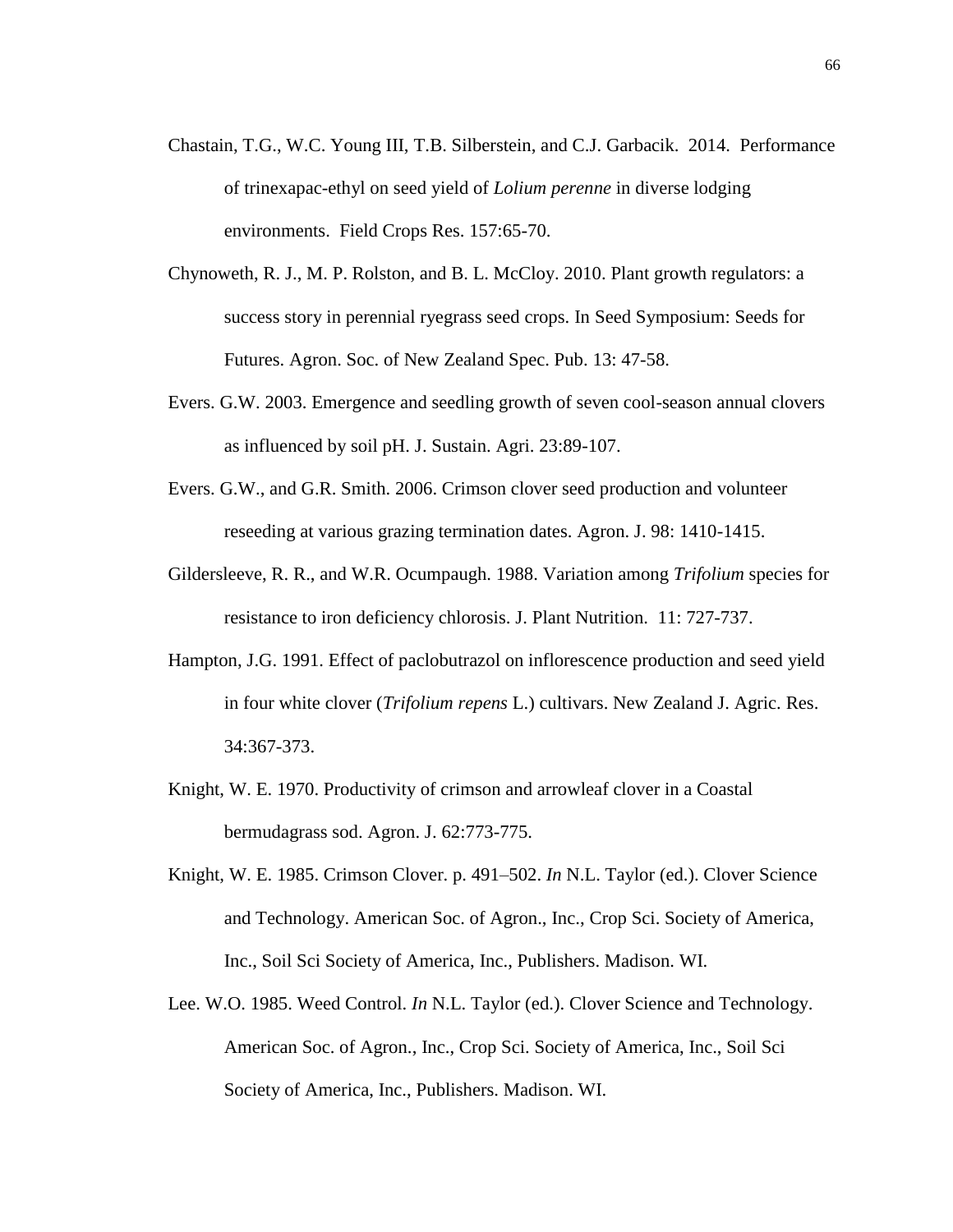- Leffel, J.P., H.C. Olsen, P.A. Koepsell, and W.C. Young III. 1993. Control of white mold and black stem in crimson clover. Seed Prod. Res. at Oregon State Univ.
- Marshall, A.H., and D.H. Hides. 1986. Effect of growth regulators on seed yield components of white clover. J. Appl. Seed Prod. 5:4-7.
- Martiniello, P. 1999. Effects of irrigation and harvest management on dry-matter yield and seed yield of annual clovers grown in pure stand and in mixtures with graminaceous species in a mediterranean environment. Grass and forage Sci. 54: 52-61.
- McDonald M.B., and L.O. Copeland. 1996. Seed production: principles and practices. Chapman and Hall, New York. NY.
- McGregor, S. E. 1976. Crimson Clover. p. 198-199. Insect pollination of cultivated crop plants. Agri. Res. Serv., USDA.
- National Agricultural Statistics Services. 2016. Oregon agriculture: facts and figures. Circular.

[https://www.nass.usda.gov/Statistics\\_by\\_State/Oregon/Publications/facts\\_and\\_fig](https://www.nass.usda.gov/Statistics_by_State/Oregon/Publications/facts_and_figures/facts_and_figures.pdf) [ures/facts\\_and\\_figures.pdf](https://www.nass.usda.gov/Statistics_by_State/Oregon/Publications/facts_and_figures/facts_and_figures.pdf) (accessed at 7 Feb. 2017).

- Øverland, J.I., T.S. Aamlid. 2007. Plant growth regulators and insect control in seed production of red clover (*Trifolium pratense*). Seed production in the northern light. Proceedings of the 6th International Herbage Seed Conference. 226-230.
- Pacific Northwest Pest Management Handbook. Clover (*Trifolium* spp.)-sclerotinia crown rot and wilt. [https://pnwhandbooks.org/plantdisease/host-disease/clover](https://pnwhandbooks.org/plantdisease/host-disease/clover-trifolium-spp-sclerotinia-crown-rot-wilt)[trifolium-spp-sclerotinia-crown-rot-wilt.](https://pnwhandbooks.org/plantdisease/host-disease/clover-trifolium-spp-sclerotinia-crown-rot-wilt) (accessed at 14 Nov 2016).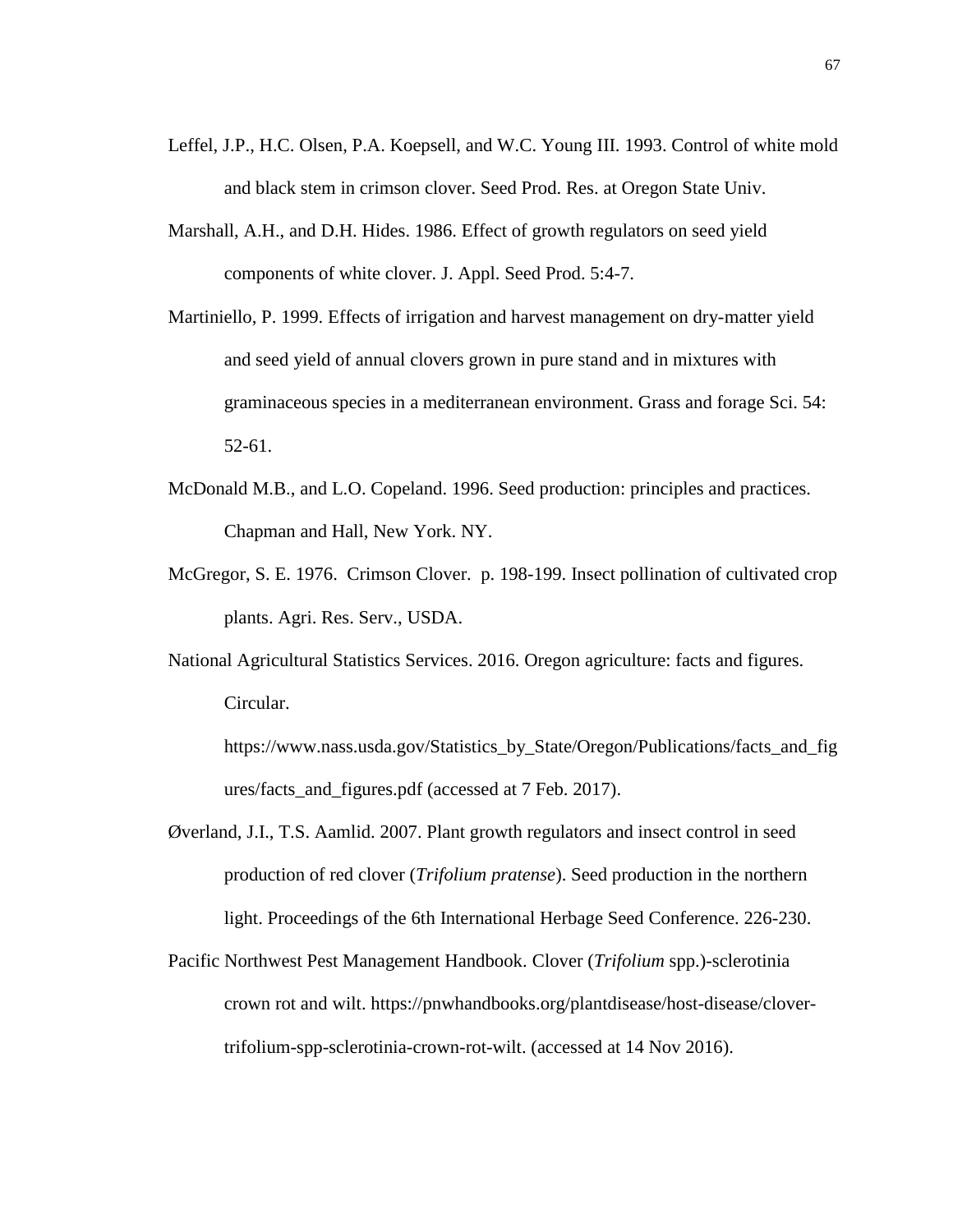- Pacific Northwest Pest Management Handbook. Established clover, postemergence broadleaf control. [https://pnwhandbooks.org/weed/agronomic/forage-seed/clover](https://pnwhandbooks.org/weed/agronomic/forage-seed/clover-seed/established-clover-postemergence-broadleaf-control)[seed/established-clover-postemergence-broadleaf-control.](https://pnwhandbooks.org/weed/agronomic/forage-seed/clover-seed/established-clover-postemergence-broadleaf-control) (accessed at 8 Nov 2016).
- Pacific Northwest Pest Management Handbook. Established clover, postemergence grass and broadleaf control. [https://pnwhandbooks.org/weed/agronomic/forage](https://pnwhandbooks.org/weed/agronomic/forage-seed/clover-seed/established-clover-postemergence-grass-broadleaf-control)[seed/clover-seed/established-clover-postemergence-grass-broadleaf-control.](https://pnwhandbooks.org/weed/agronomic/forage-seed/clover-seed/established-clover-postemergence-grass-broadleaf-control) (accessed at 8 Nov 2016).
- Pacific Northwest Pest Management Handbook. Established, postemergence grass control. [https://pnwhandbooks.org/weed/agronomic/forage-seed/clover](https://pnwhandbooks.org/weed/agronomic/forage-seed/clover-seed/established-postemergence-grass-control)[seed/established-postemergence-grass-control.](https://pnwhandbooks.org/weed/agronomic/forage-seed/clover-seed/established-postemergence-grass-control) (accessed at 8 Nov 2016).
- Pacific Northwest Pest Management Handbook. How to reduce bee poisoning from pesticides. [https://pnwhandbooks.org/insect/bee-protection/reduce-bee-poisoning.](https://pnwhandbooks.org/insect/bee-protection/reduce-bee-poisoning) (accessed at 1 Nov 2016).

Pacific Northwest Pest Management Handbook. Slug control. [https://pnwhandbooks.org/insect/ipm/slug.](https://pnwhandbooks.org/insect/ipm/slug) (accessed at 1 Nov. 2016).

- Peel, M.C., B.L. Finalyson, and T.A. McMahon. 2007. Updated world map of the Köppen–Geiger climate classification. Hydrology and Earth System Science 11:1633–1644.
- Rampton, H., H. 1969. Influence of planting rates and mowing on yield and quality of crimson clover seed. Agron. J. 61:92-95.
- Rademacher, W. 2015. Plant growth regulators: backgrounds and uses in plant production. J. Plant Growth Regul. 34:845:872